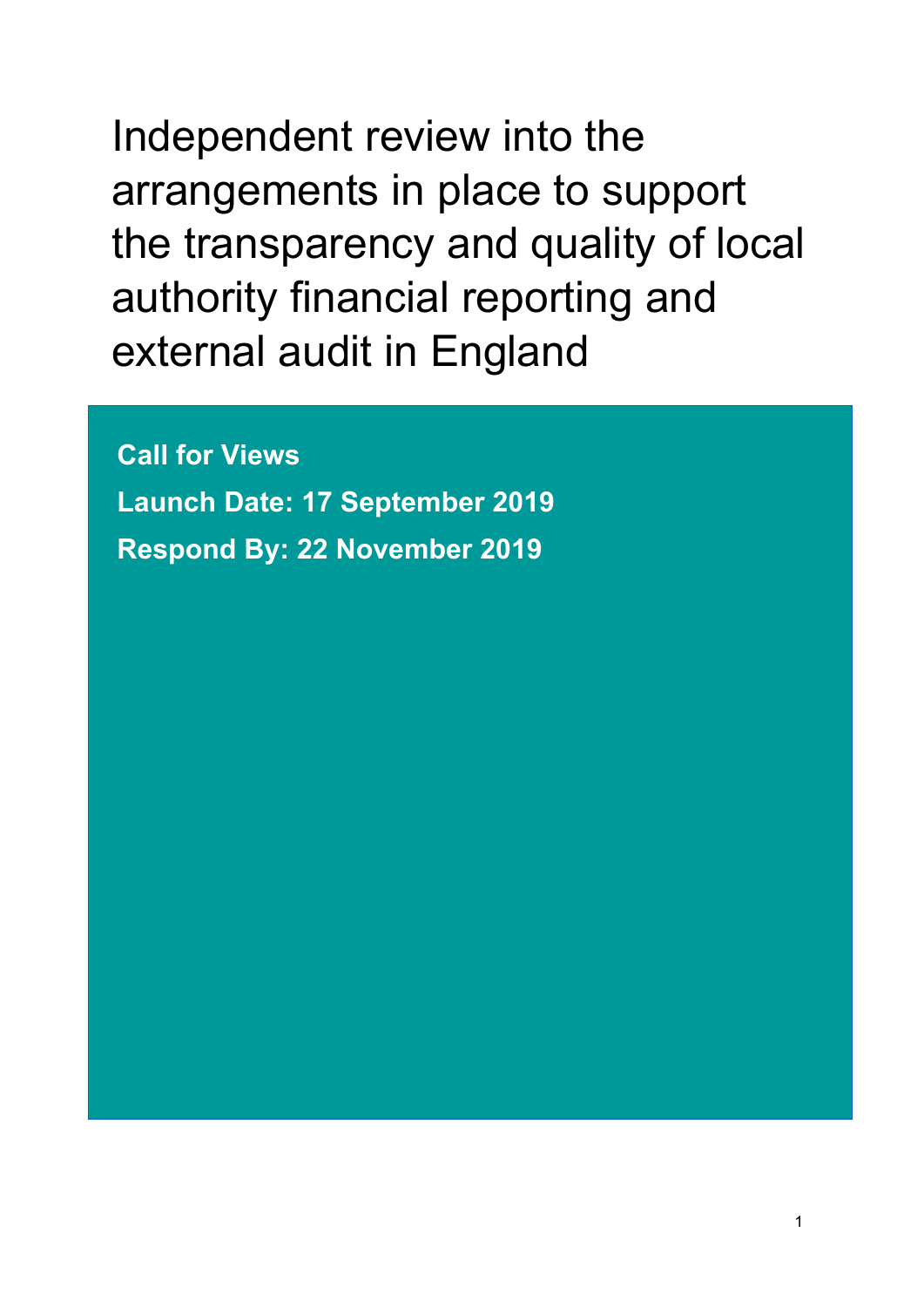# **Contents**

| <b>Foreword</b>                                                                                                                                              | $\mathbf{3}$            |
|--------------------------------------------------------------------------------------------------------------------------------------------------------------|-------------------------|
| <b>Review Objectives</b>                                                                                                                                     | $\overline{\mathbf{4}}$ |
| <b>Executive Summary</b>                                                                                                                                     | 5                       |
| <b>Part 1: Strategic Call for Views</b>                                                                                                                      |                         |
| Chapter 1: Definitions of audit and users of the accounts                                                                                                    | 9                       |
| <b>Chapter 2: The Expectation Gap</b>                                                                                                                        | 12                      |
| <b>Part 2: Technical Call for Views</b>                                                                                                                      |                         |
| <b>Chapter 3: Audit and Wider Assurance</b>                                                                                                                  | 16                      |
| <b>Chapter 4: The Governance Framework for the Audit System</b>                                                                                              | 18                      |
| <b>Chapter 5: Audit Product and Quality</b>                                                                                                                  | 22                      |
| <b>Chapter 6: Auditor Reporting</b>                                                                                                                          | 27                      |
| <b>Chapter 7: The Framework for Responding to Audit Findings</b>                                                                                             | 31                      |
| <b>Chapter 8: The Financial Reporting Framework</b>                                                                                                          | 33                      |
| <b>Chapter 9: Other Issues</b>                                                                                                                               | 37                      |
| <b>Appendix 1: About this Call for Views</b>                                                                                                                 | 40                      |
| Appendix 2: Independent review into the arrangements in place to support the<br>transparency and quality of local authority financial reporting and external |                         |

**audit in [England](#page-42-0) 42**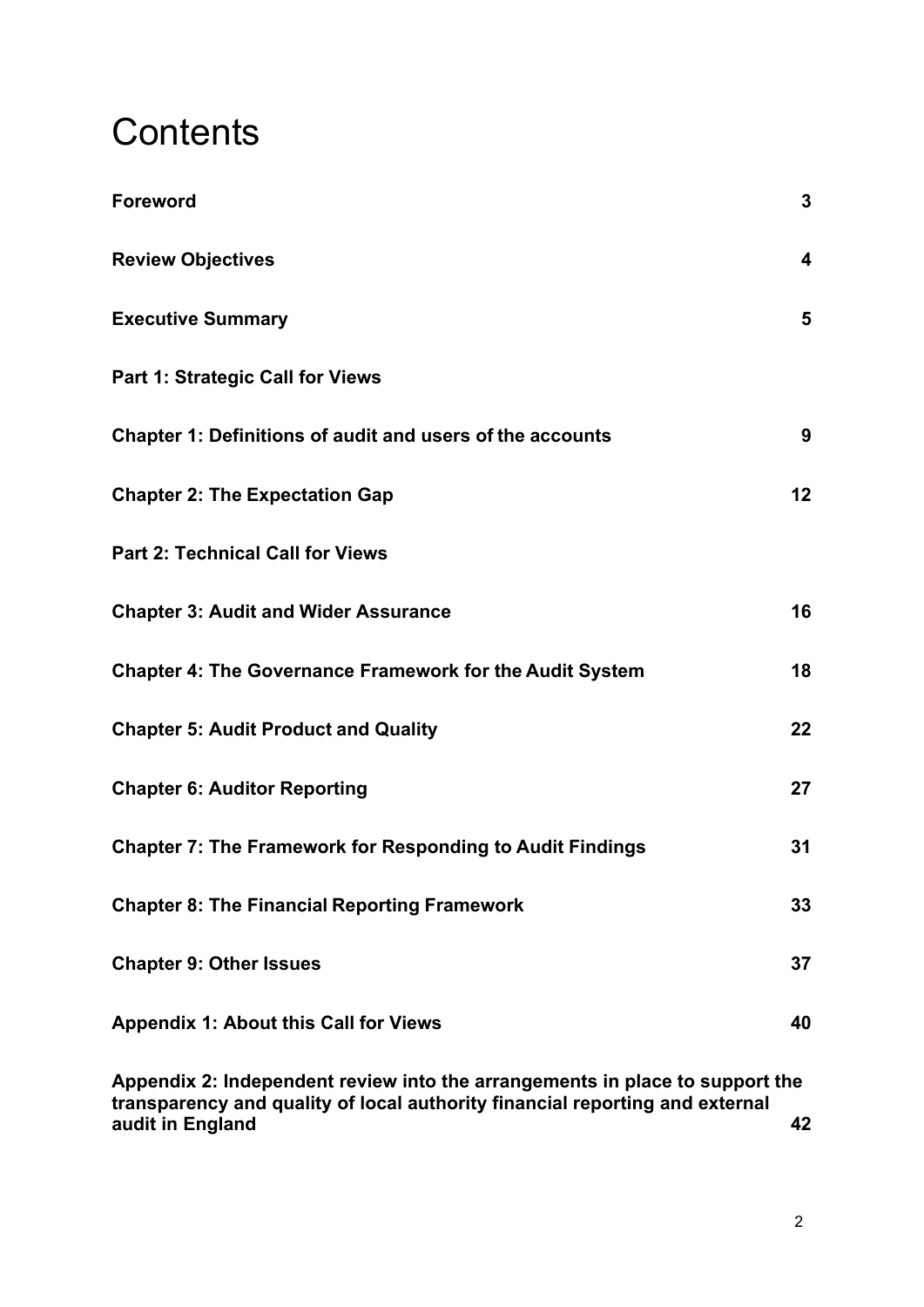## <span id="page-2-0"></span>Foreword

I am pleased to have been asked to undertake this review of the effectiveness of audit in local authorities together with an assessment of the transparency of financial reporting delivered to users of annual reports and accounts.

This call for evidence is a key part of the review in determining whether the requirements of the Local Audit and Accountability Act 2014 are being fulfilled. I will look to test the assurance processes in place with regard to the value for money arrangements together with financial resilience in local councils.

I will talk to practitioners who work in this sector alongside the audit community and it would be beneficial to the review for this call for evidence to include as much factual analysis and hard data as is possible to illustrate the outcomes of current audit and financial reporting arrangements.

All information supplied to the Review will be considered carefully before formulating the final report for submission to the Secretary of State. Your contributions will be much valued and thank you for taking the time to participate in this exercise.

Tony Redmond

Tony Redwood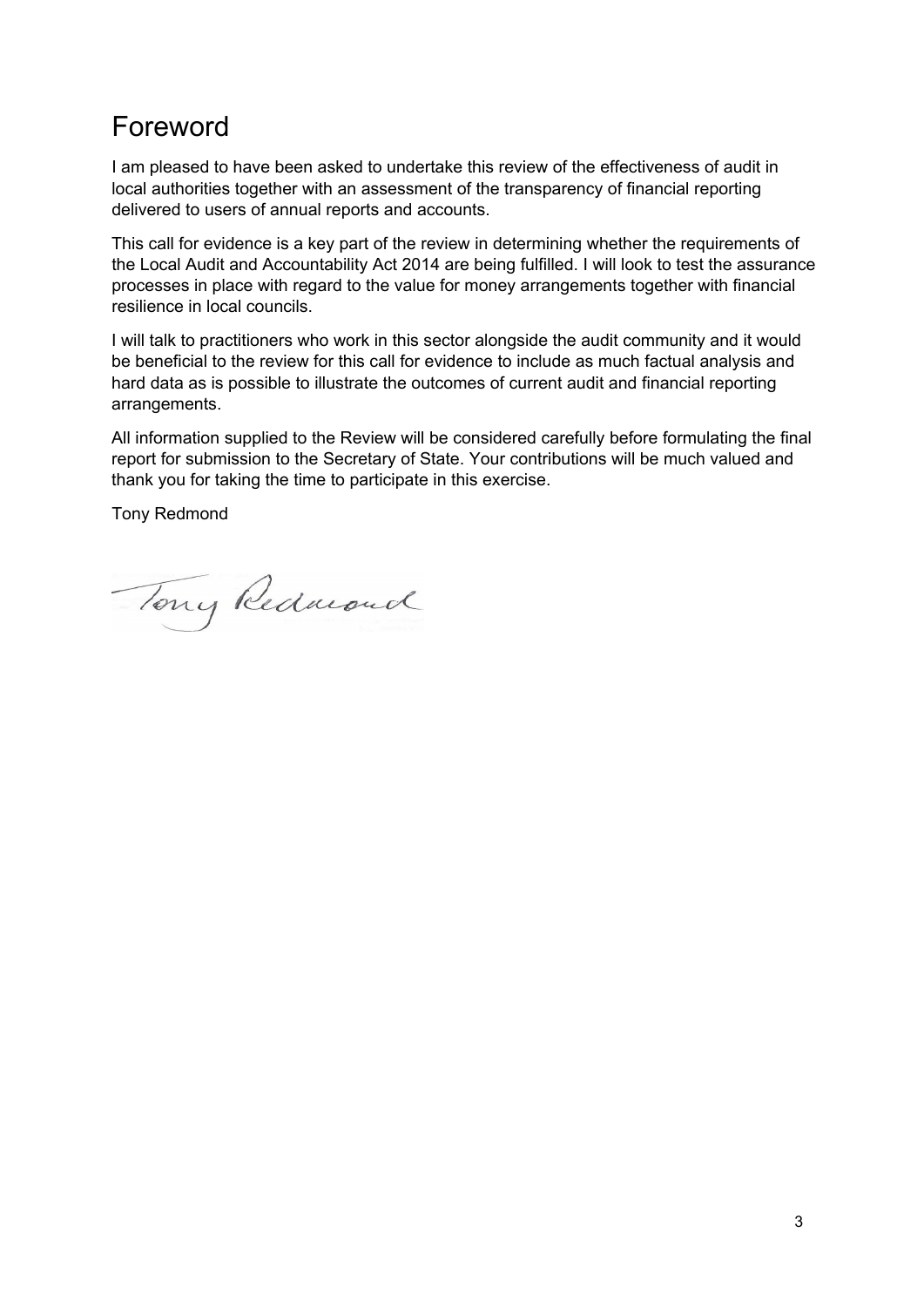# <span id="page-3-0"></span>Review Objectives

- 1. The Review will examine the existing purpose, scope and quality of statutory audits of local authorities in England and the supporting regulatory framework in order to determine:
	- Whether the audit and related regulatory framework for local authorities in England is operating in line with the policy intent set out in the Act and the related impact assessment;
	- Whether the reforms have improved the effectiveness of the control and governance framework along with the transparency of financial information presented bycouncils;
	- Whether the current statutory framework for local authority financial reporting supports the transparent disclosure of financial performance and enables users of the accounts to hold local authorities to account; and
	- To make recommendations on how far the process, products and framework may need to improve and evolve to meet the needs of local residents and local taxpayers, and the wider public interest.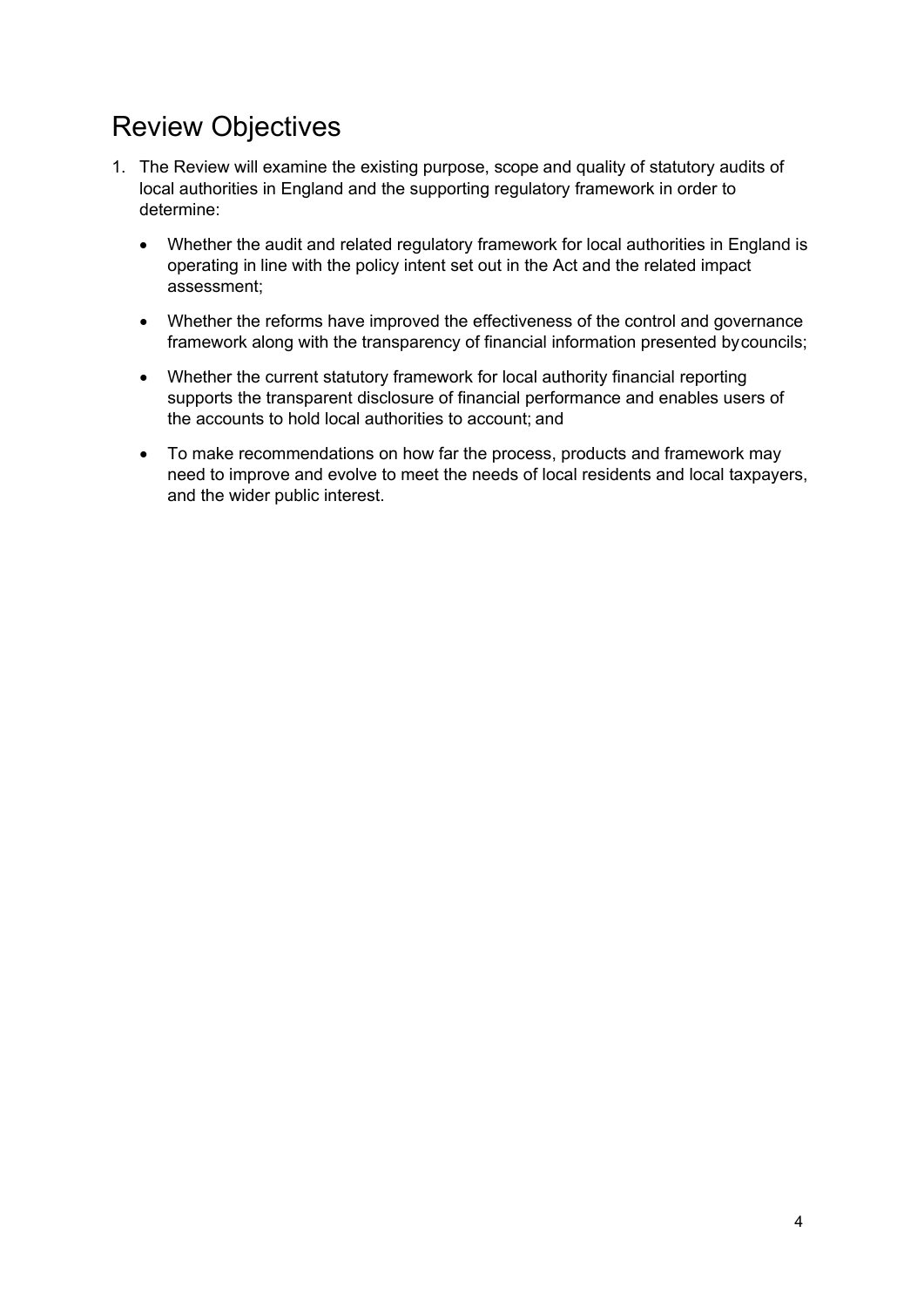# <span id="page-4-0"></span>Executive Summary

### **Introduction**

- 1. The Review is calling for views and information on the quality and effectiveness of the audit of local authorities in England. The definition of local authority comprises councils, including parish councils, Police and Crime Commissioners, Fire and Rescue Authorities, Independent Drainage Boards and Parks Authorities. It does not include Clinical Commissioning Groups or NHS Trusts. The Review would like your views, supported by evidence where possible, on the extent to which local authority accounts and the local authority audit process allows users of those accounts to hold local authorities to account for their use of resources. The Review would also like your views on how local authority accounts and audit process might be developed to better meet users' needs and serve the interests of other stakeholders and the wider public interest.
- 2. In providing responses, consideration should be given to both the accounts production and audit *processes*, to the accounts and audit *product* and to the *governance framework* for local authority audit. The Review is mindful that whilst all these elements are linked, there are distinct issues of quality and effectiveness. These are explored in the main body of this document.
- 3. **By audit, the Review means the external audit of the statutory accounts and the related work that supports the opinions provided in the external audit report published with a set of financial statements.** It does not include internal audit work or other forms of assurance, other than where these interact with the external audit process. These interactions are discussed in the technical Call for Views.
- 4. **By financial reporting, the Review means the statutory accounts, produced after each year end, that are subject to external audit.** It does not include the financial statistics that all local authorities are required to prepare for central government or any other financial reports or data that a local authority uses as part of its financial planning and budget monitoring processes.
- 5. Views are particularly sought on how the accounts and audit of local authorities could be improved to provide greater assurance to locally elected members along with local taxpayers and service users.
- 6. This call for evidence forms two parts, which respondents can complete as they see fit. These are:
	- a. **Strategic Call for Views** focussing on what the users of the accounts expect from the local authority accounts production and audit process.
	- b. **Technical Call for Views** which, in addition to the matters covered in the Strategic Call for Evidence, asks for views on the detailed statutory and professional frameworks underpinning the audit and financial reporting framework.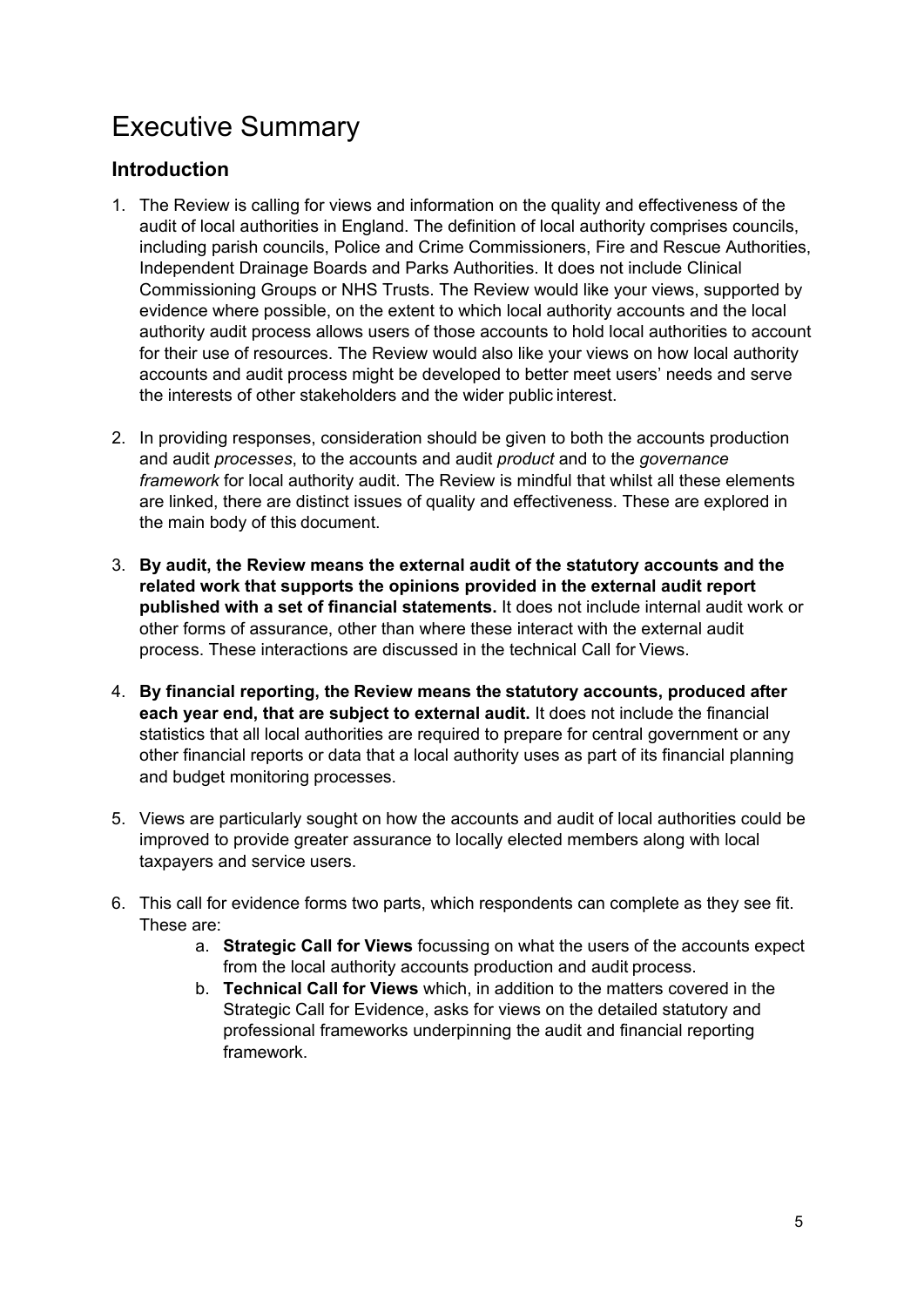#### **Relevance to other areas of reform**

- 7. This Review is primarily interested in the local authority financial reporting and audit product, along with the governance and regulatory framework for the audits of local authorities. Other areas that the Government is looking at include competition in the audit market for FTSE250 companies, the quality of Companies Act audits and the role of the regulator for those auditing listed companies. These areas are being addressed through respectively, the CMA Audit Markets Study<sup>[1](#page-5-0)</sup>, the independent review of the Financial Reporting Council<sup>[2](#page-5-1)</sup> and Sir Donald Brydon's review of audit quality<sup>[3](#page-5-2)</sup>.
- 8. Nevertheless, this Review recognises that the findings from these separate areas of reform and enquiry have considerable relevance to the quality of the local authority audit and financial reporting processes and product along with the governance framework for local authority audit. In particular the independent review of the FRC has made specific recommendations to address issues with the governance framework for local authority audit. This Call for Views specifically invites input on some of the matters that these Reviews and investigations have highlighted.

### **Scope of this Call for Views**

#### **Part 1: Strategic Call for Views**

- 9. Chapter 1 (*Definitions of audit and its users)* provides an overview of local authority audit in the local government sector and what it is supposed to deliver. It considers developments over time that have shaped the local authority audit processes and product and explores potential users of the accounts.
- 10. Chapter 2 *(The expectation gap)* compares the requirements of local authority audit, including the opinion on the systems in place for economy, effectiveness and efficiency of service delivery in statute and in international standards with what is currently expected of audit by elected representatives and other stakeholders.

#### **Part 2: Technical Call for Views**

- 11. Chapter 3 *(Audit and wider assurance)* looks at the role of audit within the wider context of the assurance that local authorities are expected to provide to elected representatives, central government and other stakeholders regarding the use of resources and key risks. It seeks views on whether external auditors should make greater use of the work of internal auditors and whether there should be a role for auditors in assessing other statutory reports that local authorities are required to produce.
- 12. Chapter 4 *(The governance framework)* looks at the governance framework for local authority audit. It explores whether the fragmented nature of the framework is detrimental to the quality of the audit process and product and whether the current regulatory framework drives particular and possibly sub-optimal behaviours by auditors. It asks for views on the Recommendation made by the Independent Review of the Financial Reporting Council that the regulator for local authority audit should ideally be a separate body that has (or could develop) a deeper expertise in the local auditworld.

<span id="page-5-0"></span><sup>1</sup> <https://www.gov.uk/cma-cases/statutory-audit-market-study>

<span id="page-5-1"></span><sup>&</sup>lt;sup>2</sup> [Independent](https://www.gov.uk/government/news/independent-review-of-the-financial-reporting-council-frc-launches-report) Review of the FRC

<span id="page-5-2"></span><sup>&</sup>lt;sup>3</sup> Brydon [Review](https://www.gov.uk/government/publications/the-quality-and-effectiveness-of-audit-independent-review) - Audit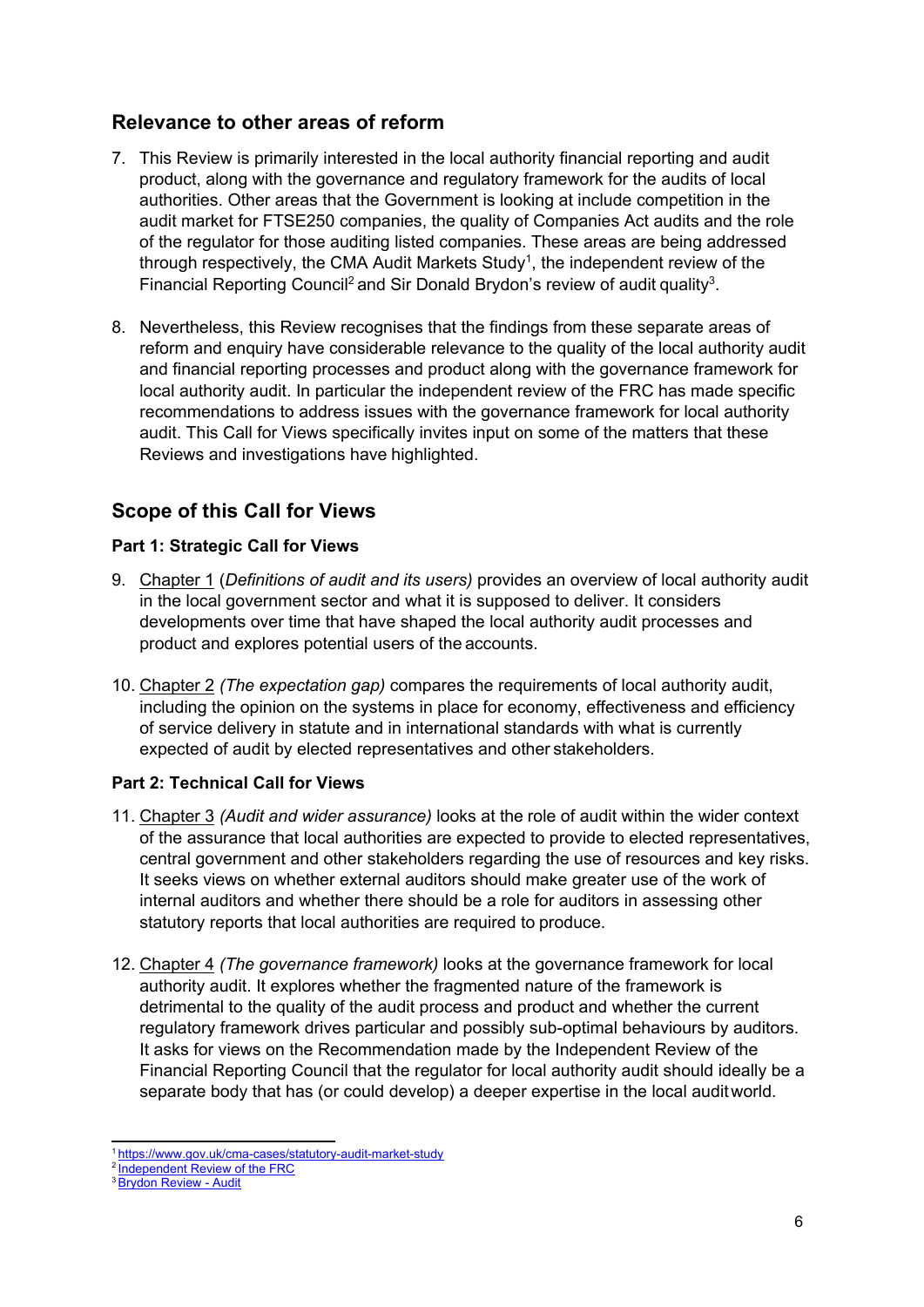- 13. Chapter 5 *(Audit product and quality)* looks at the local authority specific elements of audit quality. It asks for views on whether the auditors of local authorities have sufficient understanding of the business to focus on the right risks for both the financial audit and value for money opinions. It questions whether the definition of the 'going concern' assumption used for private sector audits is appropriate for local authorities.
- 14. Chapter 6 *(Auditor Reporting)* looks at statutory and non-statutory audit reports. For local authorities this includes Public Interest Reports, Statutory Recommendations and Advisory Notices, as well as the audit certificate and audit completion report that are common to the public and private sector. It explores whether auditor reporting is timely and whether the structure and format of reports is conducive to communicating useful information to stakeholders.
- 15. Chapter 7 *(How local authorities respond to audit findings)* looks at the steps that local authorities take to respond to audit qualifications, statutory recommendations and other audit findings. It explores whether local authorities are taking action to address audit findings and whether changes to the governance framework would enable elected members to hold the executive to account for doing so in a more effective manner.
- 16. Chapter 8 *(The financial reporting framework)* looks at the specific characteristics of the local authority financial reporting framework. It explores the impact that the difference between the basis on which the balanced budget is calculated and the basis on which financial results are reported has on the transparency of local authority financial reporting; on whether the statutory adjustments to get from one basis to the other drives peculiar and possibly sub-optimal behaviours by local authorities. It asks what statutory and non-statutory measures could be taken to improve the transparency and usefulness of local authority accounts.
- 17. Chapter 9 *(Other issues)* looks briefly at a number of other matters related to the quality and effectiveness of local authority audit. These include group accounts, outsourcing, and inspection and objection powers. It also covers matters relevant to smaller authorities.
- 18. A list of questions is provided at the end of each chapter. It is not necessary for respondents to answer every question, should they wish to focus on a specific area of interest to them. Equally respondents are free to comment on any other issues arising from this document and provide supplementary evidence if they wish to. Supplementary information submitted that is not directly relevant to any of the questions will be considered, provided that it is relevant.
- 19. This call for views closes on 22 November at 5pm. Responses should be submitted to [Redmond.Review@communities.gov.uk](mailto:Redmond.Review@communities.gov.uk)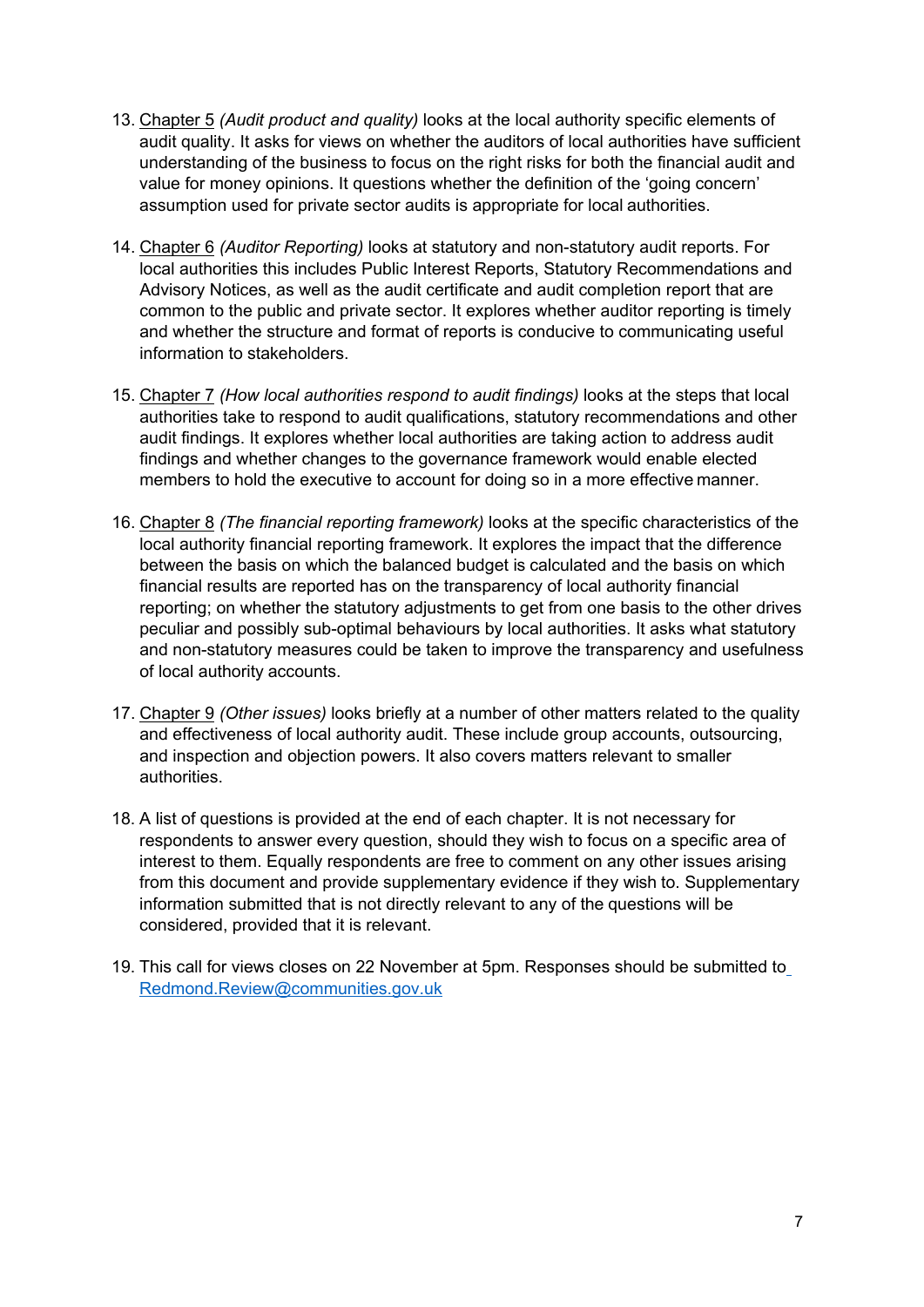<span id="page-7-0"></span>Part 1: Strategic Call for Views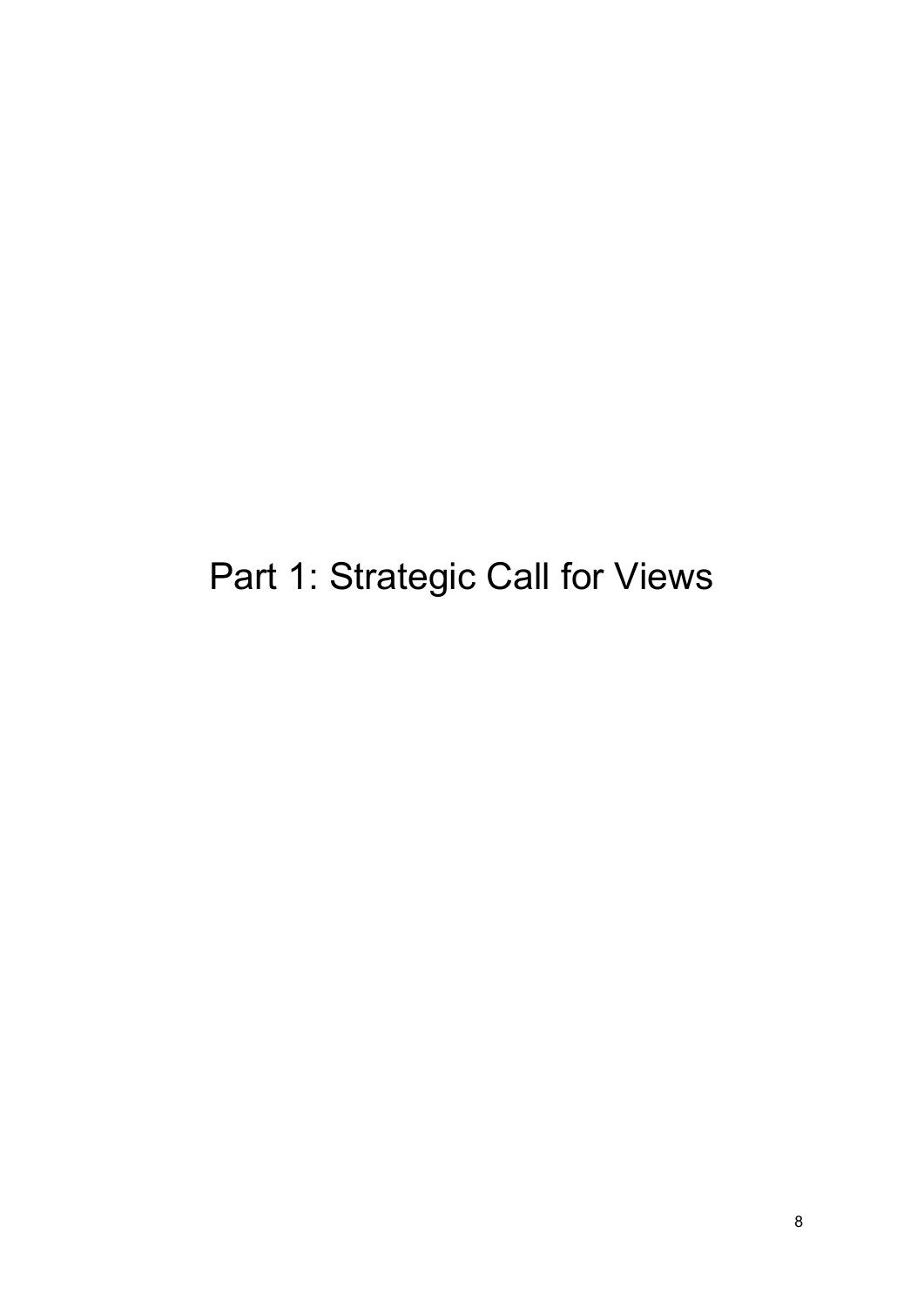## <span id="page-8-0"></span>Chapter 1: Definitions of audit and users of the accounts

### **Audit**

- 1. The audit framework for the annual financial statements produced by local authorities is based on and to a large extent is consistent with the framework for the audit of financial statements produced by listed companies.
- 2. The audit of financial statements in the UK has been shaped by developments in company law and in the auditing standards set in the UK by the accountancy professional bodies, the Auditing Practices Board established in 1991 and (since 2004) the Financial Reporting Council ("FRC"). The standards that UK auditors are required to follow are adapted from those set by the International Auditing and Assurance Standards Board and comprise a mixture of guiding principles and specific processes and procedures that an audit must include.
- 3. The interpretation of this statutory and standards-based regime has also been influenced by a number of landmark legal cases over time. Company law does not explicitly define the meaning or purpose of audit, nor for whose benefit it is undertaken. The absence of clear statutory objectives has left scope for the courts to play a significant role in determining auditors' responsibility, the manner in which they are discharged and to who they owe a duty of care. This is as true for local authority audit as it is for the audit of companies.
- 4. Local authority audit differs from the audit of companies in two main ways:
	- a. There is an additional audit opinion. Commonly known as the **Value for Money opinion ("vfm opinion"),** auditors are actually required to provide an **opinion on the adequacy of systems in place to support the economy, effectiveness and efficiency in its use of resources.** Whilst auditing standards provide a framework within which an audit of financial statements must be conducted, they do not apply to the audit work supporting the 'vfm opinion'. Instead, the Statutory Code of Audit Practice ("the Audit Code") produced by the National Audit Office ("NAO") on behalf of the Comptroller and Auditor General, provides limited guidance on the work auditors need to undertake on these systems.
	- b. **The financial audit opinion will always report that all local authorities are a going concern.** Auditors are required to test and report on the 'going concern assumption – i.e. whether an entity will continue to exist for the following twelve months. If an entity is not a going concern assets and liabilities are valued on a different basis and the auditor modifies their financial audit opinion. As local authorities have a continuing responsibility to deliver statutory services, irrespective of whether there is sufficient money to do so, the accounts will always meet the going concern test. This means that the assurance that an auditor gives on going concern is meaningless when assessing a local authority's financial resilience.

#### **Users of the accounts**

5. Defining the users of local authority accounts is difficult. Auditing standards define the users of the accounts for a private sector entity as: "– existing and potential investors, lenders and other creditors"<sup>[4](#page-8-1)</sup>. Other stakeholders who will have an interest in private

<span id="page-8-1"></span><sup>4</sup> International Accounting Standards Board *Conceptual Framework for Financial Reporting* – para. 1.5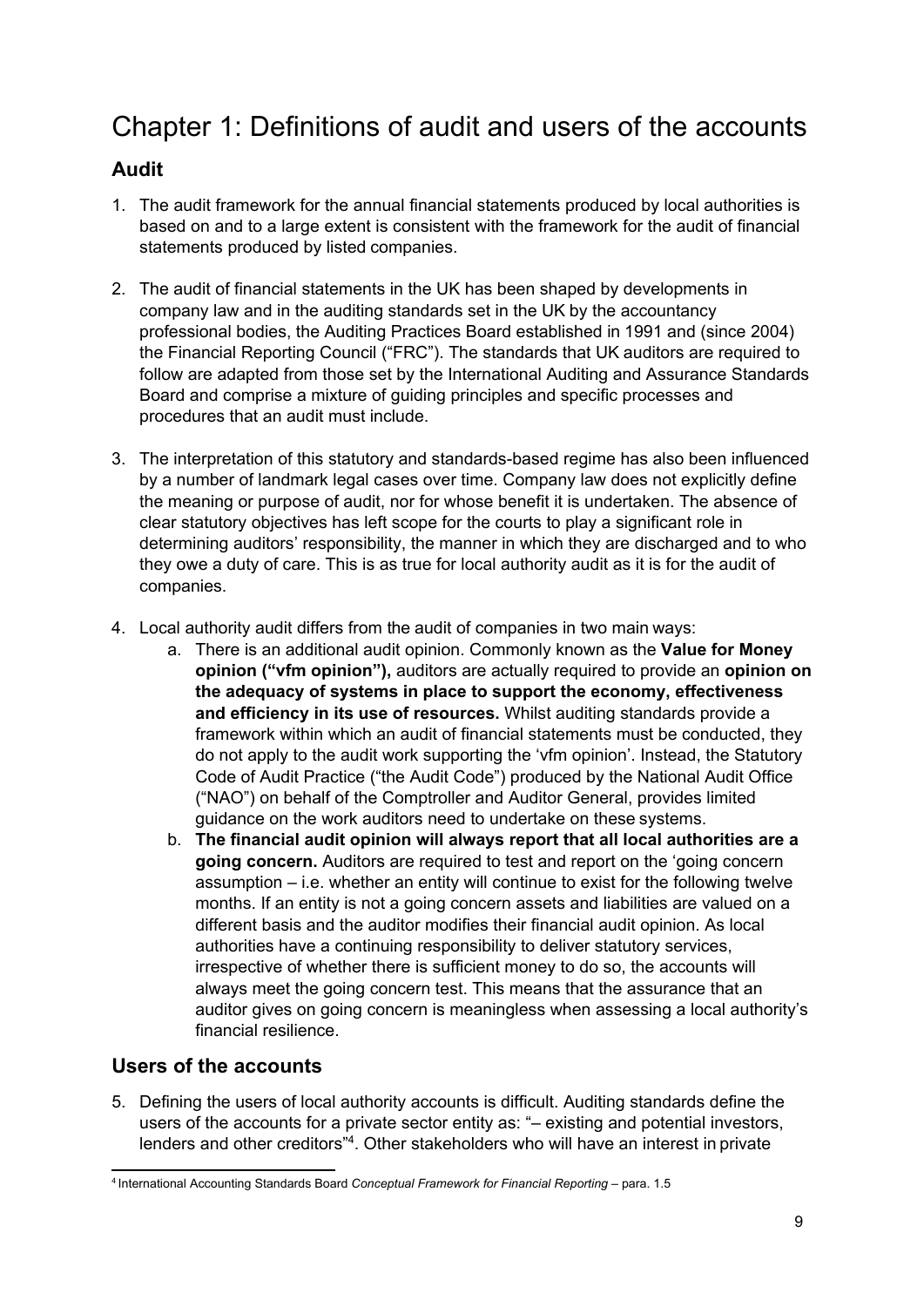sector accounts are suppliers, customers, regulators and ratings agencies. All of these stakeholders can be expected to have a reasonable level of financial literacy and familiarity with the format and content of financial statements and annual reports. In addition, they are largely interested in similar information.

- 6. This does not necessarily hold true in the local authority sector. Auditing standards suggest: "In the case of a public sector entity, legislators and regulators are often the primary users of its financial statements." [5](#page-9-0) The Chartered Institute of Public Finance and Accountancy ("CIPFA") currently defines the primary users of local authority financial statements as "service recipients and their representatives and resource providers and their representatives".[6](#page-9-1)
- 7. This definition in and of itself is open to considerable interpretation. Service recipients and their representatives is presumably intended to mean local residents and their locally elected representatives, but could also include Members of Parliament, the media, financial advisors, and lobby and special interest groups. Resource providers and their representatives is presumably intended to mean central Government but could also include tax payers (both Council Tax and non-Domestic Rates) and their representative groups and other funding organisations.
- 8. There also needs to be an acknowledgement that other user groups exist. These include but are not limited to existing and potential lenders, credit ratings agencies, trade unions, statisticians, analysts, academics and think tanks with an interest in local government. Local authorities are increasingly delivering core services through more complicated and innovative organisational structures, so it would be reasonable to expect the range of users of accounts to increase.
- 9. This policy poses a particular challenge in ensuring that audited financial information presented by local authorities is focussed on the needs of the key users of accounts. Different stakeholder groups will be interested in different information, have differing expectations of whether a particular transaction is material, will have differing expectations of the audit process and will have differing levels of financial literacy.
- 10. What is also different between local authority accounts and company accounts is the absence of an analyst community. In the private sector, market analysts review the annual accounts and other financial information published by listed companies and provide a summarised view of what this means for the financial health and future prospects of that company. No such community exists in the local authority sector, which means that users of accounts have less help in interpreting what the financial information means.

#### **Q1. Who, in your opinion, are the primary users of/main audience for local authority accounts?**

**Q2. Who are the other users of local authority accounts? Are any of these other users of accounts particularly important?**

**Q3. What level of financial literacy/familiarity with accounts and audit is it reasonable to expect the primary users of accounts to have and what implications does this have**

<span id="page-9-0"></span><sup>5</sup> <https://www.ifac.org/system/files/downloads/a018-2010-iaasb-handbook-isa-320.pdf> – para. A2

<span id="page-9-1"></span><sup>6</sup> CIPFA *Statutory Code of LA Accounting Practice 2019-20* – para. 2.1.2.6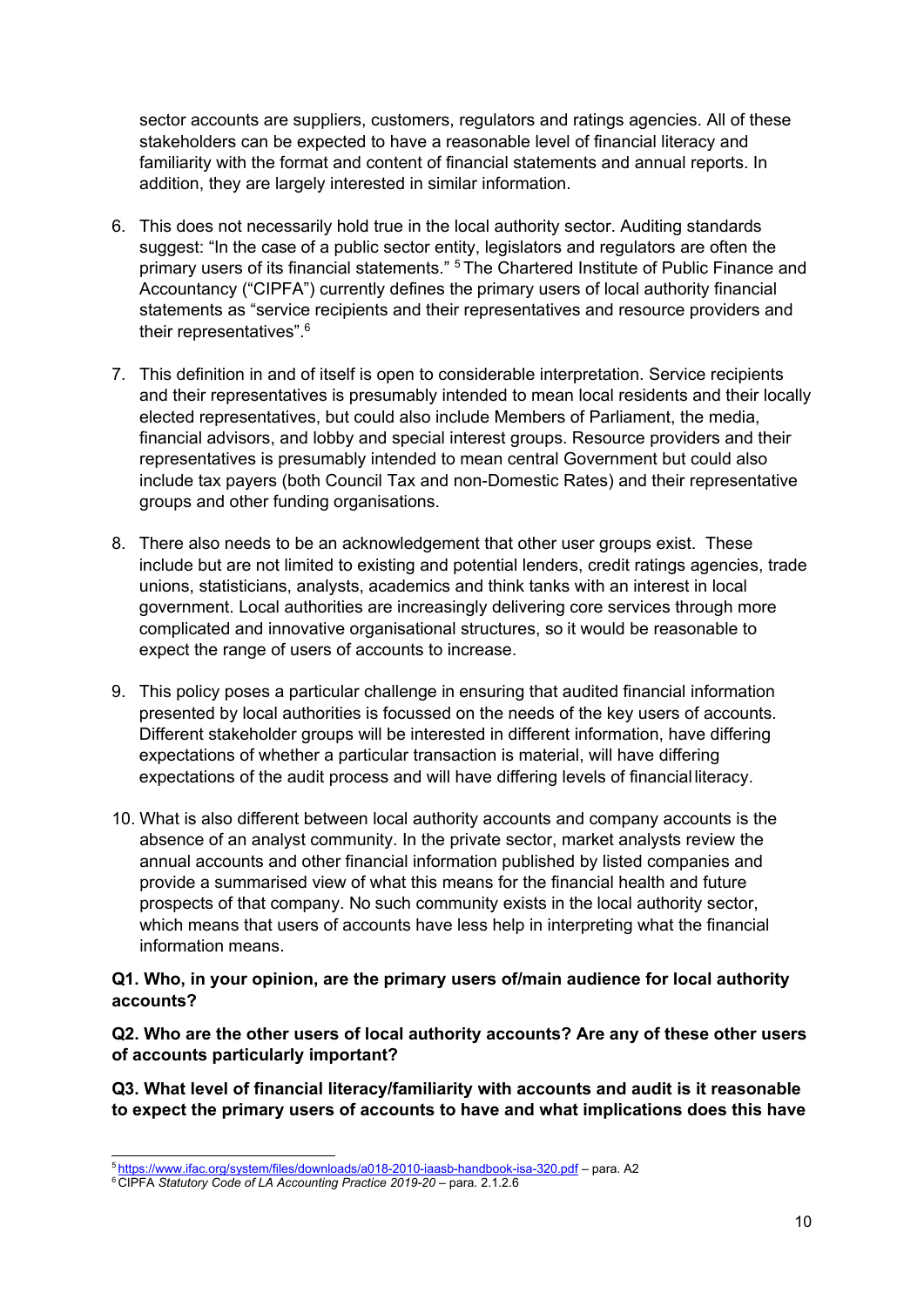**for the information presented in accounts and/or the information that should be subject to external audit?**

**Q4. Does the external audit process cover the right things given the interests of the primary users of the accounts/is the scope of the opinions wide enough?**

**Q5. Is the going concern opinion meaningful when assessing local authority resilience? If not, what should replace it?**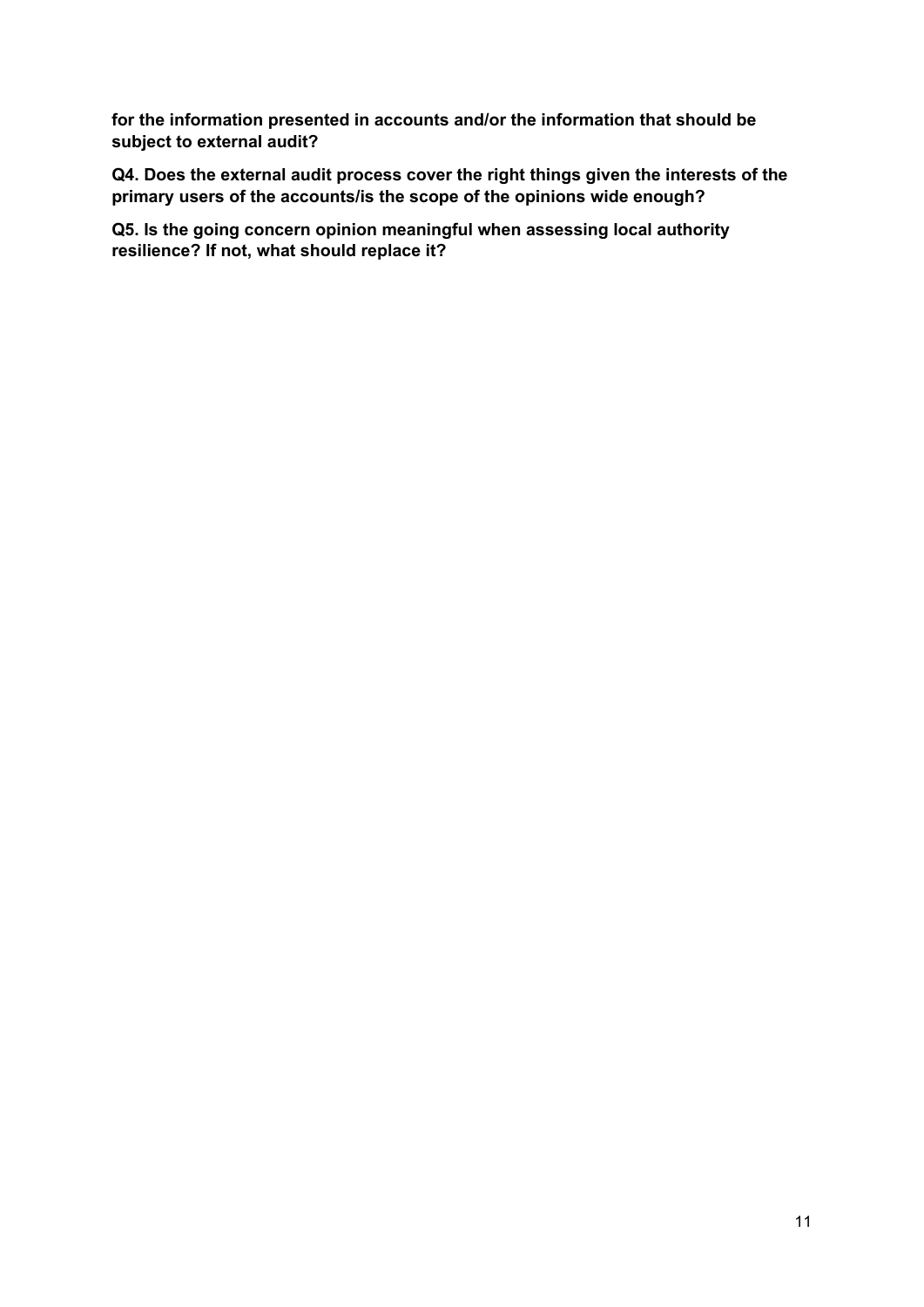# <span id="page-11-0"></span>Chapter 2: The Expectation Gap

- 1. The term 'expectation gap' has generally been used to characterise a perceived difference between what users of the financial statements and other stakeholders expect from an audit and what an audit is required to deliver under the statutory framework and appropriate professional standards.
- 2. In the local authority sector examples of audit expectations that are not matched (or not matched fully) by the corresponding statutory and regulatory framework include:
	- a. An expectation that the audit will provide an opinion on the value for money of service delivery;
	- b. An expectation that the audit will provide assurance over the effectiveness of service delivery;
	- c. An expectation that the audit will provide assurance over the financial resilience of the authority;
	- d. An expectation that the auditor will have actively sought out any evidence of fraud;
	- e. An expectation that the auditor will have confirmed that specific grant income has been spent solely on the purposes for which it was intended; and
	- f. An expectation that the audit opinion covers all of the financial and non-financial information included in the annual report and accounts.
- 3. The key decisions in relation to the future prospects of a local authority are taken by elected members and statutory officers (rather than by auditors). Responsibility for establishing an appropriate and effective system of control is split between three officers, each of whom have a specific area of responsibility set out in statute, as follows:
	- a. **Head of Paid Service** (typically the Chief Executive or Managing Director): overall responsibility for the management and co-ordination of employees of the authority to enable efficient and effective discharge of statutoryresponsibilities.
	- b. **Chief Finance Officer** (typically the Finance Director or Borough Treasurer): proper administration of financial affairs, including ensuring the authority has sufficient reserves to manage financial risks. The Chief Finance Officer also has personal responsibility for issuing a statutory warning notice to full council or equivalent if it looks like there is insufficient resource to meet future expenditure. This is known as a "Section 114 Notice".
	- c. **Monitoring Officer** (typically the Borough Solicitor or Head of Law and Democracy): maintaining the constitution and ensuring the lawfulness and fairness of decision making.
- 4. In some authorities, responsibility for service delivery is further diffused. In upper and single tier authorities, the **Director of Adult Services** and **Director of Childrens' Services** have responsibility for the efficiency and effectiveness of service delivery in their areas of responsibility. In Police and Crime Commissioners and Fire and Rescue Authorities, the elected representatives oversee service delivery which is the responsibility of the **Chief Constable** and **Chief Fire Officer** respectively.
- 5. Where a local authority suffers financial or service failure, this is the responsibility of elected representatives and statutory officers. An unmodified audit report and vfm opinion is not a guarantee that a local authority is in robust financial health or that it is delivering effective and efficient services. Nor does the scope of the vfm opinion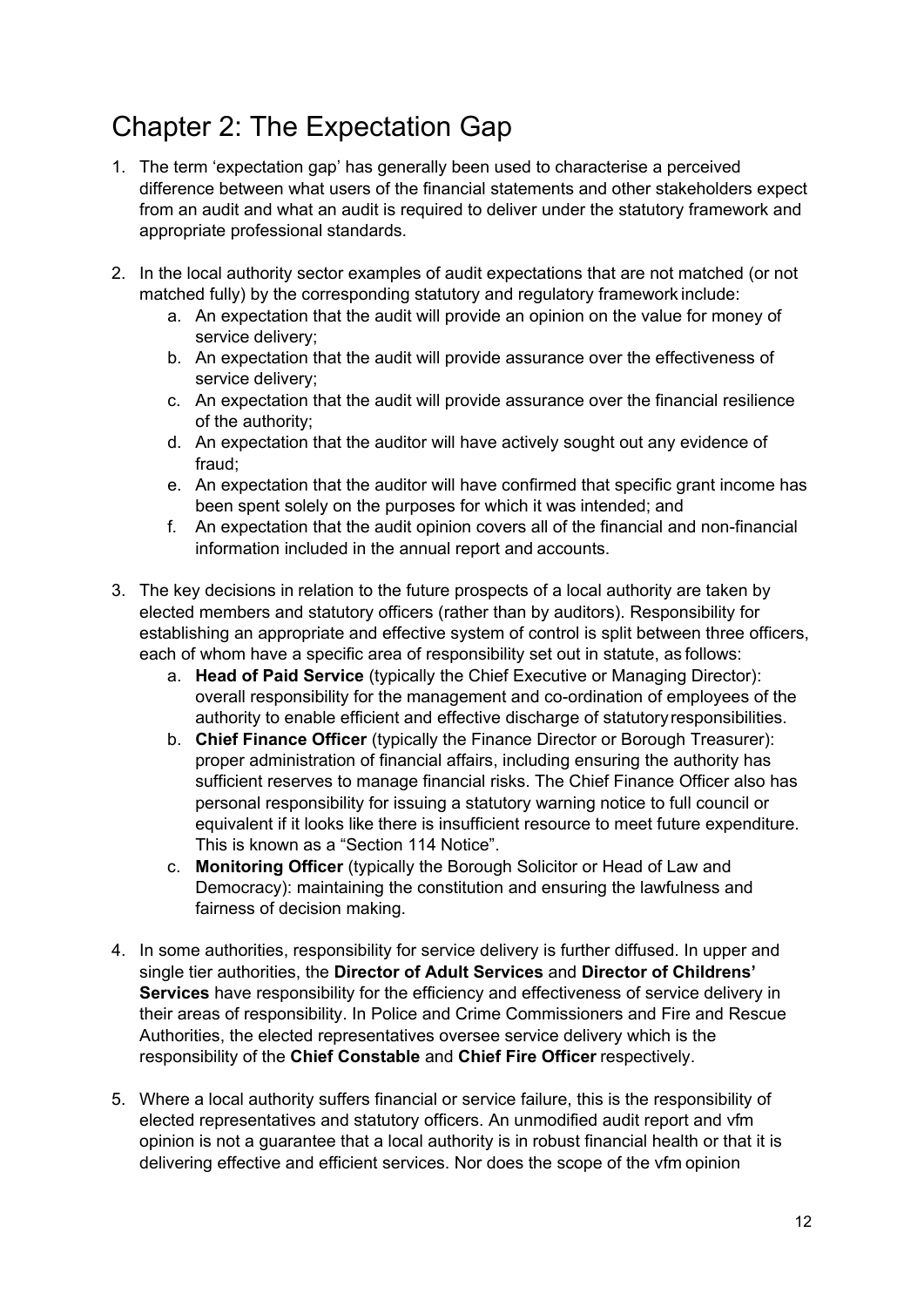specifically require an auditor to form a view on the financial resilience of a local authority. However, an effective audit may help avert a failure through providing an early and public warning that highlights significant risks.

- 6. In addition, where senior external audit staff have an ongoing informal relationship with statutory officers and elected representatives that enables them to provide real-time constructive challenge, this may support local authorities in delivering more efficient and effective outcomes.
- 7. Auditors of local authorities have statutory powers that provide them with a number of mechanisms that allow them to sound an early warning. Some of these can be used outside the normal financial audit cycle. Details of these powers and their use is discussed in **Chapter 6**.
- 8. Auditors of local authorities also have a duty to investigate objections raised by electors. Electors have the right to inspect accounts and underlying records for a 30 day period that must include the first ten working days in June and if they have concerns to raise an objection with the auditor. The auditor is required to consider whether to investigate and formally respond to objections after due consideration of the significance of the subject matter vis a vis the time and resource required to investigate. This could give rise to a further expectation gap, where electors expect that an auditor will investigate any matter they choose to raise at any time.
- 9. Perceptions of audit coverage or lack of audit coverage of new activities that are growing in popularity in the sector, for example, commercial property purchases, joint arrangements and wholly owned commercial subsidiaries also contribute to the lack of clarity about what auditors do and what they should be doing.
- 10. Finally, there are a number of factors common to all local authority external audit engagements that could add to the expectation gap. Key amongst these are:
	- a. **Fraud** external auditors are required to consider the risk of material fraud when conducting a financial audit but are not required or expected to develop procedures to identify all instances of fraud or irregularity.
	- b. **Performance information** external audit does not give any assurance over performance information. If performance information is reported in the same document as the audited financial statements, the auditor is required to read that information to ensure that it is not inconsistent with the financial statements (if relevant) and what they know about the local authority, but not to do any additional work to test its accuracy or reasonableness.
	- c. **Future prospects** an audit is backwards looking and an external auditor is not currently required to assess forward financial plans or strategies.
- 11. A variant on the expectation gap argument is that it is actually an audit quality gap, that auditors of local authorities have some or all of inadequate sector knowledge, inadequate skills, inadequate resources or inadequate systems to fulfil their statutory responsibilities. Audit quality is discussed in more detail in **Chapter 5**.
- 12. These various potential gaps can be categorised into three main areas:
	- a. **Knowledge gap –** do users of accounts understand what the statutory framework requires auditors of local authorities to do?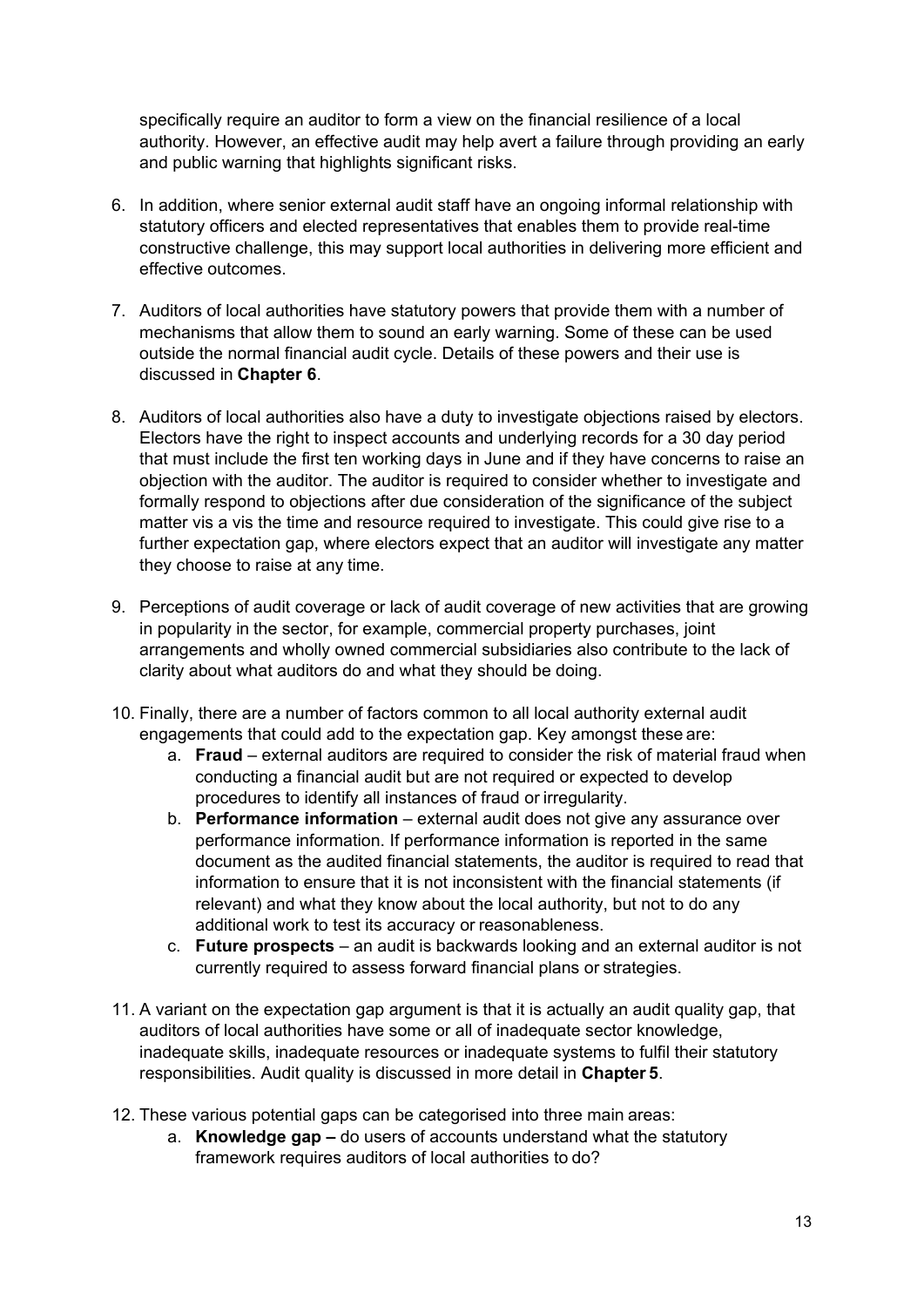- b. **Evolution gap** is there a difference between what users of accounts expect auditors to do and what they are responsible for doing?
- c. **Quality gap** do external auditors do the things that they are supposed to do to with and appropriate degree of knowledge, skill and rigour?

**Q6. In your opinion, what should an external audit of a set of local authority financial statements cover?**

**Q7. In your opinion, what should the scope of the external auditor's value for money opinion be?**

**Q8. What is your view on the scope of an external audit engagement as described in Chapters 1 and 2 of this Cal for Views? If it is different from your expectations, does this have implications for the reliance you place on external audit work?**

**Q9. Should the external audit engagement be extended? If so, which additional areas/matters are most important for external auditors to look at? What would be the cost implications of extending the engagement to the areas/matters you consider to be most important be?**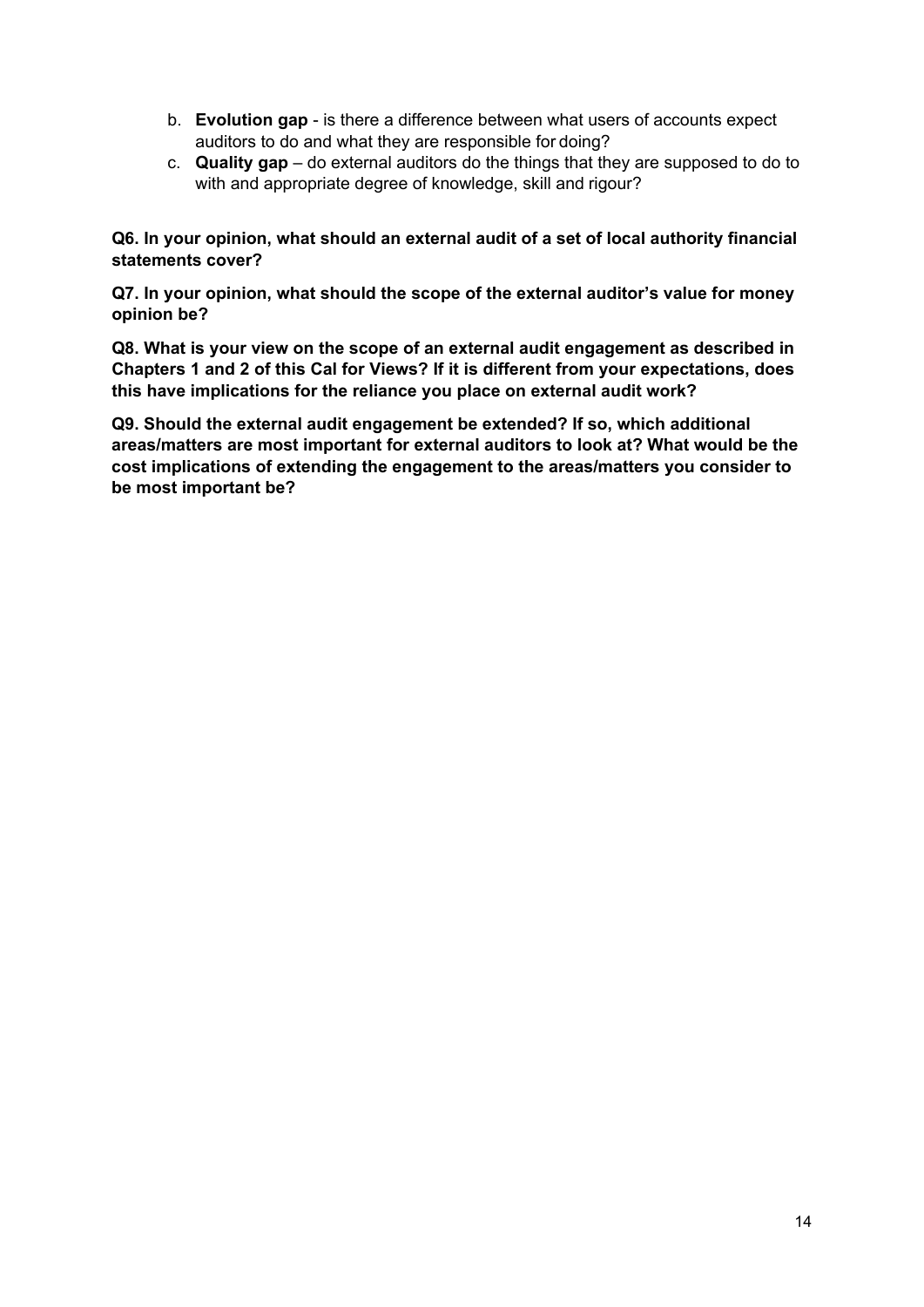<span id="page-14-0"></span>Part 2: Technical Call for Views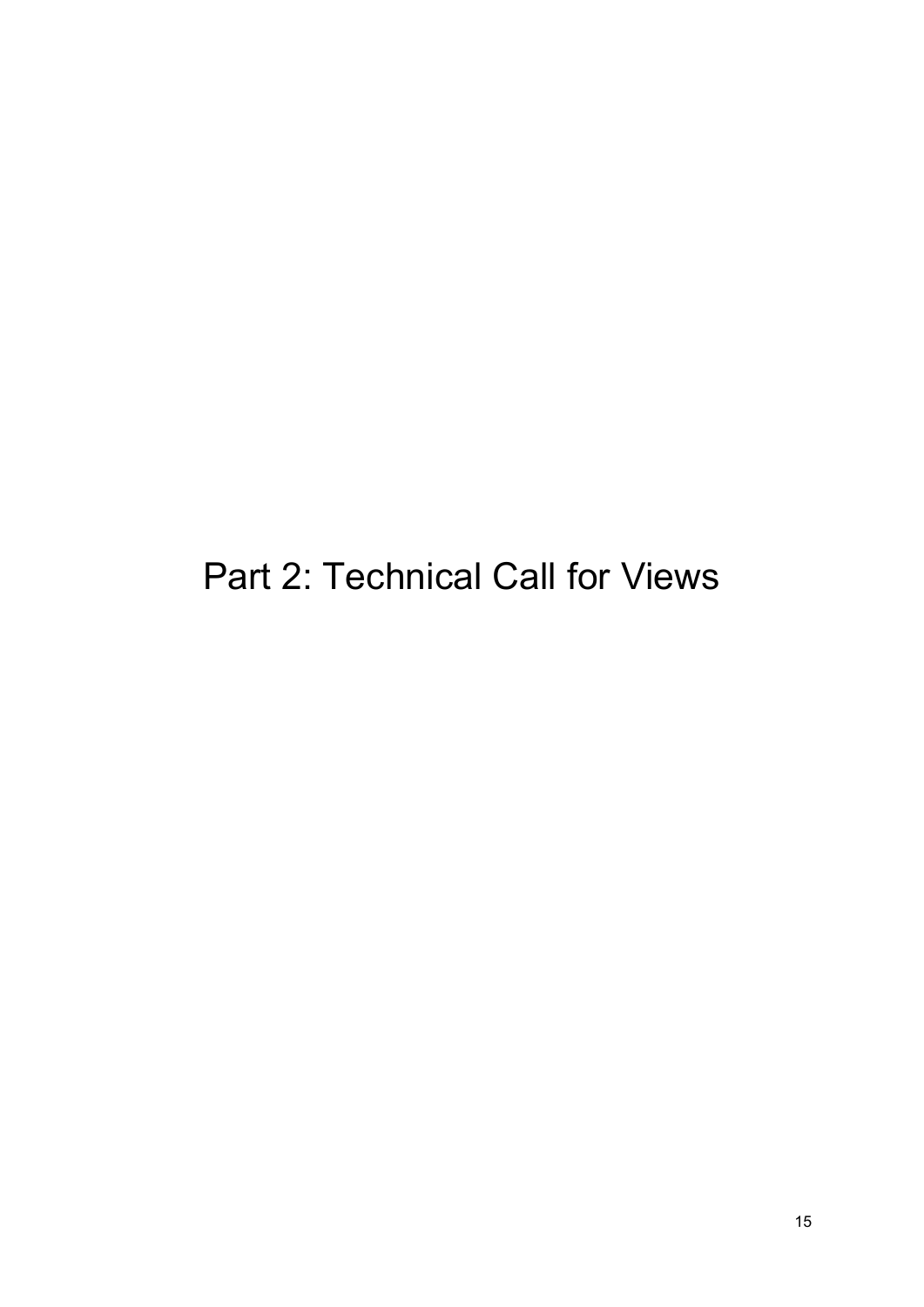## <span id="page-15-0"></span>Chapter 3: Audit and Wider Assurance

- 1. Assurance is commonly defined as a process leading to a statement which provides stakeholders with confidence that outcomes will be achieved.
- 2. Most taxpayers, residents and other stakeholders expect elected representatives and statutory officers to be truthful in their communications regarding service delivery outcomes and the financial resilience of their local authority. They are also likely to want assurance that funds have been spent appropriately and effectively to support delivery of statutory outcomes and local policy priorities. In the local government sector this seems to mean different things to different stakeholders.
- 3. The MHCLG Accounting Officer's System Statement for Local Government includes external audit as part of the governance framework but does not use the external audit process to gain assurance over its effectiveness. Instead it lists a wide range of financial and non-financial data that "is considered and analysed in the Department to provide indications of which local authorities or groups of authorities are at highest risk of financial distress, service failure or other inability to meet statutory duties." [7](#page-15-1)
- 4. It is an interesting question whether such assurance should be delivered through a statutory audit or through some other assurance mechanism. This question is more complicated for local authorities than for other types of entities for a numberof reasons.
- 5. Firstly, local authorities are required to produce a number of statutory reports that set out key financial strategies and plans, that must be approved by full council, but which do not form part of the annual report and accounts document. These include but are not limited to the Balanced Budget Report, the Chief Finance Officer's Report accompanying the budget (also known as a "Section 25 Report"), the Mid-Term Financial Strategy, the Capital Strategy, the Investments Strategy and the Minimum Revenue Provision Strategy. The balanced budget calculation is set by primary legislation. The content of many other statutory reports is set by legislation or through statutory codes.
- 6. Secondly, local authorities are required to provide a number of detailed statistical returns to central government covering both capital and revenue income and cost data, at least annually. There is a statutory code, the Service Reporting Code of Practice ("SeRCoP"), that sets out how to allocate costs between service areas in these returns. However, spend on service areas in accounts is no longer required to be presented on a SeRCoP basis.
- 7. Finally, all local authorities are required to make publicly available a wide range of financial information under the transparency code, including every item of expenditure of more than £500. It is unclear how or whether this information is quality assured or whether the transparency data should be reconciled to the information presented in the financial statements.
- 8. Many local authorities deliver a range of complex services, some of which are looked at by specialist inspectorates but most of which are not. Key amongst these are the DHSC and DfE inspectorates, respectively the Care Quality Commission and OFSTED, which monitor and inspect and therefore could be said to provide wider assurance overthe

<span id="page-15-1"></span><sup>7</sup> MHCLG [Accounting](https://assets.publishing.service.gov.uk/government/uploads/system/uploads/attachment_data/file/728081/Accounting_Officer_System_Statement_2018_-_Final.pdf) Officer System Statement – Annex A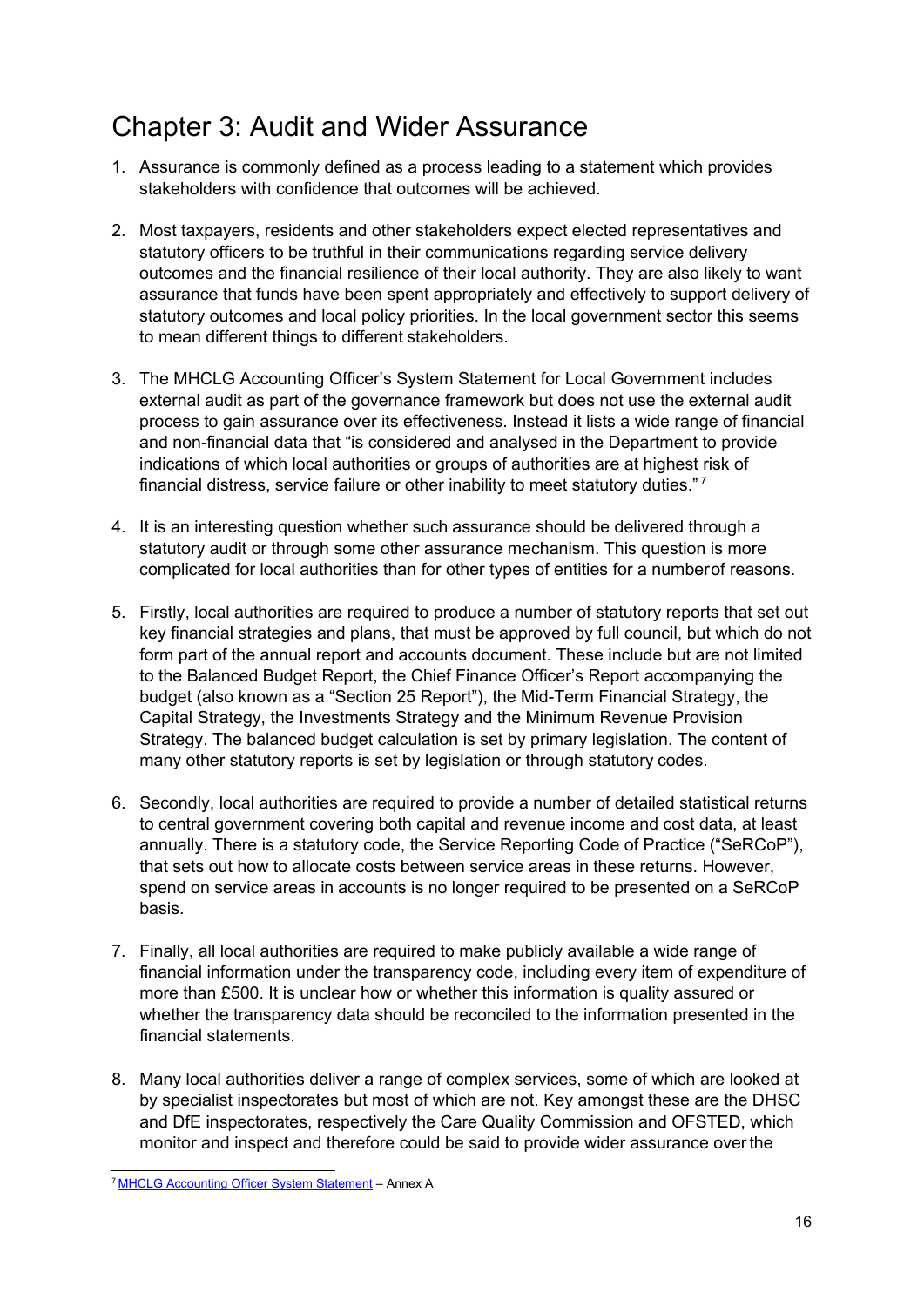quality of adults and childrens' social care; and the police and fire inspectorate, HMICFRS, whose inspections cover service resilience in addition to the effectiveness of service delivery.

- 9. In addition, many authorities are delivering these services through increasingly complex business models. This means that those providing audit and wider assurance services need to have access to a range of specialist skills and experience beyond audit and accounting. They also need to have sufficient understanding of the wider regulatory framework.
- 10. The final piece of the assurance jigsaw is internal audit. The relationship between internal and external audit is discussed in **Chapter 5**.

**Q10. Should the scope of the vfm opinion be expanded to explicitly require assessment of the systems in place to support the preparation of some or all of the reports that statute requires to be presented to full Council? If you do, which reports should be within scope of the external audit vfm engagement? If not, should these be assessed through another form of external engagement? If you believe that the vfm opinion should be extended to cover these reports will there be implications for the timing of audit work or auditor reporting?**

**Q11. Should external auditors be required to engage with Inspectorates looking at aspects of a local authority's service delivery? If you believe that this engagement should happen, how frequent should such engagement be and what would be the end purpose of doing so?**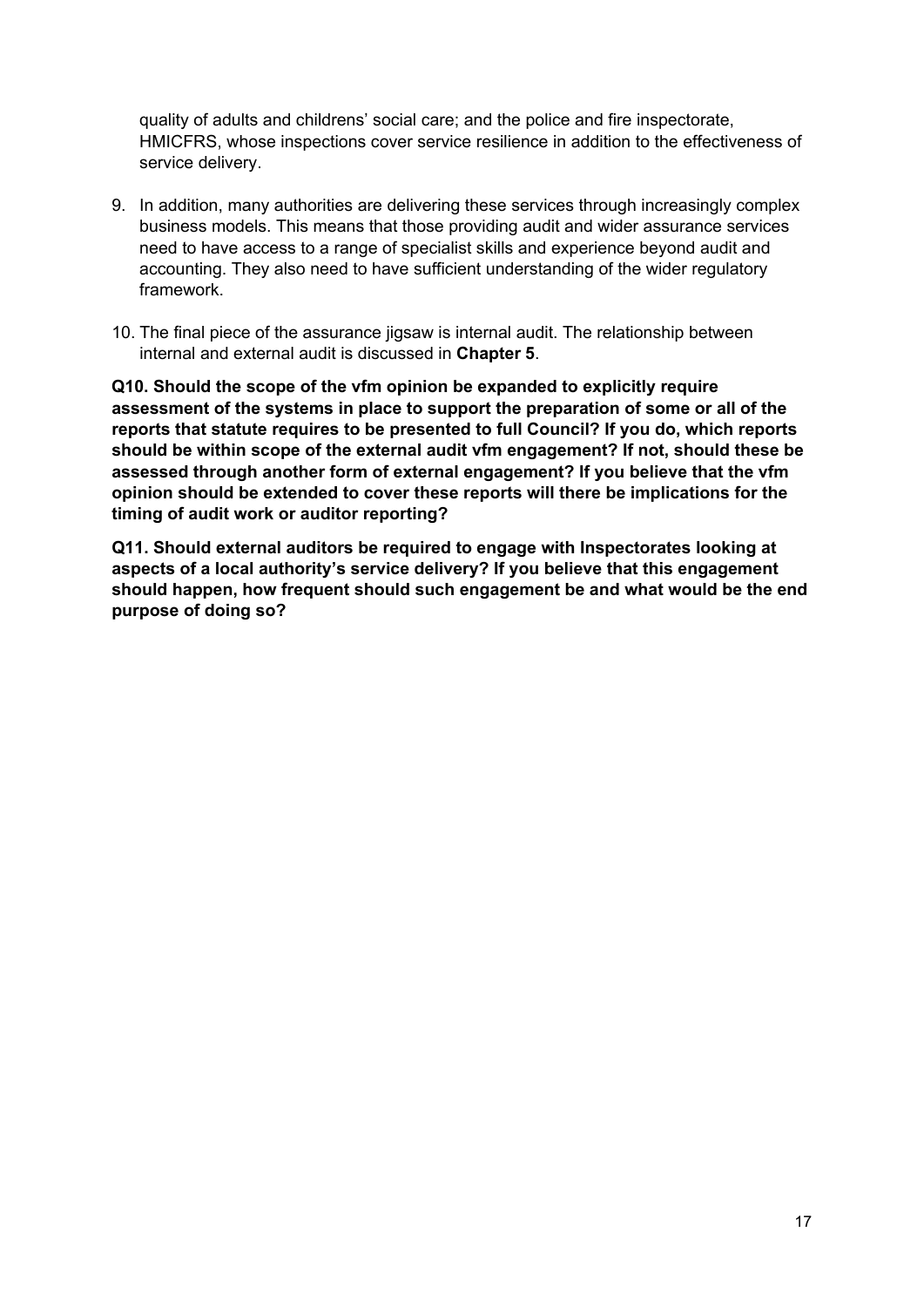# <span id="page-17-0"></span>Chapter 4: The Governance Framework for the Audit System

### **Responsibilities following the abolition of the Audit Commission**

- 1. Before it closed on 31 March 2015, the Audit Commission was responsible for appointing auditors for local government, NHS trusts, health housing and other local bodies in England. Approximately 70% of these audits were carried out by District Audit, the Commission's in-house audit practice, the rest being contracted out to private sector auditors.
- 2. A number of reasons were given for the abolition of the Audit Commission. It was perceived as being unaccountable to ministers and Parliament, as the both the regulator and largest provider of audit services to the sector, it was considered to have an inherent conflict of interest and there was a perception that the CPA/CAA regime had turned itinto more of an inspectorate than a regulator or external audit provider.
- 3. The Local Audit and Accountability Act 2014 transferred the audit functions previously carried out by the Audit Commission to a range of successor bodies as follows:
	- a. Management of audit contracts transferred to Public Sector Audit Appointments Ltd ("PSAA"), an independent company created by the Local Government Association. This company has also taken on statutory responsibility for bulk procurement of audit contracts, for all councils that have not opted-out. An equivalent body, Smaller Authorities Audit Appointments Ltd performs the same functions for parish councils, independent drainage boards and other smaller authorities.
	- b. Registration and professional conduct of auditors transferred to the professional accountancy bodies. Currently all firms qualified to conduct local government audit are registered by the ICAEW.
	- c. Quality assurance for audit engagements firm's internal procedures; which in turn are monitored and assessed by the Financial Reporting Council("FRC").
	- d. Grant certification the role of making arrangements for housing benefit subsidy calculations transferred to PSAA until the audit contracts ended. Other grant certification work was not transferred to a successor body.
	- e. Code of Audit Practice and supporting guidance transferred to the Comptroller and Auditor General ("C&AG"), the Head of the National Audit Office ("NAO")
	- f. Provision of information about audit the C&AG was given responsibility for the guide to the electorate's rights with regard to the audit of their local authority. PSAA was given responsibility for publishing summary reports on the results of audits and auditor compliance and audit quality. PSAA's responsibility for publishing the summary report lapsed in 2018-19.
	- g. Whistleblowing external auditors became prescribed persons to which whistleblowing disclosures could be made. The C&AG's responsibility as a prescribed person for whistleblowing disclosures was extended to include disclosures from those working in local government.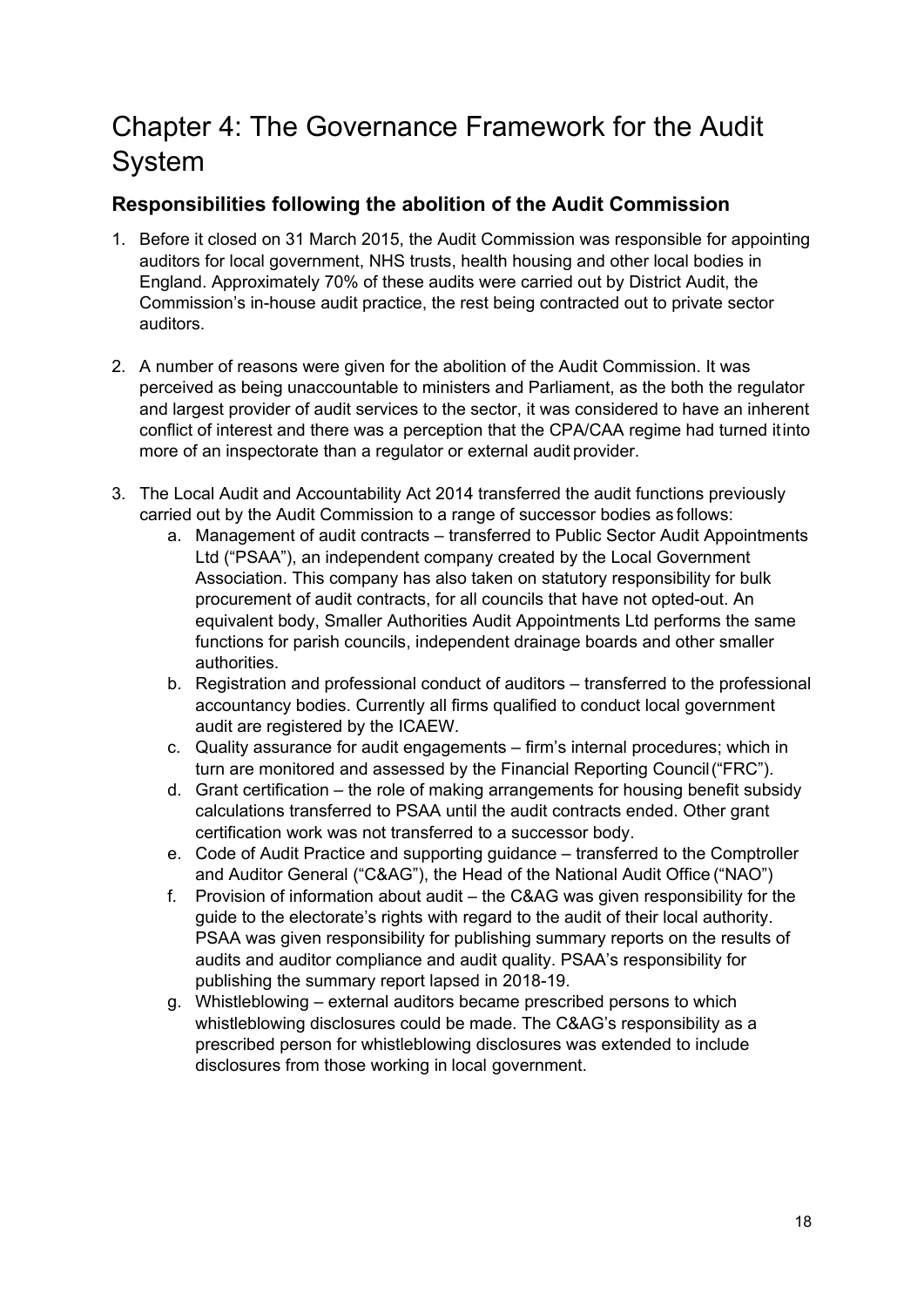### **Current position**

- 4. The new arrangements have been gradually introduced since 2015-16. 2018-19 is the first year for which all the arrangements have been in operation. However, the key characteristics of the framework, with the split of responsibilities between the C&AG, the FRC, audit firms and PSAA have remained constant since 2015-16.
- 5. The most visible aspect of the new regime, and one of the key objectives of the Local Audit and Accountability Act 2014, is the reduction in audit fees. PSAA's website states "scale audit fees and indicative certification fees for most audited bodies [for 2015/16] have been reduced by 25 per cent based on the fees applicable for 2014/15" <sup>[8](#page-18-0)</sup>, and fee scales reduced by a further 23 percent<sup>[9](#page-18-1)</sup> on the retendering of audit lots for the 2018-19 audit cycle.
- 6. A key characteristic of the governance framework set up to replace the Audit Commission is the fact that, other than deciding when to conduct a best value inspection, there is no role for MHCLG. This was a deliberate consequence of the policy intent when the Commission was abolished. Recently, MHCLG has set up a discussion forum, the Local Audit Delivery Board, that brings all parties with responsibility for the governance framework together. However, this Board has no statutory basis and does not have a clear remit.
- 7. Whilst some have argued that it is too early to assess the effectiveness of the current framework, others have raised concerns that the fragmented nature of responsibilities for assuring quality means that no-one has oversight of the state of audit in the sector, there has been a loss of sector specific knowledge and it is too easy for those with responsibility to claim that a particular area of concern is outside their remit. Most recently these concerns have been raised in Sir John Kingman's review of the FRC. The summary findings and recommendations are reproduced below.

<span id="page-18-1"></span><span id="page-18-0"></span><sup>&</sup>lt;sup>8</sup><https://www.psaa.co.uk/201516-work-programme-and-scales-of-fees/> 9<https://www.psaa.co.uk/201819-work-programme-and-scales-of-fees/>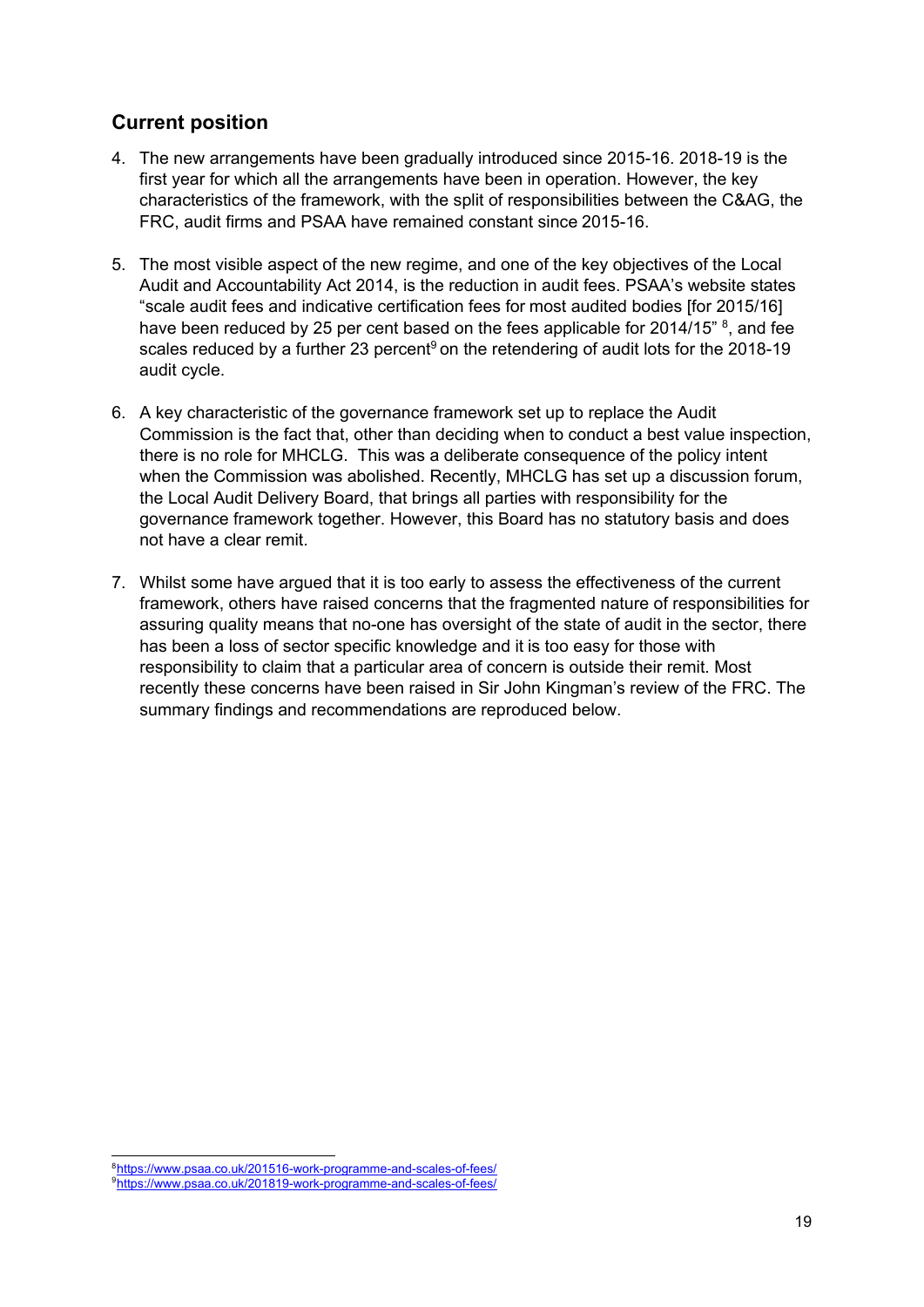### **Independent Review of the Financial Reporting Council: Executive summary of findings on local audit**

There are important differences between local authority audit and private sector audit:

Auditors of local public bodies report not only on the financial statements, but also on arrangements for securing value for money, and financial sustainability;

Auditors of those bodies carry out their work on behalf of the public, yet in comparison to the lines of accountability in companies between the directors, audit committee and shareholders, there is substantially lower awareness and challenge of the auditors' work in the public sector;

The FRC's enforcement powers in relation to local audit are meaningfully different in comparison to its powers in relation to private sector statutory audit. The former are not within scope of the Audit Enforcement Procedure.

Instead of the question as to whether an auditor has 'breached a relevant requirement', a far narrower test applies in relation to local audit – that there are reasonable grounds to suspect misconduct, and that the matter appears to raise 'important issues affecting the public interest'; and

Unless the local body is also a Public Interest Entity, there are no requirements regarding the rotation of auditors.

Historically, the AC also appointed auditors to a range of local bodies in England and Wales, as well as setting and overseeing relevant standards, and conducting UK-wide antifraud work. Since the AC's abolition in 2015, the new local audit framework enables bodies to procure and appoint their own auditors from an open and competitive market of qualified providers. However, 98% of relevant authorities have opted into a central procurement body. The Review has serious concern that those arrangements, in practice, are prioritising a reduction in cost of audit at the expense of audit quality.

These arrangements, if allowed to persist, run a very clear risk of allowing weak and limited audit disciplines to prevail in local government. This is particularly concerning given the vital role played historically by district auditors for instance, in detecting and seeking out corruption.

Particularly at a time when local authorities are under acute financial pressure, and some local authorities are engaging in risky speculative ventures, high-quality and robust scrutiny of local authorities' finances and financial management in the public interest is a critical part of local democracy. The Review is very concerned that the quality of this scrutiny is being pared back at the worst possible time.

#### **Recommendations**

The Review recommends that the arrangements for local audit need to be fundamentally rethought. This should include robust assessment and scrutiny of the quality of local audit work, with individual reports shared with audit committees and published; a more appropriate threshold for enforcement action; and, bringing together in one place all the relevant responsibilities, so a single regulatory body can take an overview.

Such a role (regarding local audit) could be taken on by the FRC or its successor body, but the Review recommends that it would be much better undertaken by a separate body that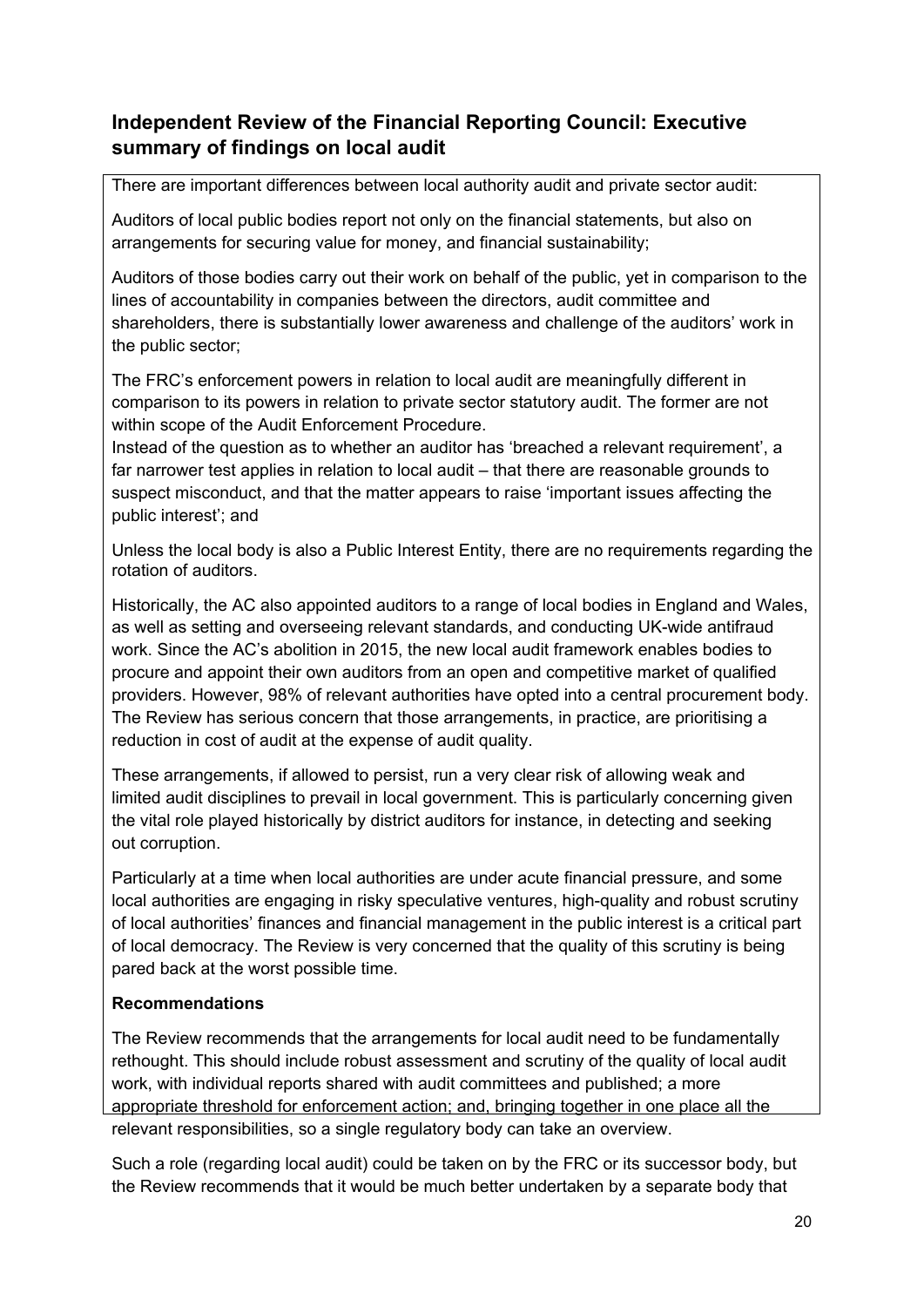has (or could develop) a deeper expertise in the local audit world. That body should have a different and much more focused remit than the former Audit Commission. It should have a clear objective to secure quality, and should set the relevant standards, inspect the quality of relevant audit work and oversee the relevant professional bodies. It should also take on responsibility for appointing auditors for local bodies and agreeing fees.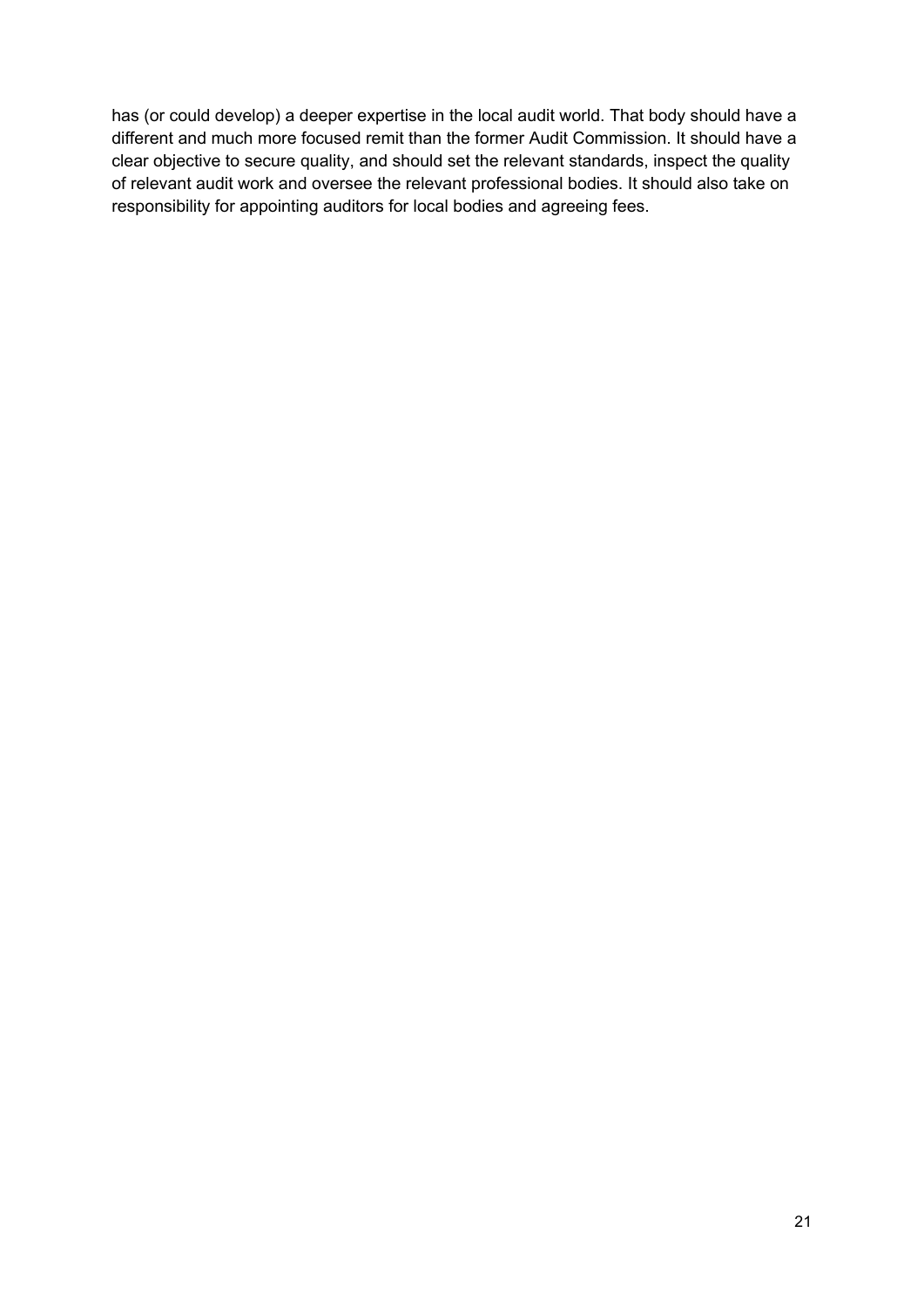**Q12. Does the current procurement process for local authority audit drive the right balance between cost reduction, quality of work, volume of external audit hours and mix of staff undertaking audit engagements?**

**Q13. How should regulators ensure that audit firms and responsible individuals have the skills, experience and knowledge to deliver high quality financial and vfm audits, whilst ensuring the barriers to entry do not get too high?**

**Q14. What metrics should regulators use when assessing whether financial and vfm audits are delivered to an appropriate level of quality?**

**Q15. Do you agree with the Independent Review of the Financial Reporting Council's findings and recommendations; and why do you agree/not agree? If you agree with the recommendations do you think the 'single regulatory body' should be the "successor body to the FRC" or a sector specific entity? If you do not agree with the recommendations are there any other changes you would make to the regulatory framework for local authority audit?**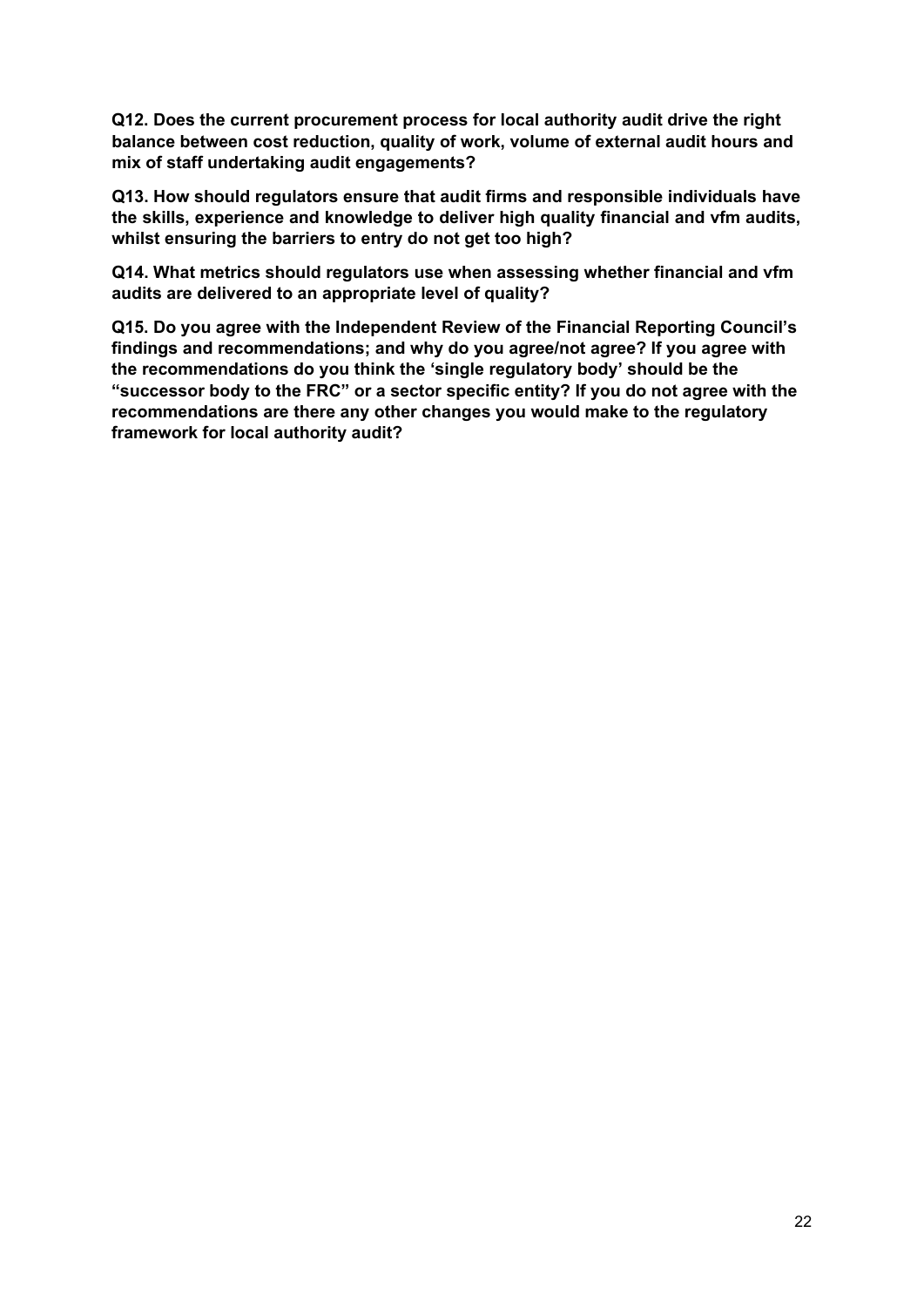# <span id="page-22-0"></span>Chapter 5: Audit Product and Quality

- 1. The Public Accounts Committee has raised significant concerns about the quality of local government audit coverage and quality, reporting: "There are a number of issues with external audit. Some council chief executives, finance directors and heads of internal audit raised concerns with the National Audit Office that the contribution of external audit to local governance has reduced recently. CIPFA told us that it shared this concern, which it linked to the change to reduction in audit fees. 25% of finance directors at single tier and county councils felt that their audit fees in 2017–18 were too low relative to the risk that their authorities face. Over half of finance directors at single tier and county councils (which have responsibility for social care services for vulnerable people) wanted some change to their external audit. The most common change, wanted by 26% of these finance directors, was more value for money work, particularly in relation to financial sustainability." <sup>[10](#page-22-1)</sup>
- 2. There are two key aspects of audit quality, which are not necessarily complementary. These are:
	- a. The quality of the auditor's performance against whichever standards or principles have been agreed; and
	- b. The quality of the audit output in meeting the legitimate expectations of the users of the accounts.
- 3. This review is primarily interested in the second of these two aspects. However, this chapter along with **Chapter 6 – Auditor Reporting** includes coverage of the quality of the auditor's performance. It is also important to note that the two aspects of audit quality are interlinked.

### **Quality in local authority external audit**

#### **Binary nature of audit opinions**

- 4. Under the current framework, auditors of local authorities issue two audit opinions: the financial audit opinion; and the vfm opinion. These two opinions are largely pass or fail tests.
- 5. Vfm audit opinions are discussed in **Chapter 6**. The financial audit opinion is either **clean** also known as **unmodified** or it is **modified** in one of three ways:
	- a. An '**except for**' opinion means the financial statements are true and fair except for the treatment or presentation of one or more specific items.
	- b. An '**adverse**' opinion means the financial statements are not true and fair.
	- c. A '**disclaimer**' of the opinion means that the auditor is unable to obtain enough evidence to assess whether the financial statements are true and fair.
- 6. Auditors can also present a clean opinion with an emphasis of matter, where they want to highlight an issue. However, local authority auditors have additional reporting options (see **Chapter 6**), which means there is no incentive to issue an emphasis of matter.

<span id="page-22-1"></span><sup>10</sup> PAC report - Local Government Governance and [Accountability](https://publications.parliament.uk/pa/cm201719/cmselect/cmpubacc/2077/207707.htm#_idTextAnchor010) (15 May 2019)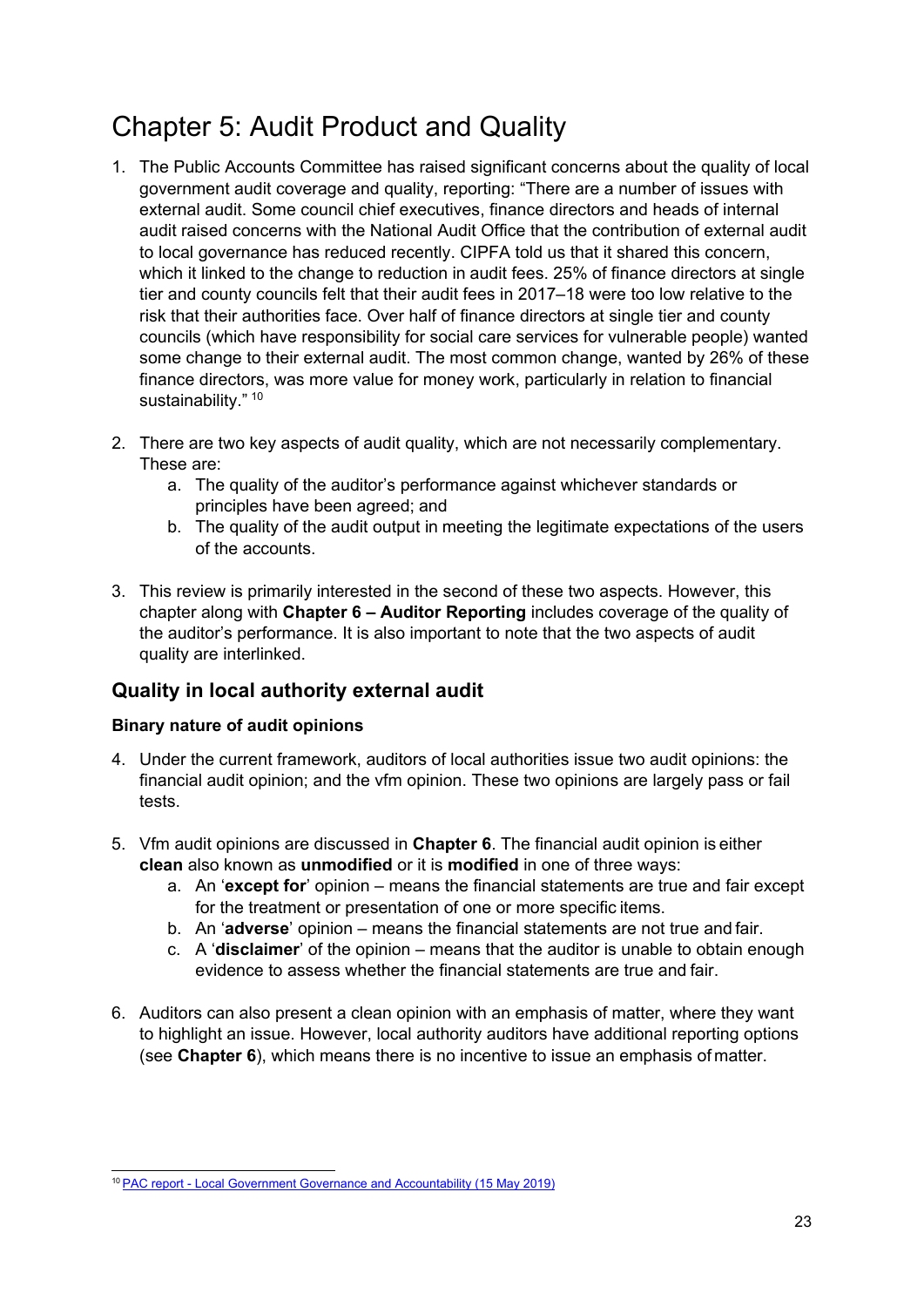<span id="page-23-0"></span>7. The pass or fail nature of audit opinions means that they are seen as a nuclear option. Auditors have to pass a number of internal professional and legal tests before issuing a modified opinion, which could make them very reluctant to do so.

#### **Financial Audit**

- 8. Current work by audit regulators and inspectors is thought to focus on the first issue, of how well audits deliver on the standards. This poses a particular issue for public sector audit, where some financial reporting and auditing standards have to be adapted or interpreted to be relevant.
- 9. The FRC's reports on the performance of audit firms raise concerns about the lack of professional scepticism and challenge rather than failures of audit process. Whilst the FRC does not publish local government specific audit quality data, it has indicated in Audit Delivery Board meetings that the quality of those audits tends to be lower than private sector audits conducted by the same firms. There is also a widely expressed concern that the reduction in fees has led to a change in the mix of staff undertaking local authority audits – i.e. teams are less experienced and have less sector specific knowledge, which has a detrimental impact on quality.
- 10. The FRC has fewer powers when it identifies poor quality local authority audits than it does when it identifies poor quality Companies Act audits. Specifically, it does not have the same powers to serve enforcement orders or impose financial penalties on local authority auditors who fail to meet their statutory responsibilities. Although these powers have rarely been used, the fact that the threat of use exists for private sector audits but not for local authority audits could influence resourcing decisions made by Auditfirms.
- 11. Some auditors have countered that the FRC's regulatory regime is actively detrimental to the quality of local authority audits. To get a clean bill of health from the FRC, auditors are forced to focus time and effort on areas that would be high risk in the private sector but are not for the public sector. If true, this could be a sector specific example of 'auditing to complete the audit file', rather than to reach the correct opinion.
- 12. Some auditors have countered that the FRC's regulatory regime is actively detrimental to the quality of local authority audits. To get a clean bill of health from the FRC, auditors are forced to focus time and effort on areas that would be high risk in the private sector but are not for the public sector. If true, this could be a sector specific example of 'auditing to complete the audit file', rather than to reach the correct opinion.
- 13. There is also a question about whether the way auditing standards define materiality drive quality outcomes in the local government sector. Auditing standards require external auditors to determine the quantum and nature of errors that would be material to users of the account. They are then required to determine "performance materiality for purposes of assessing the risks of material misstatement and determining the nature, timing and extent of further audit procedures."<sup>[11](#page-23-0)</sup> The standard further suggests that for public sector entities, total or net expenditure is the most appropriate basis for setting materiality.
- 14. There is a question as to whether total or net expenditure is the most appropriate basis for setting materiality for all LAs. Materiality for LA Pension Fund audits is already set

<sup>11</sup> [International](https://www.ifac.org/system/files/downloads/a018-2010-iaasb-handbook-isa-320.pdf) Standard on Auditing 320 - Materiality - para. 11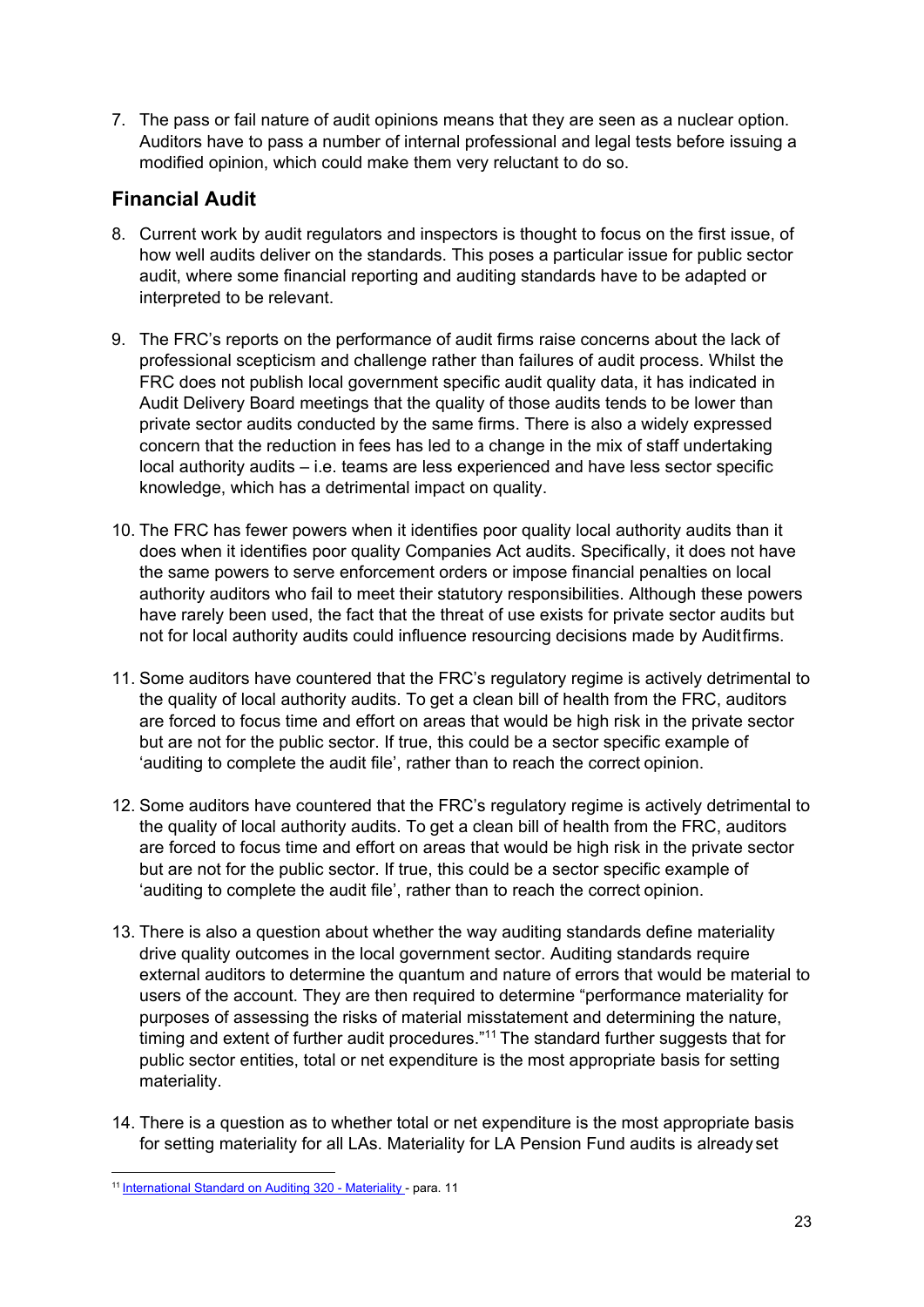based on net liabilities. There is a question as to whether the same approach should be adopted for those LAs with a disproportionately large balance sheet relative to their net expenditure.

- 15. Auditors are allowed to set a lower performance materiality where balances are particularly sensitive but cannot set a higher performance materiality. This poses a particular problem for the audits of many smaller local authorities, where the balance sheet is disproportionately large relative to gross or net expenditure. To comply with auditing standards, the auditor is required to focus more time and audit effort on balance sheet items, even where these may be less risky or of less interest to users of the accounts. Whilst amending auditing standards is outside the scope of this Review, views on the extent to which this and other professional standards have a positive or negative effect on audit quality would be welcomed.
- 16. Finally there is a question about whether auditors have sufficient understanding of the business to be able to focus on the right areas. Understanding the business is a key part of any audit. Together with the assessment of balances against performance materiality it drives how much effort is focussed on any specific area. The local authority regulatory framework is different to that of other sectors, and the incentives and risks are different. As audit firms draw upon a wider pool of staff to undertake LA audits, there is a question of the extent to which their audit teams are able to maintain and demonstrate appropriate skills and knowledge to meet the legitimate expectations of users.
- 17. Another aspect of understanding of the business is consistency of accounting judgements made by auditors. Unlike companies, local authorities all undertake the same broad range of services and engage in similar transactions. In the past two audit cycles different audit firms have made different judgements in relation to matters such as Inverse Floater 'Lender Option Borrower Option" loans, pension deficit valuation following the McCloud judgement, and acceptable treatments for Minimum Revenue Provision. It is arguable that these differences have increased uncertainty and cost for both local and central government, without improving audit quality or adding any transparency that would help users of the accounts.

### **VfM Audit**

- 18. The NAO's Code of Audit Practice sets out the procedures that auditors must have regard to when undertaking work to support a vfm opinion.<sup>[12](#page-24-0)</sup> The NAO is currently consulting on updating this code.
- 19. The current Audit Code is a high-level principles-based document. What is noticeable is that other than referring to the need to comply with **relevant** professional standards, there is no mention of audit quality. The proposed updates to the Audit Code indicate that the NAO is not proposing to provide any more detail on quality. This is a particular issue for vfm audits where Auditing Standards are neither relevant nor applicable. The current Audit Code is supplemented by a number of Auditor Guidance Notes (AGNs), which have the same status as the Audit Code. AGN03 covers vfm audit. It takes the form of a principles-based note, with a supplementary document for each sector. AGN03 provides information about sector developments, inspectorates whose work auditors may want to have regard to and about the key documents auditors may wantto

<span id="page-24-0"></span><sup>12</sup> NAO Code of Audit [Practice](https://www.nao.org.uk/code-audit-practice/wp-content/uploads/sites/29/2015/03/Final-Code-of-Audit-Practice.pdf) – chapter 3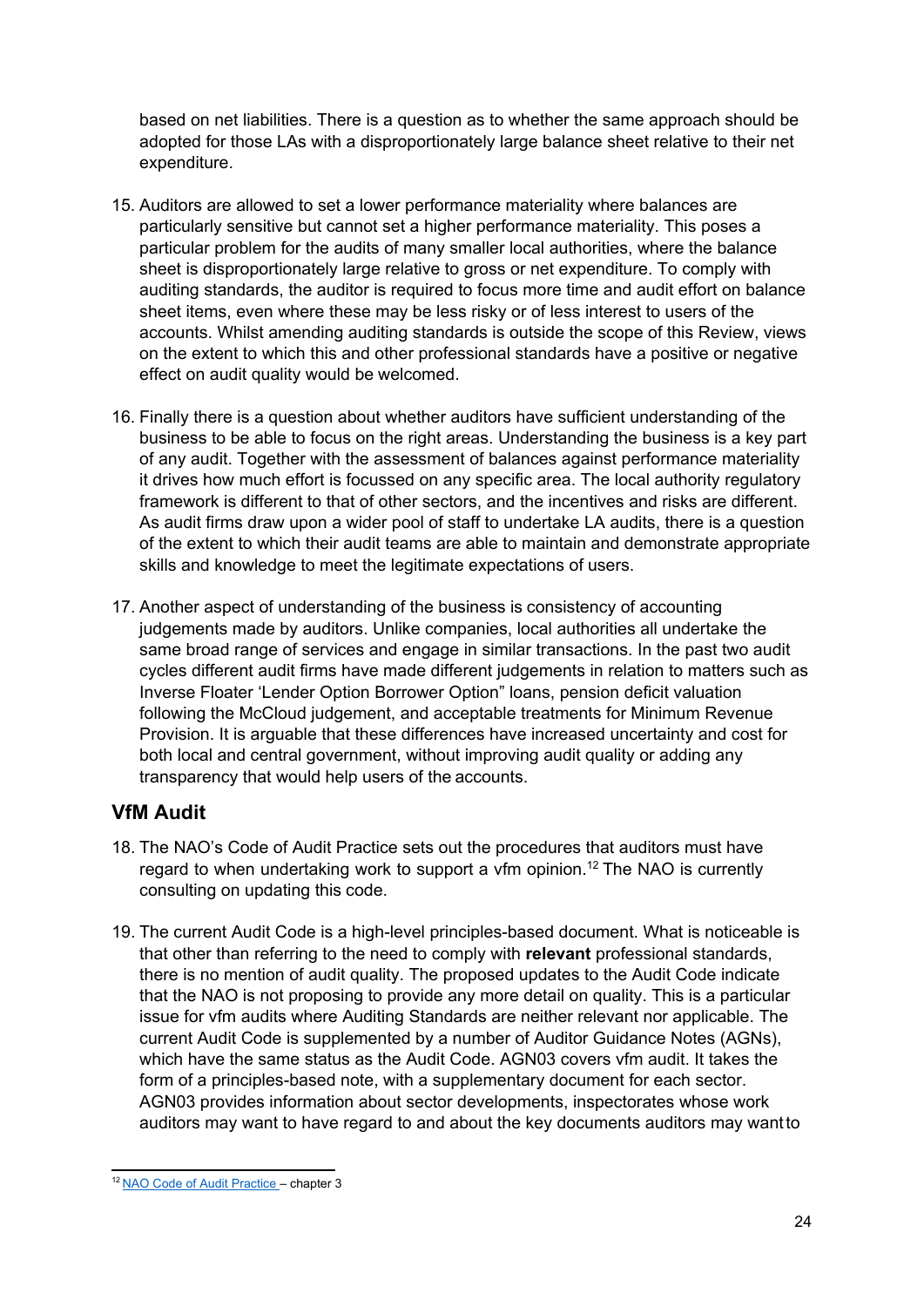look at when forming their audit opinion. There is no mention of audit quality or the work auditors need to undertake before forming their vfm opinion.

20. It therefore seems that other than auditing standards, which are not designed for ensuring that enough work has been done to form a vfm opinion, there is no definition of what a quality vfm audit looks like. Nor does there seem to be any basis for a regulator to form a view on whether an audit firm's procedures are adequate to deliver quality outcomes.

#### **Reliance on Internal Audit**

- 21. All local authorities should have an internal audit function that complies with Public Sector Internal Audit Standards. These standards define the role of internal audit as providing "independent, objective assurance and consulting activity designed to add value and improve an organisation's operations. It helps an organisation accomplish its objectives by bringing a systematic, disciplined approach to evaluate and improve the effectiveness of risk management, control and governance processes."[13](#page-25-0) In practice internal auditors of local authorities cover a range of areas including but not limited to financial resilience, aspects of service delivery, fraud investigations and the operating effectiveness of control frameworks.
- 22. Whilst being mindful of the prohibition in UK Auditing Standards of external auditors placing direct reliance on the work of internal audit the Review is interested exploring the relationship between internal and external audit, particularly if a closer or more codified relationship could lead to higher quality outcomes.

#### **Resourcing Audit Engagements**

- 23. Delivering high quality audit products is dependent on auditors having sufficient staff with the expertise and sector knowledge to audit local authority accounts. Events during 2018-19 have called into question whether there is enough expertise or resource in the sector. In August 2019, PSAA reported that for 2018-19 accounts, 209 out of 497 audited accounts produced by local government bodies were not delivered on time (2017-18: 64 out of 495 missed the deadline). Whereas in 2017-18, technical accounting issues, client issues and outstanding objections were the main reasons for missing the statutory deadline, in 2018-19 we have been informed that roughly a third of the audited accounts that that were not delivered on time, were late due to issues at audit firms.
- 24. The Review is interested in views on the impact that the failure to meet statutory deadlines has had on the quality and usefulness of the audit process, on the real world impact for local authorities of this delay, and in suggestions for changes that could be made to the framework to mitigate the risk that this situation reoccurs in future years.

#### **Q16. Do external audit firms have enough understanding of the local authority regulatory framework to focus audit work on the right areas? How do they/should they demonstrate this? Who should regulate this work?**

**Q17. Do auditing standards have a positive impact on the quality of local authority financial audits?**

<span id="page-25-0"></span><sup>13</sup> <https://www.cipfa.org/policy-and-guidance/standards/public-sector-internal-audit-standards>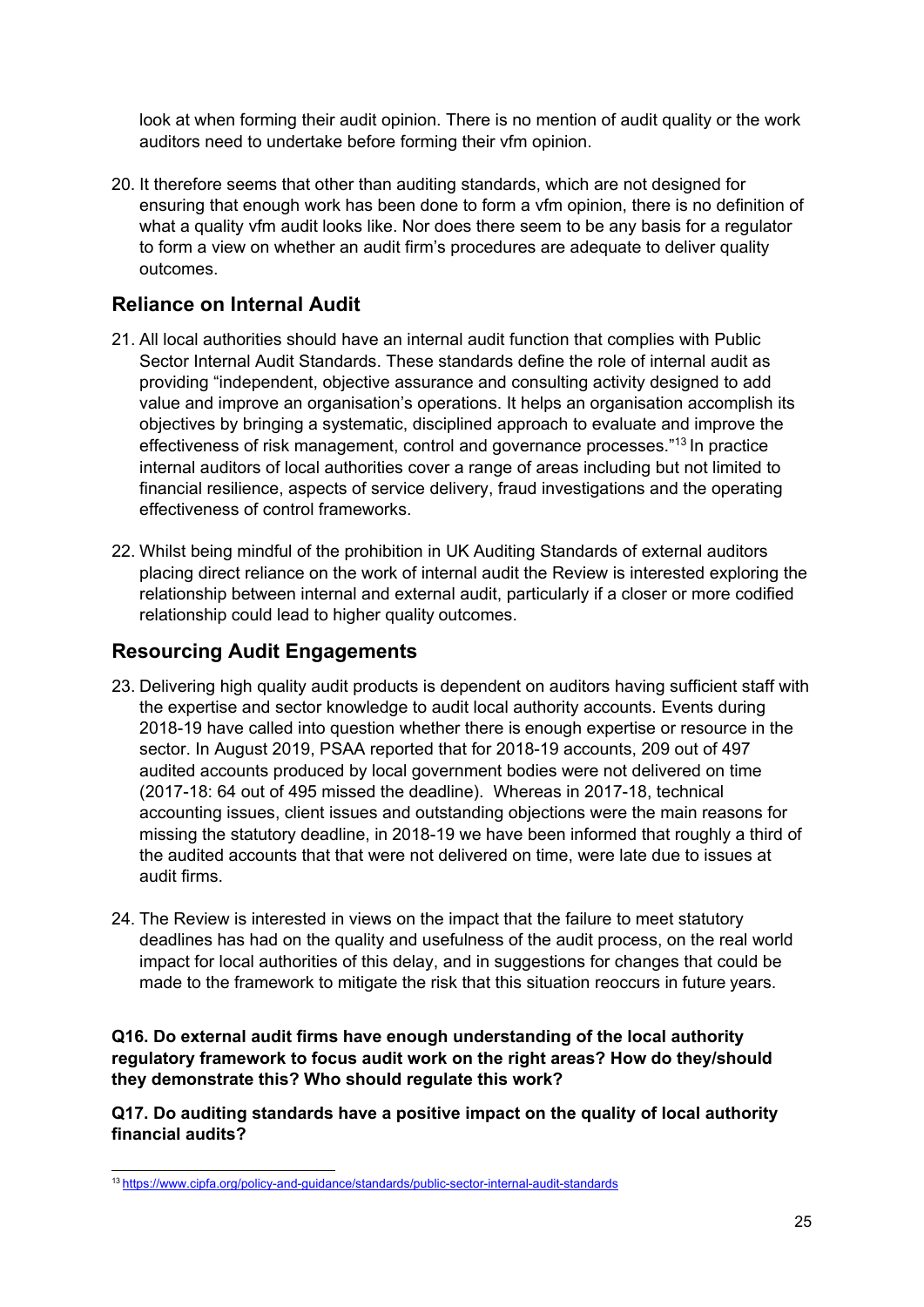**Q18. Do audit firms allocate sufficient resources to deliver high quality and timely audits? How is consistency and quality maintained in external audit work? To what extent is there consistency in audit teams year on year? What more can be done to ensure consistency between firms?**

**Q19. To what extent are senior audit staff, particularly the responsible individual signing the audit certificate, visibly involved in audit work? Who do senior audit staff meet with?**

**Q20. Should external auditors consider financial resilience as a key factor when designing their vfm work programme? If so, what factors do they/should they consider as indicative of a lack of financial resilience?**

**Q21. Does the Code of Audit Practice provide enough guidance on how much work needs to be done to support the vfm opinion? If not, what should it cover?**

**Q22. Do auditing standards provide appropriate guidance on quality standards for vfm audits? If not, is guidance needed and should it be included in the Code of Audit Practice or elsewhere?**

**Q23. What is the current relationship between external and internal audit? How should that relationship be developed to add most value to local authorities and local residents?**

**Q24. What should happen when a regulator finds that a local authority audit has not met quality standards? Where should the balance between ensuring effective enforcement action against auditors and maintaining participants in the audit market lie?**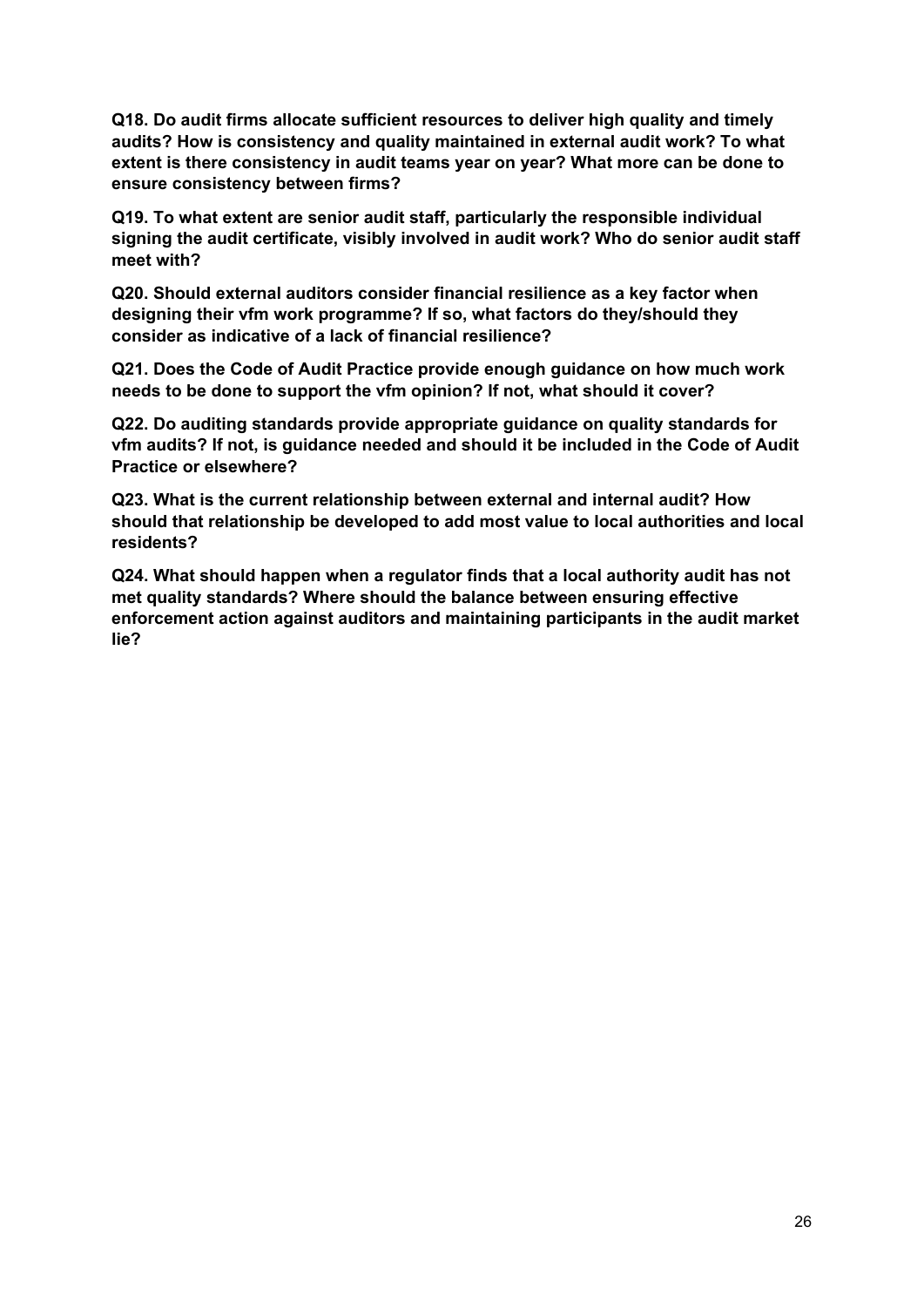# <span id="page-27-0"></span>Chapter 6: Auditor Reporting

- 1. Auditors of local authorities have a wider range of reporting powers and duties than the auditors of companies. These are:
	- a. The audit certificate and report, which differs from private sector audit certificates in that it has two opinions, the financial audit opinion and an opinion on the adequacy of systems in place to support the economy, effectiveness and efficiency of service delivery, commonly known as the "vfm opinion"; and
	- b. Sector specific statutory reporting powers.
- 2. The Brydon Review is looking at financial audit opinions and reports in some detail. The arguments made to and conclusions reached by Sir Donald Brydon are likely to be relevant at least in part to the financial audit opinion. In addition, there have been no qualified financial audit opinions in the LA sector since the new arrangements were introduced in 2015-16.
- 3. Therefore that discussion is not repeated in this Call for Views, which focuses on the format and timing of the vfm opinion; and secondly the use, format and timing of the sector specific reporting powers.

#### **VfM certificates and reports - format**

- 1. It is arguable that users of local authority accounts are more interested in the vfm opinion than in the financial audit opinion. Currently vfm audit is largely a pass or fail test. The Audit Code requires auditors to form an opinion on whether "In all significant respects, the audited body had proper arrangements to ensure it took properly informed decisions and deployed resources to achieve planned and sustainable outcomes for taxpayers and local people."
- 2. The vfm audit opinion is either **clean** also known as **unmodified,** or is **modified** in one of two ways:
	- a. An **'except for'** opinion means that the LA has proper arrangements in place except for in one or more significant areas.
	- b. An **'adverse'** opinion means that a LA does not have proper arrangements in place.
- 3. There are two things to note about this opinion: firstly it is backwards looking it provides no assurance on whether those arrangements will remain in place going forward; and secondly it provides no assurance that value for money outcomes have been achieved. This is reflected in the Audit Code which requires auditors to consider outcomes to the extent they provide evidence to support the arrangements that the LA says it has.
- 4. In addition, it is a single opinion covering all of the financial management, financial resilience and service delivery aspects of value for money. This had led to a situation where the most common reason for a qualified vfm opinion is an Ofsted judgement that childrens' services were "inadequate". When PSAA published its summary report on the results of 2017-18 audit work it listed 32 qualified vfm opinions. Half of these weredue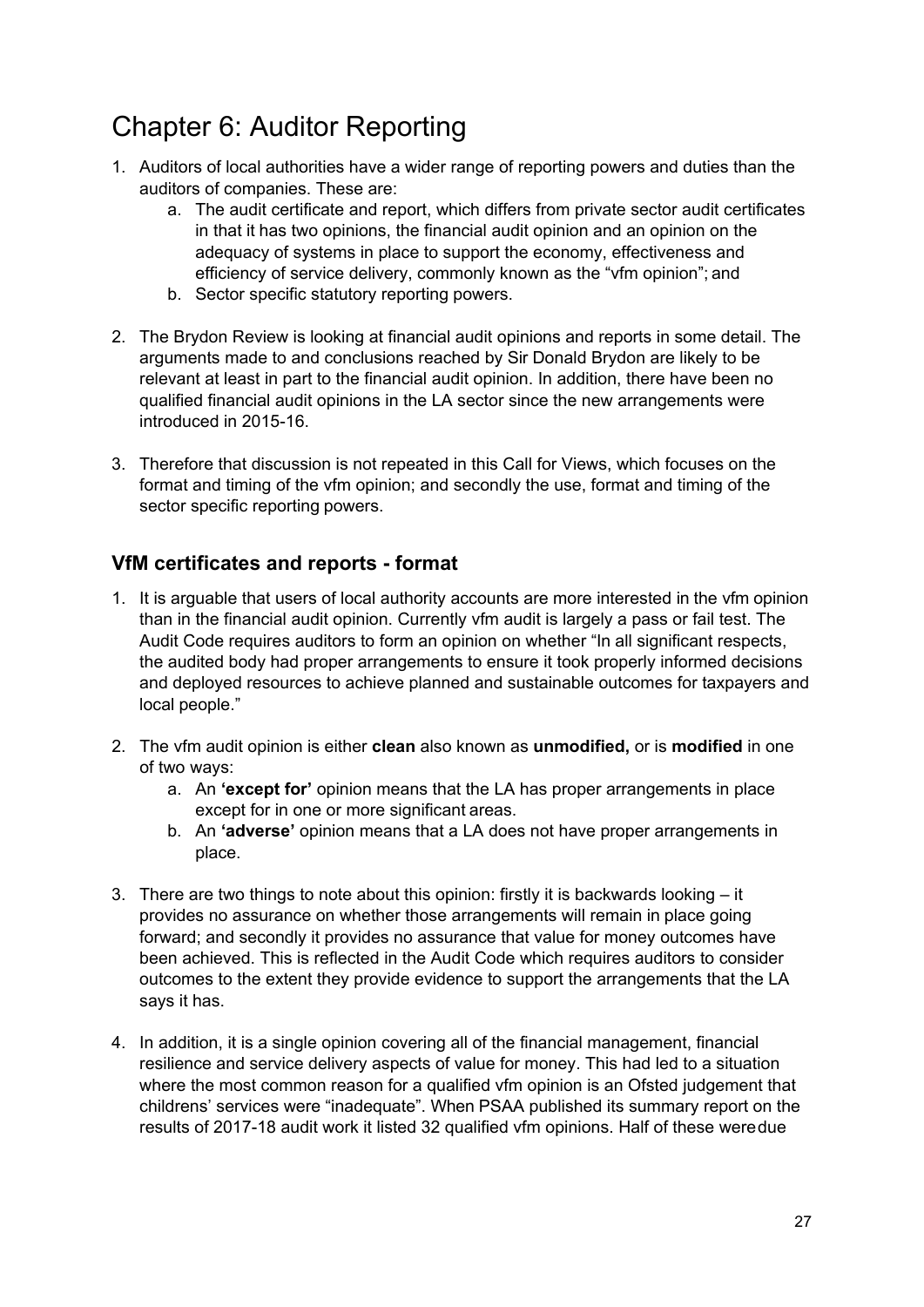to an "inadequate" Ofsted rating.<sup>[14](#page-28-0)</sup> The circumstances supporting an "inadequate" Ofsted rating are fully explained in a detailed and publicly available report. Given this, it is not clear how qualifying the vfm opinion adds to transparency.

5. The NAO consultation on the new Audit Code recognises that there may be room to improve the format of the vfm opinion and asks a number of questions about how changes to the Audit Code can make auditor reporting more impactful. This Review is also interested in ideas about how the vfm opinion could be enhanced to provide more transparency to users.

#### **VfM certificates and reports - timeliness**

- 6. Questions have been raised both about how long it takes before an auditor feels comfortable in issuing a qualified vfm opinion and about when the vfm opinion would be most useful to members.
- 7. Often modified opinions are delivered well after the event that led to a qualification, in extreme cases some years later. For example, during 2016-17 Spelthorne Borough Council, which had net service expenditure of about £10m p.a. purchased the BP Campus for £385m. The auditors issued an adverse vfm opinion in March 2019, by which time Spelthorne had substantially revised its approach to commercial property acquisitions and had built its portfolio through about £600m of additionalpurchases.
- 8. The purpose of presenting this example is not to criticise or challenge why the auditors took so long to come to an opinion in this case, but rather to ask whether an opinion formed so long after the event that led to concerns can ever be said to enhance transparency and accountability of members.
- 9. The timing of the vfm opinion, whether modified or not is also of interest to the Review. Given that the vfm audit looks at the arrangements in place to secure value for money outcomes, it does not necessarily need to be linked to the statutory deadlines for preparing and auditing financial statements. This differs from central government, where the vfm opinion on the 'regularity'<sup>[15](#page-28-1)</sup> of transactions is directly linked to the annual accounting cycle. The Review is interested in when in the annual cycle an opinion on arrangements in place to secure value for money would be of most use and the resource implications of decoupling the timing of the financial audit and vfm opinions.

#### **Statutory Reporting Powers – use and timeliness**

- 10. Auditors of local authorities have statutory powers that provide them with a number of mechanisms that allow them to sound an early warning. Some of these can be used outside the normal financial audit cycle. These are:
	- a. **Statutory Recommendations –** the auditor has the power to make written recommendations to the audited body, which need to be considered by full council or equivalent in public and responded to publicly. Recommendations can be made during or at the end of the audit and must be copied to the Secretary of State.

<span id="page-28-0"></span><sup>&</sup>lt;sup>14</sup> Report on the results of [auditor's](https://www.psaa.co.uk/wp-content/uploads/2018/10/Report-on-the-results-of-auditors-work-LG-2017-18-final.pdf) work (Oct 2018) – list of qualified opinions will not include LAs where the 2017-18 audit was concluded after the PSAA report was published.

<span id="page-28-1"></span><sup>&</sup>lt;sup>15</sup> Regularity is defined in [Managing](https://assets.publishing.service.gov.uk/government/uploads/system/uploads/attachment_data/file/742188/Managing_Public_Money__MPM__2018.pdf) Public Money as public funds being spent in a way that is "compliant with the relevant legislation (including EU legislation), delegated authorities and following the guidance in this document." (Section 2.4)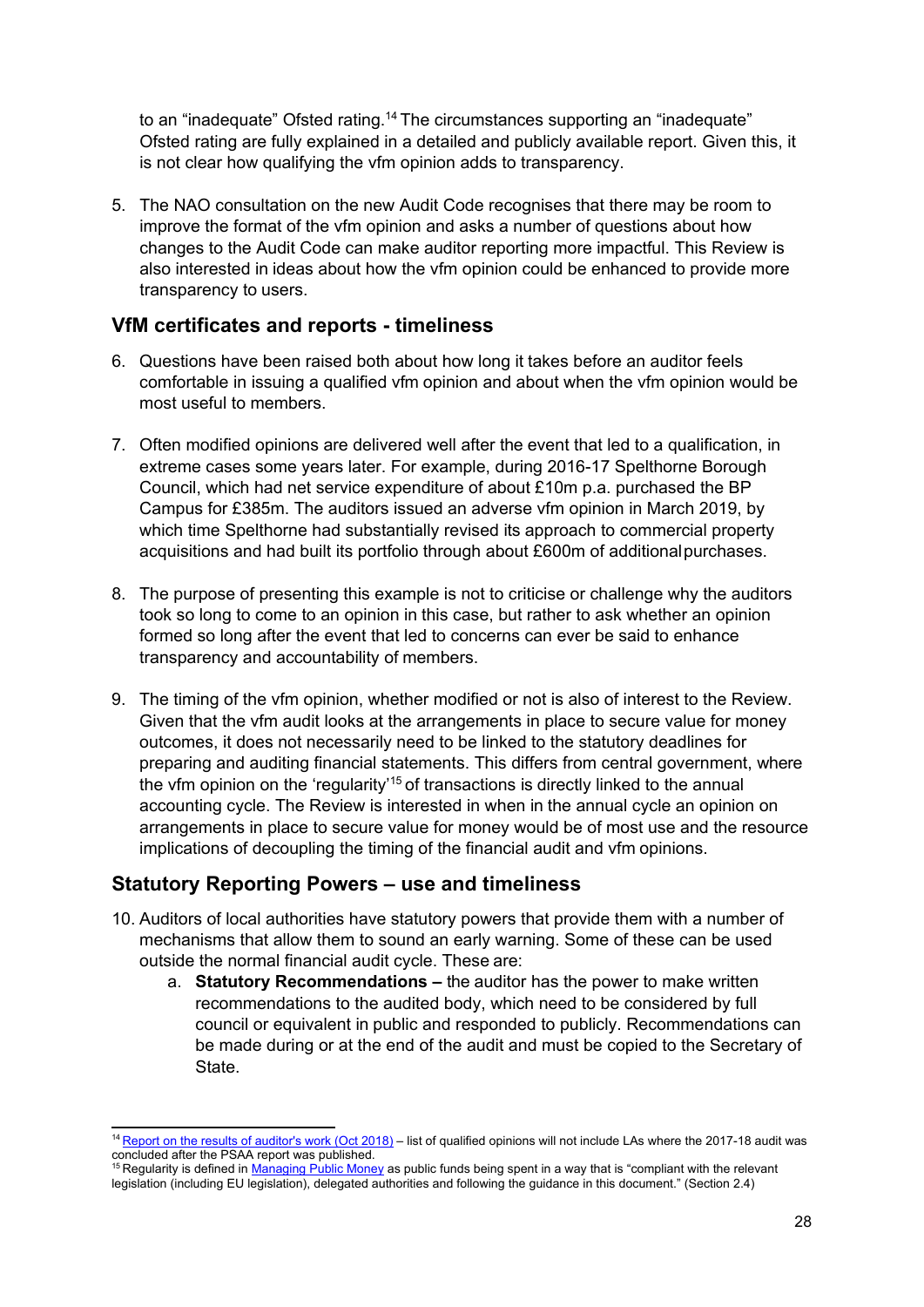- b. **Public Interest Report** the auditor has the power to report publicly on any matter that comes to their notice that may be of interest to the authority or the general public. Public Interest Reports can be made at any time and must be copied to the Secretary of State.
- c. **Advisory Notice on the Budget –** if the auditor considers that a budget presented to and approved by full Council or equivalent is unlawful they can issue a public advisory notice stating that fact and/or make an application for judicial review.
- d. **Application to the courts –** if an auditor considers that an item of account is contrary to law, they can make an application to the courts to disallow it.
- 11. These powers have not been used to a large extent. Table 1 details the number of times each power has been used for principal councils<sup>[16](#page-29-0)</sup> in the final two years of the Audit Commission regime and the first three years of the current audit framework as reported in the summary publications "Report on the results of auditors' work" published byPSAA.

|                              | Table 1: Modified auditor reporting 2013-14 to 2018-19 <sup>17</sup><br>Columns in grey indicate last two years of Audit Commission regime<br>2015-18 - Local Audit and Accountability Act 2014 implementation period |         |         |         |         |
|------------------------------|-----------------------------------------------------------------------------------------------------------------------------------------------------------------------------------------------------------------------|---------|---------|---------|---------|
| <b>Power</b>                 | 2013-14                                                                                                                                                                                                               | 2014-15 | 2015-16 | 2016-17 | 2017-18 |
| Modified vfm opinion         | 18                                                                                                                                                                                                                    | 26      | 40      | 43      | 48      |
| Modified financial           |                                                                                                                                                                                                                       |         |         |         |         |
| statement opinion            |                                                                                                                                                                                                                       |         |         |         |         |
| Statutory                    |                                                                                                                                                                                                                       |         |         | 3       |         |
| recommendations              |                                                                                                                                                                                                                       |         |         |         |         |
| <b>Public Interest</b>       |                                                                                                                                                                                                                       | າ       | າ       |         |         |
| Report                       |                                                                                                                                                                                                                       |         |         |         |         |
| <b>Advisory Notice</b>       |                                                                                                                                                                                                                       |         |         |         |         |
| <b>Application to Courts</b> |                                                                                                                                                                                                                       |         |         |         |         |

- 12. The number of modified vfm conclusions significantly increased from 2013-14 to 2014- 15, but has remained fairly constant since. Given the increase financial pressure local authorities have been under in recent years an increase in modified vfm conclusions is not that surprising. However, as mentioned elsewhere, the most common reason for a modified vfm conclusion is an inadequate Ofsted report. Since Ofsted does not inspect every local authority's Childrens' Services provision every year qualifications for this reason are somewhat 'sticky'. Once a local authority's vfm opinion has been qualified on these grounds it will be continue to be qualified in every year until an Ofsted inspection changes the assessment of Childrens' Services.
- 13. The use of statutory recommendations has remained at a fairly consistent low-level. This may not be an issue if significant control issues are being reported to elected representatives through other methods.
- 14. Public Interest Reports have always been very uncommon but seem to no longer be used. This is surprising given the increasingly high profile of commercial and other new arrangements entered into by some local authorities.

<span id="page-29-0"></span><sup>&</sup>lt;sup>16</sup> Principal councils are defined as upper and single tier authorities, shire districts, fire and rescue authorities, local police bodies, combined authorities and passenger transport authorities.

<span id="page-29-1"></span><sup>17</sup> Source: PSAA. Stats correct as of September 2019. Does not include outstanding audits.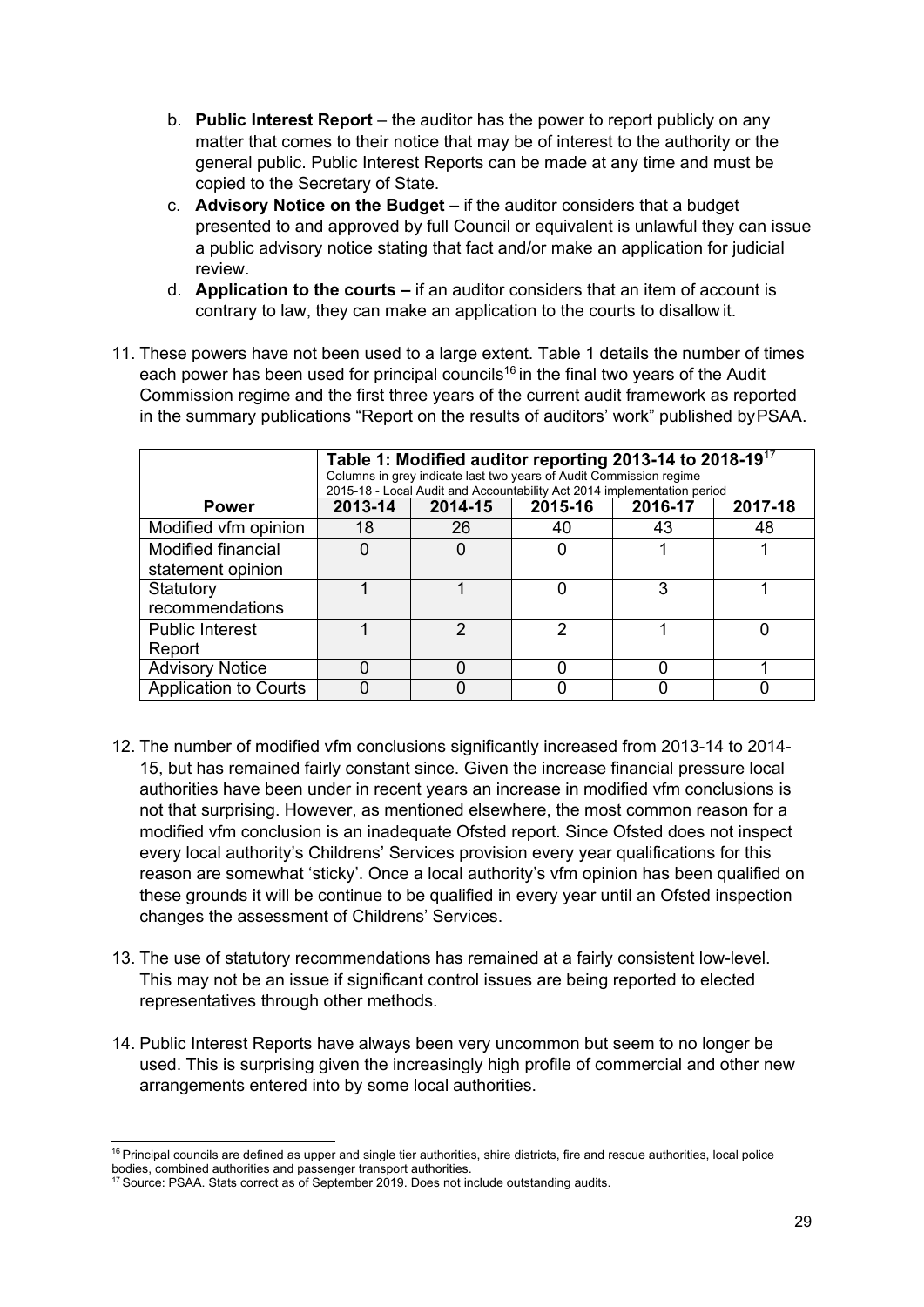- 15. An advisory notice on the budget and an application to the courts are rightly seen as nuclear options. Given this, it is not surprising that the only council to receive an advisory notice has been Northamptonshire CC and no application to the courts has been made under the current regime.
- 16. The Review is interested in views on whether sufficient use has been made of each of modified vfm opinions, statutory recommendations and public interest reports, where these powers have been used whether this has been done in a timely fashion, and in the barriers (if any) for using statutory reporting powers.

#### **Publishing a summary of the results of local authority audits**

17. Between 2015-16 and 2017-18 PSAA took over responsibility for producing a report summarising the results of local government (including police and fire) and NHS audits. Now that the new audit regime has been fully implemented, this responsibility has lapsed. The Review is interested in views on whether a summary publication of audit results adds value, if so what it should cover and in which entity is best placed to produce it.

**Q25. Do you think that the format of the vfm audit opinion provides useful information? If not what would you like it to cover?**

**Q26.Do you think the vfm opinion should be qualified solely because a local authority has received an inadequate Ofsted opinion or a similar opinion from another inspectorate?**

**Q27. Do you think that the vfm opinion is presented at the right point in a local authority's annual financial management and budgeting cycle? If not when do you think it would be most useful?**

**Q28. Where auditors have identified significant issues, audit certificates and reports have often been delayed? Why do you think this is and can changes be made to the framework to encourage earlier reporting of significant issues?**

**Q29. In your view, what sorts of issues should Public Interest Reports be used to highlight?**

**Q30. Statistics demonstrate that very few Public Interest Reports and Statutory Recommendations have been issued. Why do you think this is? Does it indicate an issue with the framework or common behaviours? If you think this is an issue, what can be done to incentivise more frequent and timely reporting of significant issues?**

**Q31. Does a publication summarising the results of local authority audits add value? If so who should publish it and what information would they need to have access to to perform this function effectively?**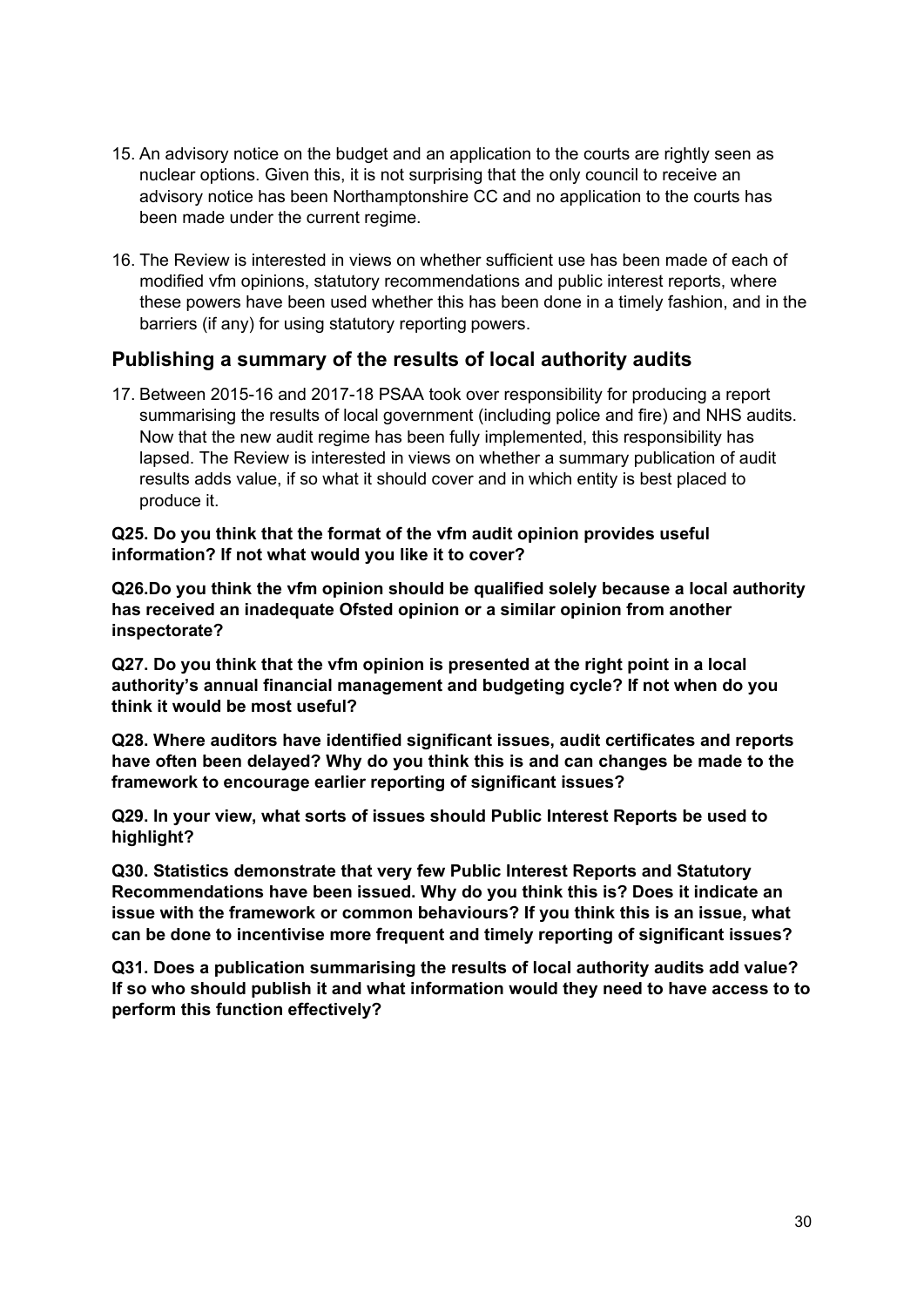# <span id="page-31-0"></span>Chapter 7: The Framework for Responding to Audit Findings

## **Introduction**

- 1. This chapter looks at whether the governance framework for responding to audit findings and qualified audit reports incentivises LAs to take recommendations seriously. It also considers the profile of modified audit opinions.
- 2. Whilst some have argued that the auditors of large companies are too slow to highlight issues, when they do raise concerns, there tends to be an immediate and significant impact on the share price of that company. Auditors do not necessarily have to report to have an impact on the value of shares. An auditor announcing that it is going to resign from a listed company audit can have the same impact. This provides a powerful incentive to management, to respond to or to look like they are responding to audit recommendations provided in the annual Audit Completion Report.
- 3. The same incentive does not exist in local authorities, which have no share price and which are funded largely based on an assessment of relative need. When a local authority receives a modified audit opinion, there is no evidence that this is publicised by the LA or the auditor and such opinions are rarely reported in the sector press.
- 4. The Best Value Inspection of Northamptonshire County Council ("NCC") noted that the auditors recorded an adverse vfm opinion in both 2015-16 and 2016-17, but that "neither of these reports seemed to trouble NCC" and that "there is no evidence that the second adverse best value judgement … was escalated to full council."[18](#page-31-1) Whilst, as the Best Value Inspector highlights, NCC is an extreme case and their lack of reaction to the audit report is unusual, there does not seem to be any consistent practice for much of the sector in the way that auditor reports are received and responded to.

### **Who do external auditors report to**

- 5. PCCs and Chief Constables are required to have Joint Audit Committees ("JAC"), with independent members. These are normally chaired by the PCC. JACs are responsible for receiving audit reports and provide independent assurance on the adequacy of the corporate governance and risk management arrangements in place and the associated control environment, advising according to good governance principles and proper practices. There is an expectation that the Chief Finance Officer and Chief Executive will attend all JAC meetings and the Chief Constable will attend the meeting where the audit certificate and report is presented.
- 6. Mayoral Combined Authorities are required to have an Audit Committee with an independent chair. The other members of the Committee can be independent or as seems to be common practice can be elected members from the constituent authorities. Other types of councils are not required to have Audit Committees although in practice many do. Where a local authority does not have an Audit Committee auditor reports are received by another appropriate committee. There is no statutory guidance or freely available sector specific good practice guidance on either the membership or scope of Audit Committees or their equivalents.

<span id="page-31-1"></span><sup>18</sup> NCC Best Value [Inspection](https://assets.publishing.service.gov.uk/government/uploads/system/uploads/attachment_data/file/690731/Best_Value_Inspection_NCC.pdf) - paras. 3.85 & 3.86.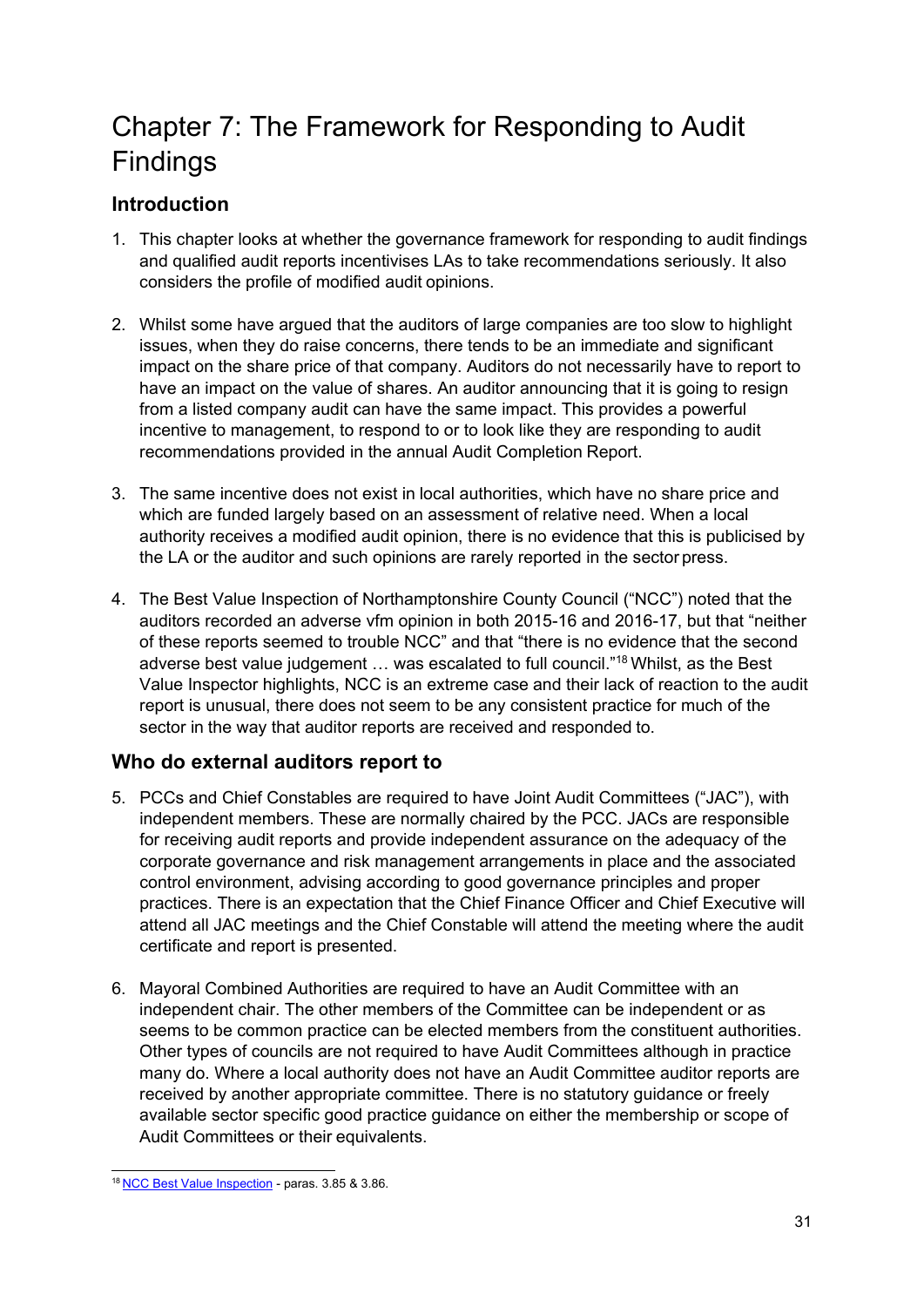- 7. A CIPFA survey<sup>[19](#page-32-0)</sup> published in November 2016 found that 92% of Audit Committees or equivalent were Chaired by an elected member, normally one appointed from the majority group and 61% had no independent members. Virtually all of these committees considered both external and internal audit reports along with the annual governance statement. Heads of Internal Audit and Chief Finance Officers attended 97% and 95% of meetings respectively. Strategic Directors attended 37% of meetings and Chief Executives 24% of meetings. The survey did not collect data on skills and training of members or on when issues were escalated to full council.
- 8. There does not seem to be any more recent sector-wide information on which committees receive audit reports, on their membership, attendees, terms of reference or on what gets escalated to full council or other bodies. Nor does there seem to be any explicit requirement for auditors to follow-up on the implementation of non-statutory recommendations, particularly where these relate to vfm arrangements.
- 9. The use to which audit reports are put by stakeholders is also unclear. Public Interest Reports and Statutory Recommendations must be copied to the Secretary of State. However, MHCLG has no responsibility for taking action when it receives such a report and, other than the best value inspection powers, which are rightly seen as a nuclear option to be used only as a last resort, no authority to take any action. PSAA must be notified when a qualified opinion is issued, but has no responsibility for taking anyaction.
- 10. The Review is interested in respondent's views on whether the governance framework for considering internal and external audit findings encourages local authorities to take prompt action in response to issues raised and whether it supports continuous improvement.

**Q32. To whom should external auditors present audit reports and findings; is it the audit committee, to full council or equivalent or another committee? If findings are not presented to full council or equivalent what information (if any) should full council or equivalent receive?**

**Q33. In your authority, what is the membership of the audit committee (number of members, how many are independent etc) and which officers typically attend?**

**Q34. How should local authorities track implementation of recommendations made by internal audit, external audit and relevant statutory inspectorates? What should the external auditors do if recommendations are not being implemented?**

**Q35. Should there be a role for an external body in tracking action taken in response to modified audit opinions and/or statutory recommendations and public interest reports? If so should that responsibility sit with MHCLG, the sector specific oversight body recommended by the Independent Review of the Financial Reporting Council or another body?**

<span id="page-32-0"></span><sup>19</sup> [https://www.cipfa.org/services/networks/better-governance-forum/corporate-governance-documentation/cipfa-survey-of-audit](https://www.cipfa.org/services/networks/better-governance-forum/corporate-governance-documentation/cipfa-survey-of-audit-committees-in-local-authorities-and-police)[committees-in-local-authorities-and-police](https://www.cipfa.org/services/networks/better-governance-forum/corporate-governance-documentation/cipfa-survey-of-audit-committees-in-local-authorities-and-police)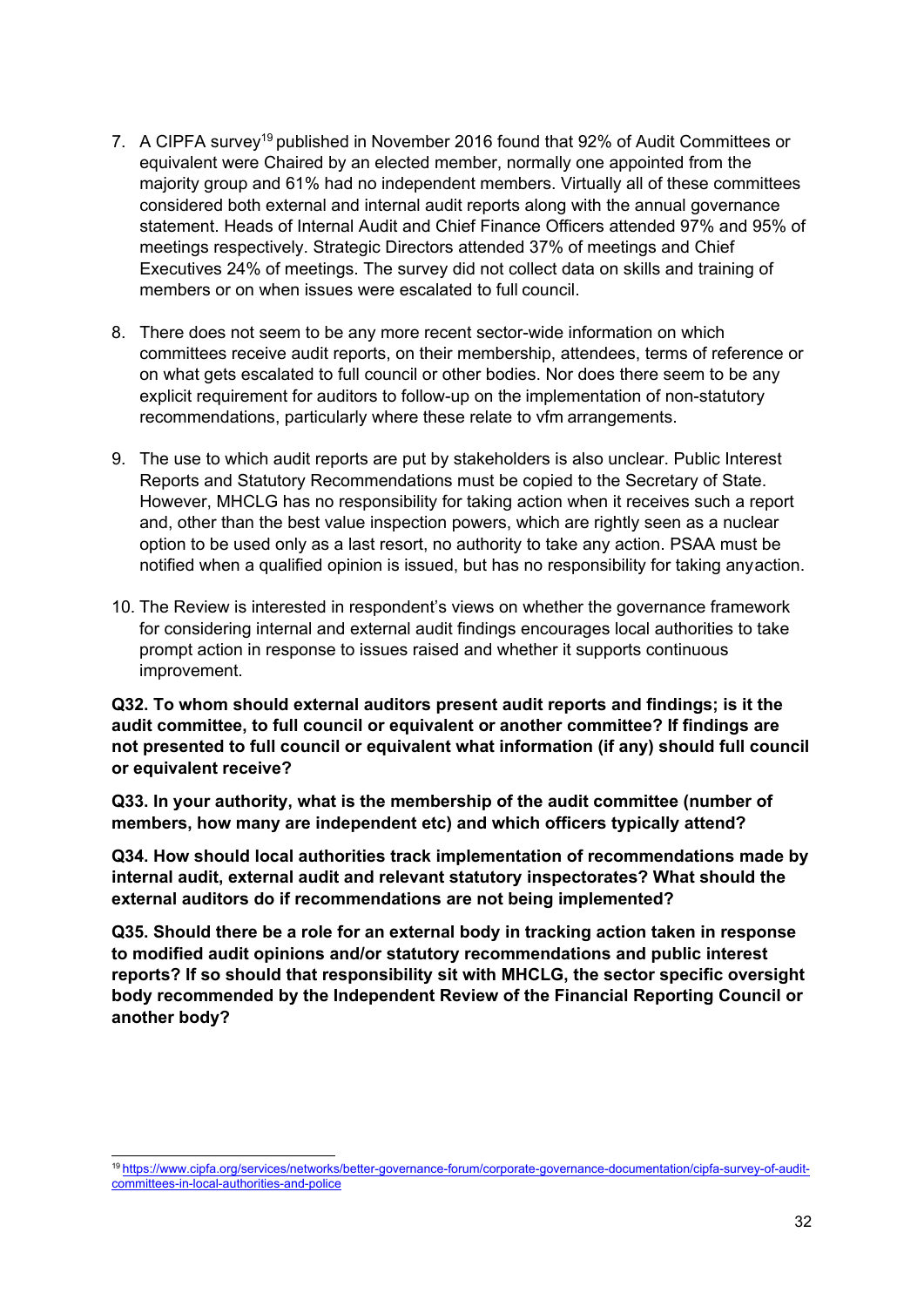## <span id="page-33-0"></span>Chapter 8: The Financial Reporting Framework

### **The purpose of financial reporting in the local authority sector**

- 1. Financial reports provide basic information to people interested in the performance of an entity. Most of the money that local authorities receive is provided from general or local taxation. Given this, it is reasonable to expect people outside the body who are interested in a local authority's financial performance to want to know how the money being managed is being spent. This includes knowing whether the local authority is performing effectively to achieve what was intended with the money.
- 2. Other than through use of inspection and objection rights (**see chapter 6**), many of the individuals with an interest in the performance of a local authority do not have the power to require the authority to produce customised financial or performance information. Instead they rely on the financial statements. This means that to be relevant the information produced in local authority financial statements must meet the accountability and/or decision-making needs of users and be sufficiently transparent and understandable to be interpretable by a reasonably well-informed person.

### **Introduction to the framework**

- 3. When producing financial reports, local authorities are required to have regard to the Statutory Code of Local Authority Accounting Practice ("the Accounting Code"), issued by the CIPFA. The Accounting Code is based on private sector accounting standards other than where they have been adapted for the specific circumstances of local authorities or where these conflict with specific statutory requirements. When implementing, adapting or interpreting accounting standards, the Code seeks to maintain consistency, with other parts of the UK public sector. Preparation of the Code is overseen by the CIPFA/LASAAC Accounting Code Board, which comprises representatives of types of local authorities and supreme audit institutions in all four jurisdictions of the UK, the Financial Reporting Council, auditors and independents. MHCLG has observer status on this Board.
- 4. The Code applies to principal councils, police and crime commissioners, chief constables, fire and rescue authorities, the Greater London Authority, mayoral combined authorities, passenger transport executives and national parks authorities in England. It also applies to similar authorities in Wales, Scotland and Northern Ireland, although the legislative framework for these authorities is different and they are outside the scope of this Review. The Code does not normally apply to subsidiary companies consolidated into local authority accounts. Such companies use the applicable private sector accounting framework.
- 5. The Code is updated annually and a new edition is published each financial year. It is not a free document. Purchasing the 2019-20 Code from CIPFA costs £340 (hard copy) or £710 (online copy). CIPFA's sales numbers demonstrate that not every local authority purchases a new Code for every financial year.
- 6. The Code does not apply to parish councils, ports authorities or independent drainage authorities with gross income and expenditure of less than £6.5m per annum (which is currently all of them). The accounting and governance framework for these authorities is set by an organisation called the Joint Panel on Accountability and Governance(JPAG),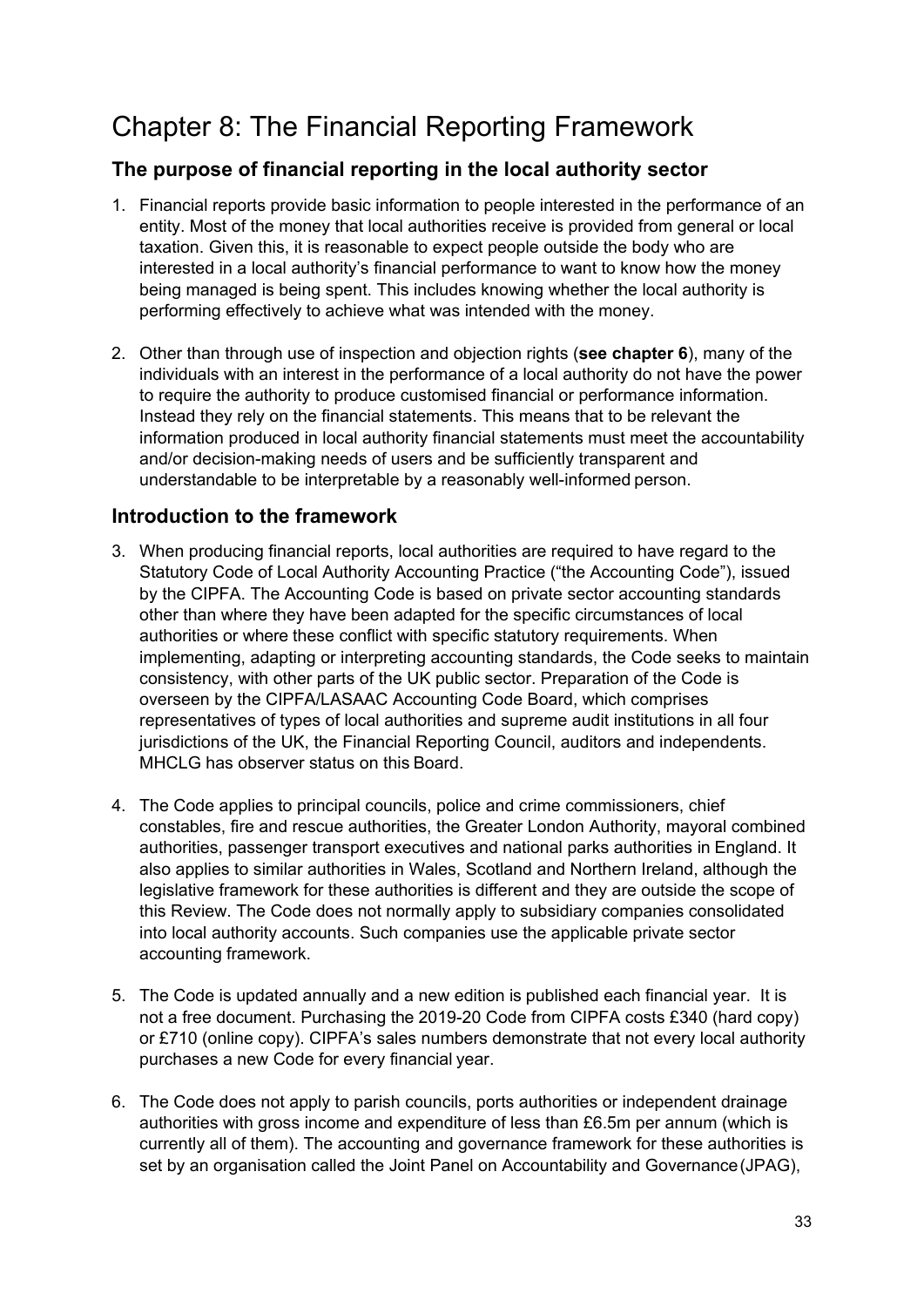which comprises representatives of the associations for each type of smaller authority, auditors active in the sector, the National Audit Office, the Smaller Audits Appointments Authority Ltd and MHCLG. Smaller parish councils fill in a simplified financial return on a receipts and payments basis. Further discussion of smaller authorities is included in **Chapter 9**.

#### **Format of local authority accounts**

7. The first thing that is noticeable when looking at local authority accounts is their length. Table 2 compares the length financial statements section from the 2018-19 annual reports of five local authorities selected at random to the financial statements section from the 2018 annual reports of two large and complex private sector corporations.

| Table 2: Financial Statements – example of number of pages |                                                        |                              |  |  |
|------------------------------------------------------------|--------------------------------------------------------|------------------------------|--|--|
| <b>Entity</b>                                              | <b>Net General Fund</b><br><b>Financial Statements</b> |                              |  |  |
|                                                            | <b>Service Expenditure</b>                             | Length (pages) <sup>20</sup> |  |  |
| <b>Bristol City Council</b>                                | £351.5m                                                | 124                          |  |  |
| <b>Fenland District Council</b>                            | £12.7m                                                 | 79                           |  |  |
| <b>Leeds City Council</b>                                  | £755.8m                                                | 77                           |  |  |
| Richmondshire District Council                             | £6.3m                                                  | 72                           |  |  |
| Merseyside PCC                                             | £460.1m                                                | 66                           |  |  |
| Royal Bank of Scotland PLC                                 |                                                        | 77                           |  |  |
| <b>CAPITA PLC</b>                                          |                                                        | 84                           |  |  |

- 8. The second key aspect of local authority accounts is that they look different to central government and private sector accounts. All local authority accounts have two sector specific primary statements. In addition to this, some authorities are required to produce supplementary accounts.
- 9. Table 3 shows the primary statements and supplementary accounts that the user can expect to find in a set of local authority accounts.

| Table 3: Local Authority Accounts – Primary Statements and Supplementary<br>Accounts (local authority specific statements in red) |                                                             |  |
|-----------------------------------------------------------------------------------------------------------------------------------|-------------------------------------------------------------|--|
| <b>Statement</b>                                                                                                                  | <b>Purpose</b>                                              |  |
| Comprehensive                                                                                                                     | Summary of the resources generated and consumed by the      |  |
| Income and                                                                                                                        | council on an accruals basis.                               |  |
| Expenditure                                                                                                                       | Shows gross and net expenditure by service area and other   |  |
| Statement (CIES)                                                                                                                  | income and expenditure incurred by the council.             |  |
| Movement in                                                                                                                       | Shows how the movement in reserves in the Balance Sheet is  |  |
| <b>Reserves Statement</b>                                                                                                         | reconciled to the CIES deficit and what adjustments are     |  |
| (MIRS)                                                                                                                            | required to be charged to the General Fund balance for      |  |
|                                                                                                                                   | Council Tax setting purposes.                               |  |
| <b>Balance Sheet</b>                                                                                                              | Sets out the Council's financial position at the year end.  |  |
| <b>Expenditure and</b>                                                                                                            | Summarises the annual expenditure used and funded by the    |  |
| <b>Funding Analysis</b>                                                                                                           | Council together with the adjustments between the funding   |  |
| (EFA)                                                                                                                             | and accounting basis to reconcile with the CIES.            |  |
| <b>Cashflow Statement</b>                                                                                                         | Summarises the inflows and outflows of cash for revenue and |  |
|                                                                                                                                   | capital transactions during the year.                       |  |

<span id="page-34-0"></span><sup>&</sup>lt;sup>20</sup> Number of pages counted does not include annual report, governance statement or audit report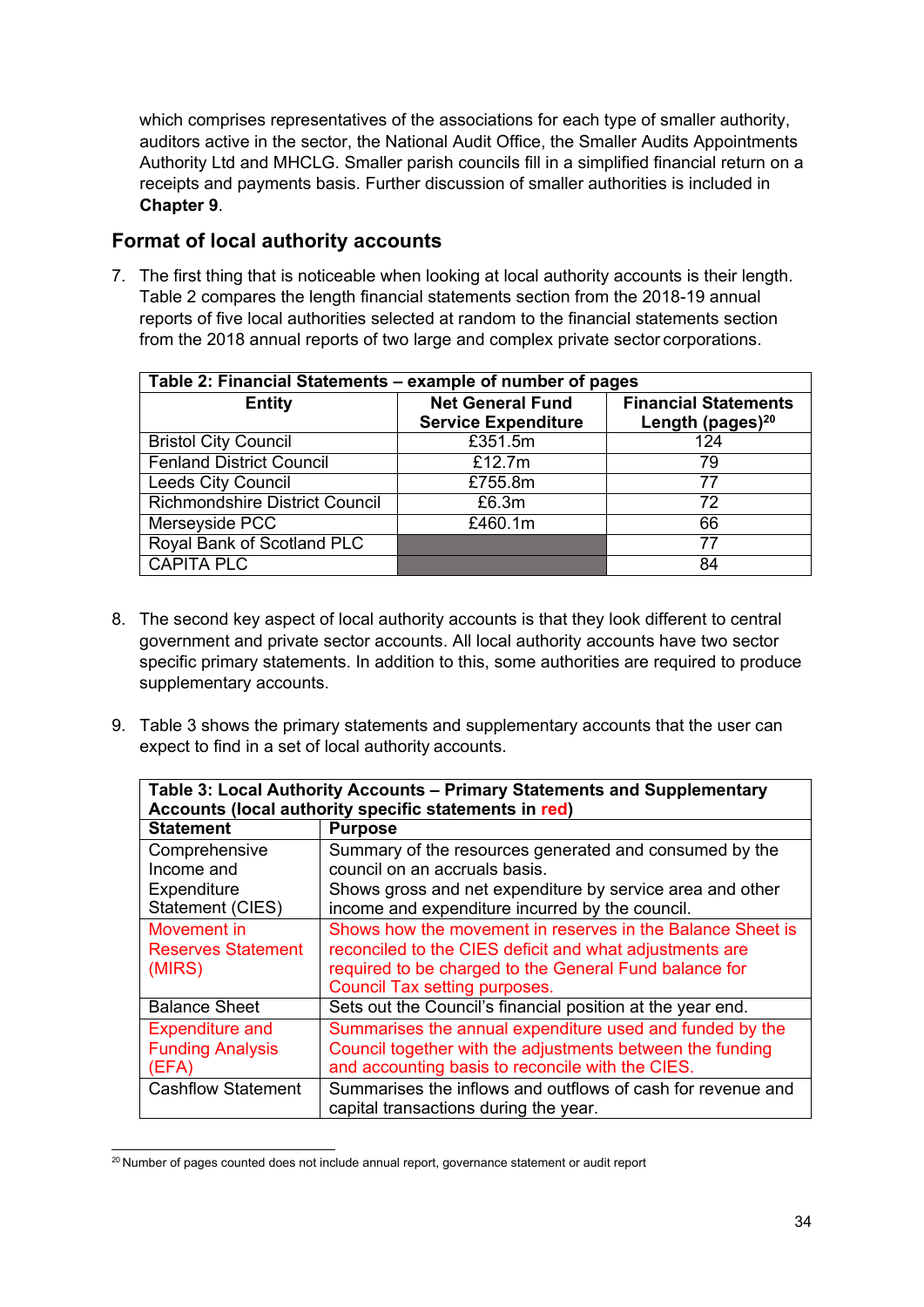| <b>Collection Fund</b> | Agent's statement that reflects the statutory obligation for     |
|------------------------|------------------------------------------------------------------|
| Account <sup>21</sup>  | billing authorities to maintain an account showing collection of |
| - Billing authorities  | Council Tax and National Non-Domestic Rates (NNDR) and           |
|                        | the distribution of these taxes to precepting authorities.       |
| <b>Housing Revenue</b> | Local authorities are not allowed to cross subsidise provision   |
| Account (HRA)          | of social housing from general taxation or vice versa. The       |
| - LAs with social      | HRA shows the major elements of expenditure on social            |
| housing stock          | housing and how these costs are met.                             |

10. The statements referred to above are supported by Accounting Polices and Notes to the Accounts. Many of the notes are those required by accounting standards. However, the local authority specific primary statements have local authority specific notes.

#### **The balanced budget requirement and statutory adjustments**

11. The key financial control in local government is the balanced budget requirement. Every local authority is required to approve a balanced budget by either 1 or 8 March before the start of the financial year to which it relates. The calculation that local authorities are required to make is set out in primary legislation. It can be summarised as:

|                                 | £,    |
|---------------------------------|-------|
| Net service expenditure         | (x)   |
| NNDR & grant income             | x     |
| Other income/expenditure        | x/(x) |
| Appropriations from/to reserves | x/(x) |
| Council tax requirement         |       |

- 12. The balanced budget calculation has a lot to recommend it. The fact that full council or equivalent passing the balanced budget makes the council tax charge for the coming year lawful provides a strong incentive to set and approve a balanced budget every year. Local authorities are also required to maintain a self-assessed level of general fund reserves commensurate with sound financial risk management. When a local authority overspends it will need to generate additional income or will need to utilise reserves, which will mean that there is less resource available to support the following year's budget.
- 13. There are a couple of issues with the calculation. Firstly, it was designed in 1992, prior to the introduction of accruals accounting in the local authority sector; and secondly, as the specific calculation is set out in primary legislation, changing it would require including amending clauses in an Act of Parliament covering an appropriate topic.
- 14. Following the adoption of accruals accounting by the local authority sector and as International Financial Reporting Standards ("IFRS") have continued to develop, successive government have sought to protect council tax payers from accruals movements that do not have an immediate impact on the costs of service delivery through means of statutory overrides.

<span id="page-35-0"></span><sup>&</sup>lt;sup>21</sup> Districts and Unitary Authorities including London Boroughs collect Council Tax and NNDR. They are known as 'billing authorities'. Taxes collected are shared between billing authorities and other authorities with a right to a share of those taxes (known as 'precepting authorities') in proportions set out in statute.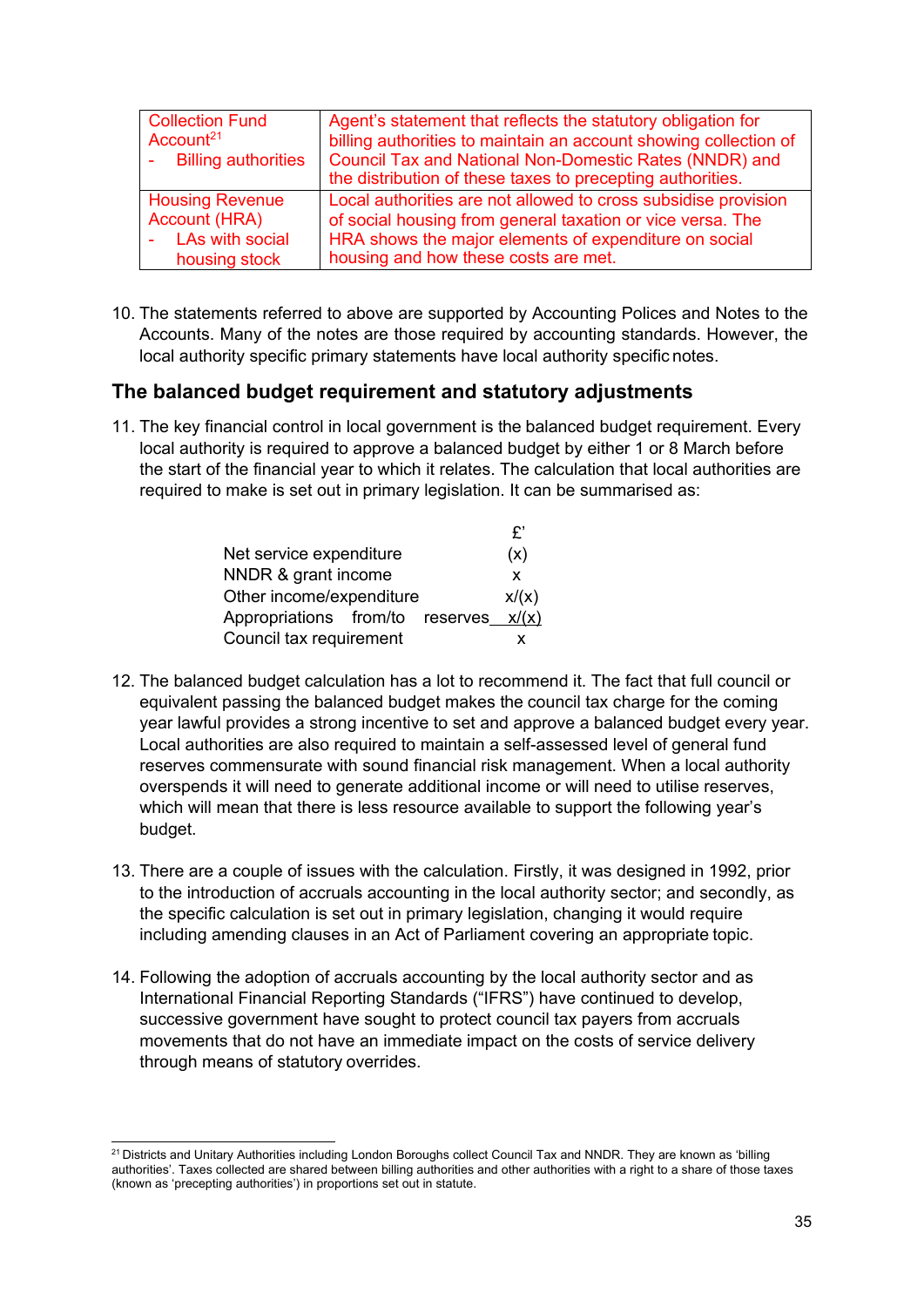- 15. The most significant of these adjustments relates to depreciation. Local authorities are required to charge depreciation on assets in the same way as any other entity. They then reverse out the depreciation charge in the EFA and replace it with a prudent provision for the debt taken out to acquire assets (Minimum Revenue Provision).
- 16. The adjustments process has two consequences. Firstly it greatly increases the length of local authority accounts as in addition to having between two and four additional primary statements (all with their own notes), the accounts report some transactions on both an accruals and a funding basis and include notes reconciling the two; and secondly, neither the CIES or the Balance Sheet show the true financial position of an authority. To understand that position it is necessary to understand how the outturn reported in these statements reconciles to the basis on which the balanced budget calculation is made.

#### **Recent developments in the sector**

- 17. The length and difficulty in understanding local authority financial information has been a subject of discussion for some time within the sector. For example, CIPFA has produced a strategy discussion paper on whether the current Accounting Code supports the production of useful information in a cost-effective manner.
- 18. There has also been a push to put more useful summary information in the narrative section appended to the front of the financial statements. However, as highlighted in **Chapter 2**, this information is not subject to audit. All the auditor is required to do is to read this narrative information to ensure it is not inconsistent with the accounts or their understanding of the business.

**Q36. Do local authority accounts allow the user to understand an authority's financial performance and its financial resilience? If not, how could they be revised to be more understandable? What information could be presented to enable users of the accounts to understand whether the financial position of a specific LA is getting better or worse?**

**Q37. The UK Government is committed to maintaining IFRS based accounting for the UK public sector. Given this, how would you recommend resolving the mismatch between the accruals and funding basis to improve the understandability of local authority accounts?**

**Q38. Do you think that summary financial information should be reported in the annual report section of the accounts? If so, on what basis and should this information be covered by the financial audit opinion?**

**Q39. If you think that summary financial information should be reported in the annual report section of the accounts, should it be presented with performance information? If so, what performance information would be of most interest to stakeholders?**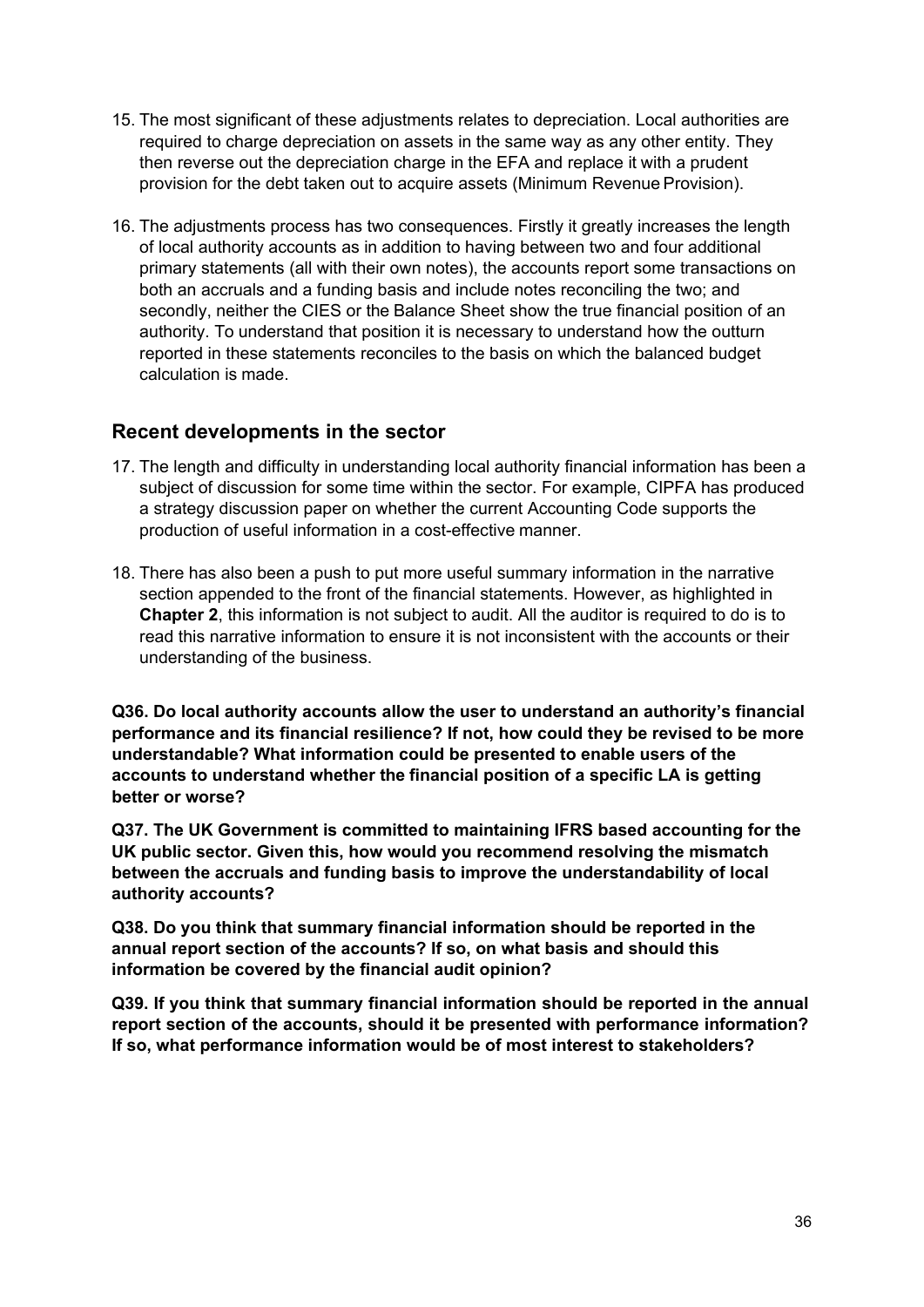## <span id="page-37-0"></span>Chapter 9: Other Issues

### **Inspection of and objections to items in the accounts**

- 1. Inspection and objection rights are intended to allow local residents to hold their councils to account. Local authorities are required to publish their unaudited accounts on the council website for a continuous 30 day period that must include the first ten days in June. Local residents, interested persons and journalists can inspect the accounts and related documents. Those on the electoral register can also ask questions about the accounts produced by their local LA and raise an objection with the external auditor to a transaction therein.
- 2. The auditor is required to consider all objections and if they have merit, to launch an investigation. Investigations can lead to a Public Interest Report or to an application to the courts to declare a transaction unlawful. If the matter does not warrant either of these outcomes, it may still be a matter that the auditor may wish to raise with the authority or to consider as part of their routine planned audit work. Where an auditor investigates they will write to the person who raised the objection setting out the results of their investigation. They do not copy this letter to the LA, MHCLG or any other party.
- 3. There has not been any objection on accounts has led to a Public Interest Report or an application to the courts since the introduction of the current regime. Anecdotal evidence suggests that there are two types of objections. Some local residents have specific issues with their local authority's expenditure on one or more items and raise objections on the same matter every year. The second type of objection is where special interest campaigns have tried to get local residents to object to the same item in accounts across a number of local authorities. This type of objection has been made in relation to PFIs and Lender Option Borrower Option loans (LOBOs).
- 4. There is no central record of how many objections have been raised by authority, what percentage of these have led to investigations and/or recommendations to management, or what the costs of this process have been both for auditors and localauthorities. Where objections have been raised about a sector-wide, for example LOBOs, they have takena long time to resolve and in for some LAs this has held up completion of the audit process.

### **Changes in local authority business models**

- 5. As alluded to elsewhere in this call for views, the business models adopted by local authorities have seen significant change since the current audit regime wasintroduced.
- 6. The first significant change is the general power of competence introduced in the Localism Act 2011. This allows local authorities to set up wholly-owned subsidiaries, which are allowed to do anything a legal person can do. Before 2014-15, the general power of competence was not widely used. However, in recent years local authorities have increasingly used this power to set up subsidiaries covering a large range of business activities. Thinking about the impact general power of competence companies have on the financial and vfm audit opinions poses a challenge for auditors, as irrespective of whether they are material enough to require group accounts, they can expose local authorities to financial and reputational risk or divert management attention away from core service delivery.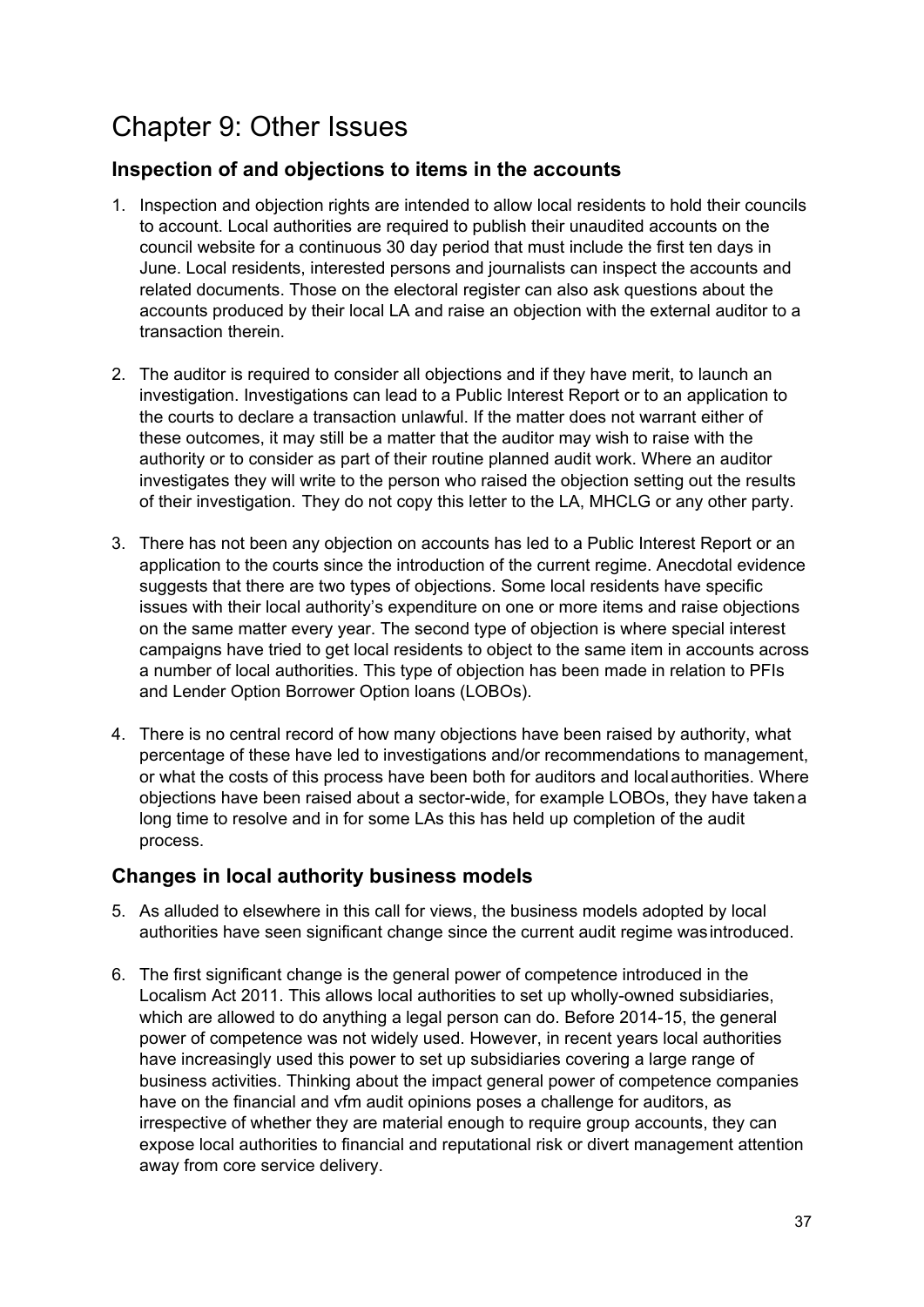- 7. The second significant change relates to wider partnership working how local auditors can cooperate effectively with each other when reporting on partnership working. Partnerships are often non-statutory arrangements in which local auditors can only report on the arrangements in place within the individual bodies they audit. Some of these are set up by agreement between local authorities. Others such as Clinical Commissioning Groups and some Local Enterprise Partnerships have been set up as a result of government policy.
- 8. The final significant change is the increase in borrowing to fund commercial property acquisition ("commercialisation"). In some cases local authorities have designed commercial property strategies purely to generate a return. However, many of these strategies will also be focused on regeneration and increasing local economic activity. Commercialisation provides a challenge for the financial audit partly due to the materiality considerations discussed in **Chapter 5** and partly due to the auditor's need to consider and understand appropriate laws and regulations. It poses a challenge for the vfm audit opinion partly because the auditor will need to check whether an authority has appropriate systems in place to manage this activity and partly because of the risk of diverting management attention.

#### **Smaller Authorities**

- 9. As noted earlier in this call for views, the local authority financial reporting and audit framework includes smaller authorities. Smaller authorities, also known as "Category 2 authorities", are parish councils, drainage authorities and similar with gross annual income and expenditure not exceeding £6.5m. Smaller authorities with gross income or expenditure of more than £200k are required to prepare a simplified accruals Annual Governance and Accounts Return. Those with income and expenditure of less than £200k can prepare a receipts and payments Annual Governance and Accounts Return. Those with no income and expenditure are allowed to send a statement to their auditor declaring themselves to be exempt from preparing accounts.
- 10. Smaller authority Annual Governance and Accounts Returns are subject to a limited assurance review. Undertaking a limited assurance review primarily involves performing inquiry and analytical procedures, thereby enabling the auditor to reach a conclusion on whether anything has come to their attention that indicates that the accounts are not true and fair. The conclusion provides some assurance to users of the accounts but less than a full audit certificate.
- 11. The first issue the Review wants to explore is the adequacy of this opinion for all smaller authorities. As services and assets are transferred to them a small number of parish councils are approaching the £6.5m threshold. Given the sums of money they have stewardship for, questions have been asked about whether they should be subject to a level of external review greater that a limited assurance engagement. One of the issues with this suggestion is that the next level of assurance recognised by professional standards bodies is a full external audit, and legislation already allows Category 2 authorities to 'opt up' if they so wish.
- 12. The second issue the Review wants to explore is the inspection and objection regime for smaller authorities. A few smaller authorities receive a large number of objections on each set of accounts. As auditors are allowed to charge additional fees to recouptheir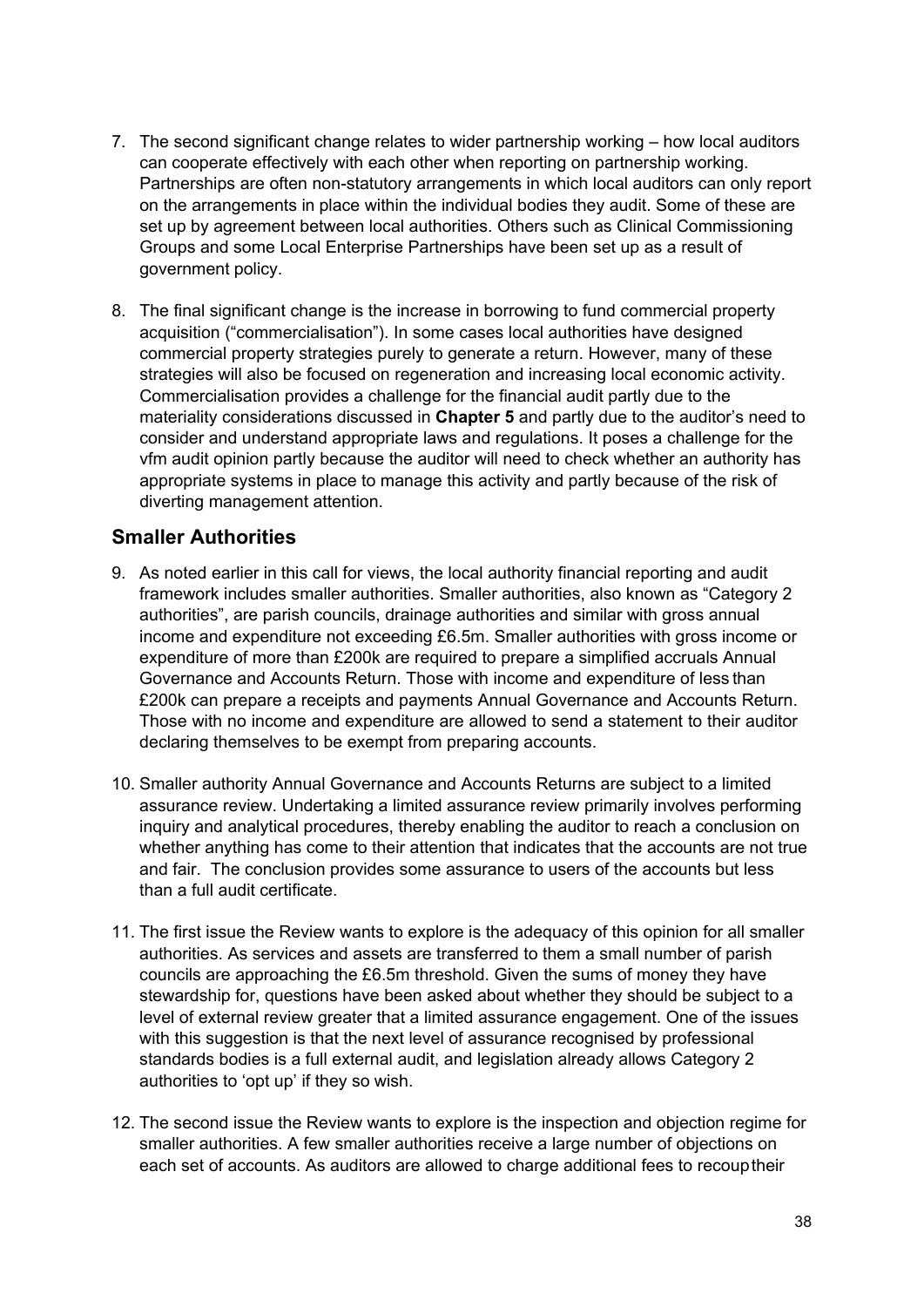costs in responding to objections, the financial burden on smaller authorities whose accounts are objected to can be disproportionate, potentially leading to an increase in Council Tax bills for local residents. The Review is interested in suggestions in the way this burden can be reduced, whilst retaining the right for all local residents to inspect and object to items of account.

**Q40. For larger authorities, does the inspection and objection regime allow local residents to hold their council to account in an effective manner? If not, how should the regime be modified?**

**Q41. Is more guidance needed to help auditors assess the impact of significant changes to common business models? If so is this guidance needed to support the financial audit, the vfm audit or both?**

**Q42. Is the financial reporting and audit framework for larger category 2 authorities appropriate? If not, what additional information should be subject to audit/assurance and what would be the cost implications of this?**

**Q43. For smaller authorities, does the inspection and objection regime allow local residents to hold their council to account in an effective manner and is the cost of processing and responding to objections proportionate? If not, how should the regime be modified?**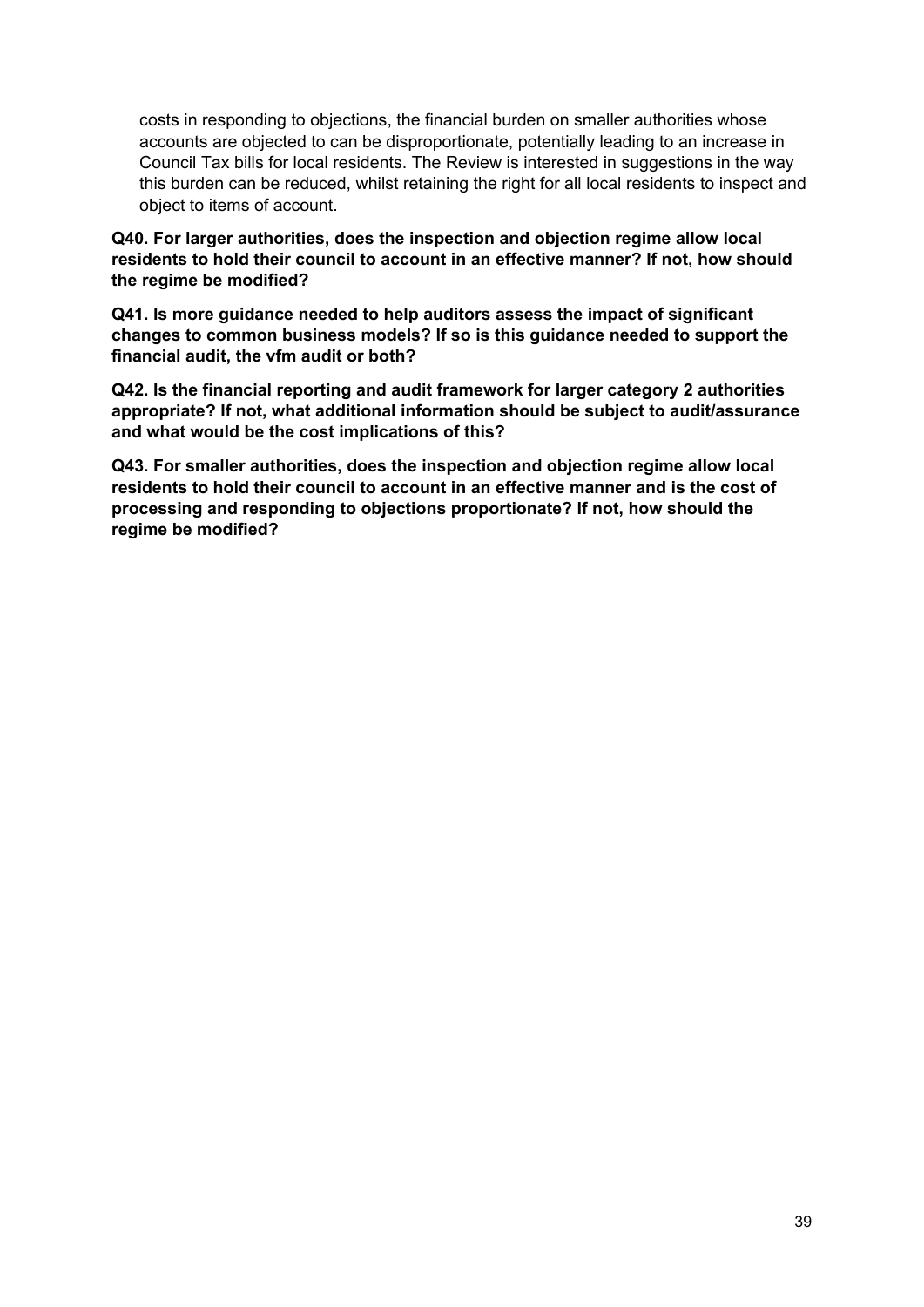## <span id="page-40-0"></span>Appendix 1: About this Call for Views

### **Who is this for?**

1. The Review would welcome views from any respondents with an interest (direct or indirect) in local authority audit and financial reporting.

#### **How to respond**

- 2. This call for views closes on 22 November 2019.
- 3. Please send any response to [Redmond.Review@communities.gov.uk](mailto:Redmond.Review@communities.gov.uk)
- 4. If you do not have access to email, you can write to Redmond Review Secretariat 2nd Floor Fry Building, 2 Marsham Street, London, SW1P 4DF.

### **Disclosure of the information you provide**

- 5. Because information provided in response to this call for views will be received by the Review Secretariat which is hosted by the Ministry of Housing, Communities and Local Government, that information may be subject to publication or release to other parties or to disclosure in accordance with the access to information regimes (these are primarily the Freedom of Information Act 2000 (FOIA), the Data Protection Act 2018 (DPA) and the Environmental Information Regulations 2004).
- 6. If you want information you provide to be treated as confidential, please be aware that, under the FOIA, there is a statutory Code of Practice with which public authorities must comply and which deals, amongst other things, with obligations of confidence.
- 7. In view of this it would be helpful if you could explain to us why you may regard the information you have provided as confidential. If we receive a request for disclosure of the information, we will take full account of your explanation, but we cannot give an assurance that confidentiality can be maintained in all circumstances.
- 8. An automatic confidentiality disclaimer generated by your IT system will not, of itself, be regarded as binding.

#### **Personal data**

- 9. The following is to explain your rights and give you the information you are entitled to under the Data Protection Act 2018.
- 10. Please note that this section only refers to your personal data (your name address and anything that could be used to identify you personally) not the content of your response to the consultation.

#### **The identity of the data controller and contact details of our Data Protection Officer**

11. MHCLG is the data controller. The Data Protection Officer can be contacted at [dataprotection@communities.gov.uk](mailto:dataprotection@communities.gov.uk).

#### **Why we are collecting your personal data**

12. Your personal data is being collected as an essential part of the consultation process, so that we can contact you regarding your response and for statistical purposes. We may also use it to contact you about related matters.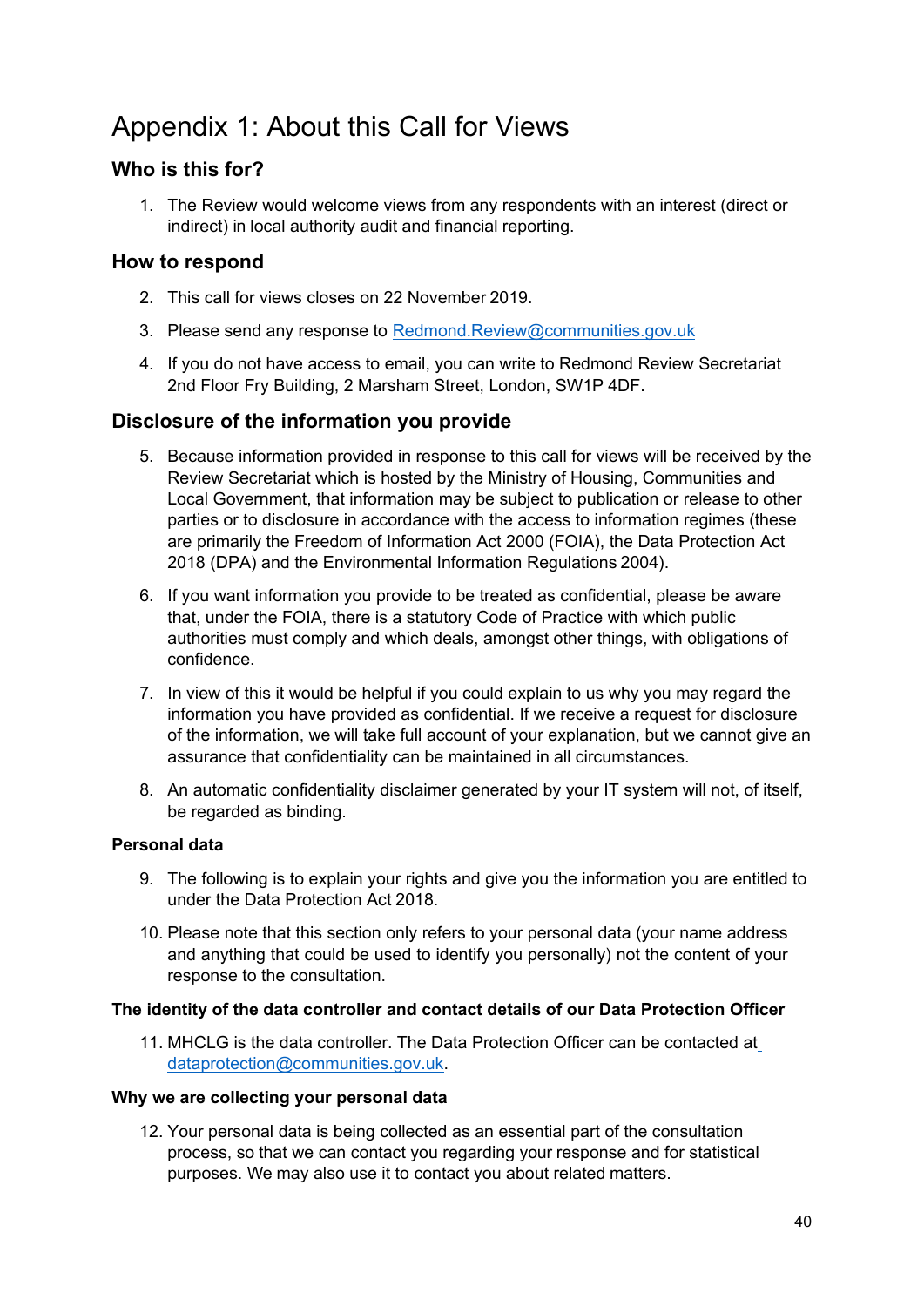#### **Our legal basis for processing your personal data**

13. The Data Protection Act 2018 states that, as a government department, MHCLG may process personal data as necessary for the effective performance of a task carried out in the public interest. i.e. a consultation.

#### **With whom we will be sharing your personal data**

14. Your data will be shared with the Independent Reviewer.

#### **Your rights, e.g. access, rectification, erasure**

- 15. The data we are collecting is your personal data, and you have considerable say over what happens to it. You have the right:
	- to see what data we have about you
	- to ask us to stop using your data, but keep it on record
	- to have all or some of your data deleted or corrected
	- to lodge a complaint with the independent Information Commissioner (ICO) if you think we are not handling your data fairly or in accordance with the law.
- 16. You can contact the ICO at [https://ico.org.uk,](https://ico.org.uk/) or telephone 0303 123 1113.
- 17. Your personal data will not be sent overseas.
- 18. Your personal data will not be used for any automated decision making.
- 19. Your personal data will be stored in a secure government IT system.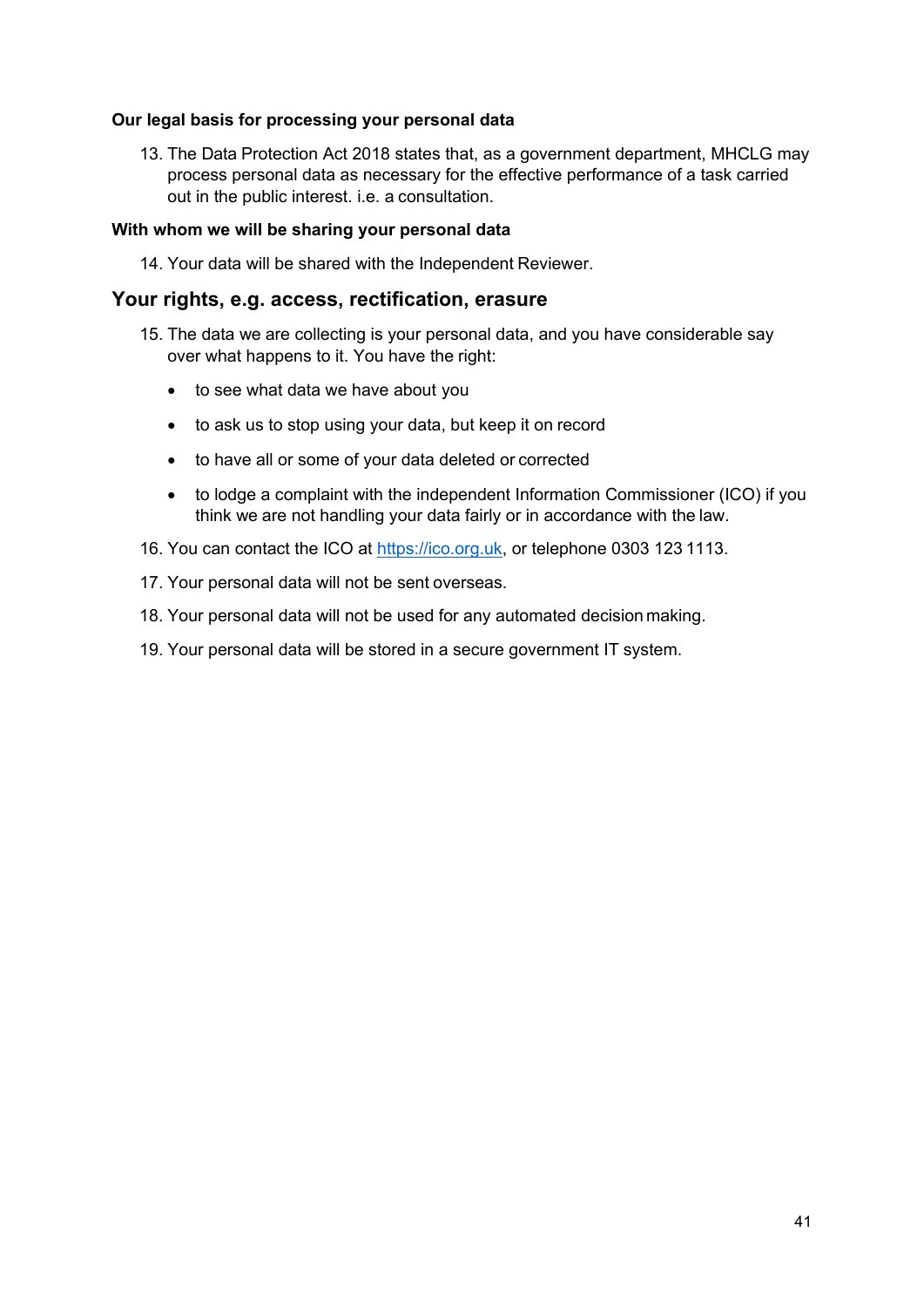# <span id="page-42-0"></span>Appendix 2: Independent review into the arrangements in place to support the transparency and quality of local authority financial reporting and external audit in England

## **A. Purpose**

The Secretary of State for the Ministry of Housing, Communities and Local Government (MHCLG) invites Sir Tony Redmond to conduct a Review of the arrangements in place to support the transparency and quality of local authority financial reporting and external audit including those introduced by the Local Audit and Accountability Act 2014 (the Act). The Review will not look at broader issues of local authority finances and sustainability.

## **B. Review objectives**

The Review will examine the existing purpose, scope and quality of statutory audits of local authorities in England and the supporting regulatory framework to in order to determine:

- Whether the audit and related regulatory framework for local authorities in England is operating in line with the policy intent set out in the Act and the related impact assessment
- Whether the reforms have improved the effectiveness of the control and governance framework along with the transparency of financial information presented bycouncils;
- Whether the current statutory framework for local authority financial reporting supports the transparent disclosure of financial performance and enables users of the accounts to hold local authorities to account; and
- To make recommendations on how far the process, products and framework may need to improve and evolve to meet the needs of local residents and local taxpayers, and the wider public interest.

## **C. Scope**

The review's scope is taken to include the objectives and context included in these terms of reference.

In practice, this means the review is likely to focus on the following questions;

- Have the financial savings from local audit reforms been realised?
- Is there a more accessible audit market and has there been an increase in audit providers?
- Have audit standards been maintained or improved, and not been compromised?
- Is there an 'expectation gap' in what external audit provides? What is the nature of the gap and how can it be filled?
- Are auditors properly responding to questions or objections by local taxpayers?
- Are auditors using their reporting powers in an appropriate way?
- Are audit recommendations effective in helping local authorities to improve their financial management?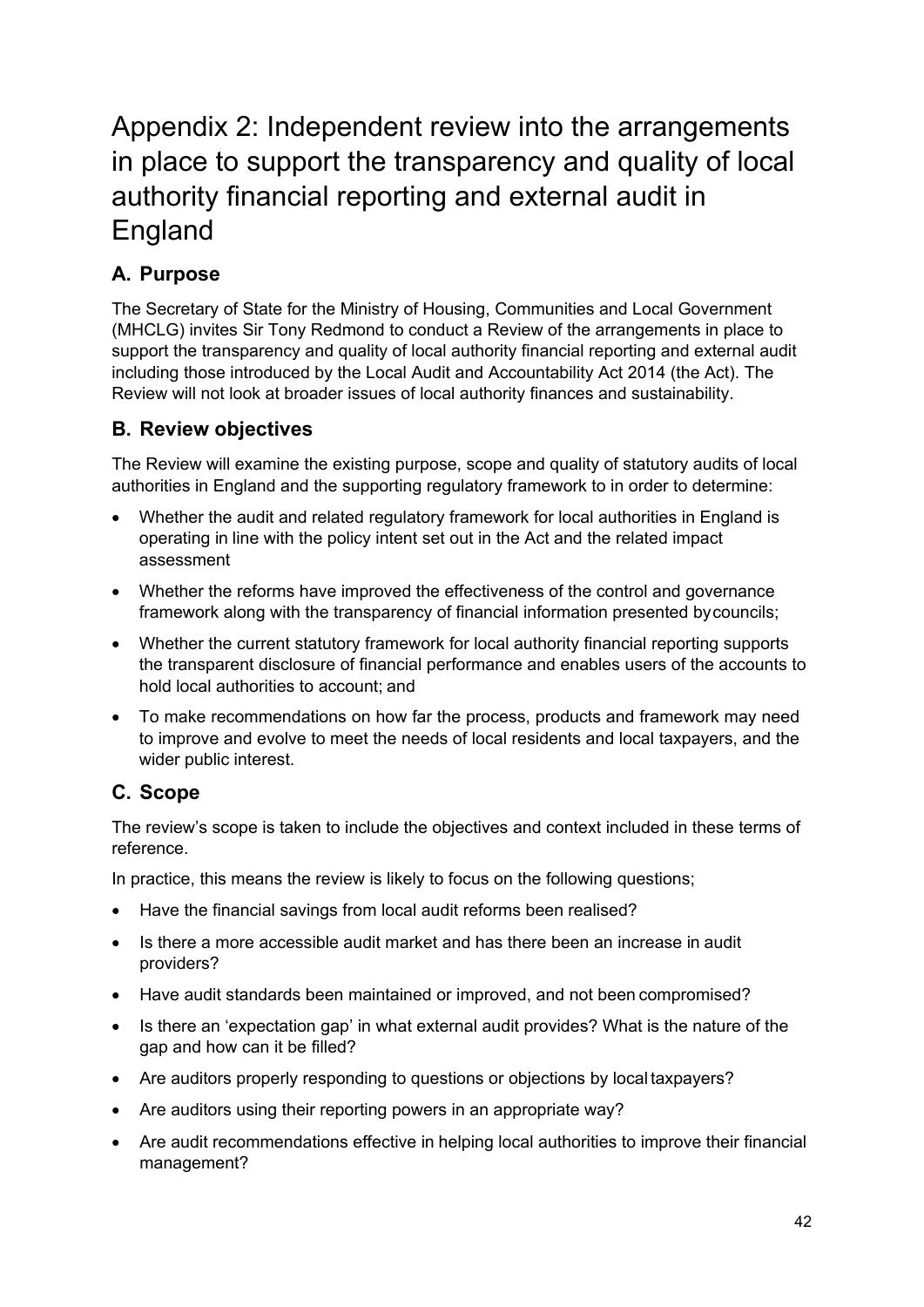- Are councils responding to auditor recommendations in an appropriate manner?
- Whether local authority accounts report financial performance including use of resources against budget in a manner that is transparent and comprehensible to council tax payers and the general public?
- Does the financial information provided in local authority accounts facilitate scrutiny by local taxpayers and by the local press?

The financial reporting and audit framework for Clinical Commissioning Groups, NHS Trusts and Foundation Trust and special trustees for hospitals is outside the scope of this Review. This is because these bodies have significantly different statutory bases and governance frameworks to other bodies covered by the Act.

#### **D. Context**

Local Government in England is responsible for 22% of total UK public sector expenditure. It is essential that local authority financial reporting is of the highest level of transparency to allow taxpayers to understand how their money is being spent.

The responsibilities for the framework within which local authority audits are conducted is the Local Audit and Accountability Act 2014. It gave effect to manifesto commitments to abolish the Audit Commission and its centralised performance and inspection regimes and put in place a new localised audit regime, refocussing local accountability on improved transparency.

Now the Act has been fully implemented, the Government is required to review its effectiveness. This review will meet MHCLG's commitment to undertake a post implementation review of the audit framework and financial reporting elements of the Act. The Government wants to use this opportunity to step back and review the effectiveness of the local authority financial reporting and audit regime. Developments in the sector such as the growth of commercial investment activity have led to a perceived widening of the 'expectation gap'; that is, the difference between what users expect from an audit and the reality of what an audit is and what auditors' responsibilities entail. There may also be an expectation gap between the information that users of local authority accounts believe is needed and what is available to them through audited financial statements or other publicly available information.

Other elements of the Act, including openness transparency of council meetings, the local authority publicity code and intervention powers are outside the scope of this Review. MHCLG will undertake a post implementation review of those elements of the Act in house.

This Review has assumed greater significance due to developments elsewhere. BEIS commissioned Sir John Kingman in April 2018 to carry out a review into the role of the Financial Reporting Council and, in February 2019, Sir Donald Brydon to carry out a review into the quality and effectiveness of statutory audit (reporting in December 2019). In addition, the Competition and Markets Authorities' 18 April 2019 report recommends changes to the statutory audit market that will impact on local audit. Alongside this, there have been three recent PAC hearings on: the Financial Sustainability of Local Authorities (Nov 2018) Local Audit in England (Jan 2019) and Local Authority Governance (Mar 2019). Finally, as part of its legal duties, the National Audit Office is required to review and replace the current Code of Audit Practice by April 2020.